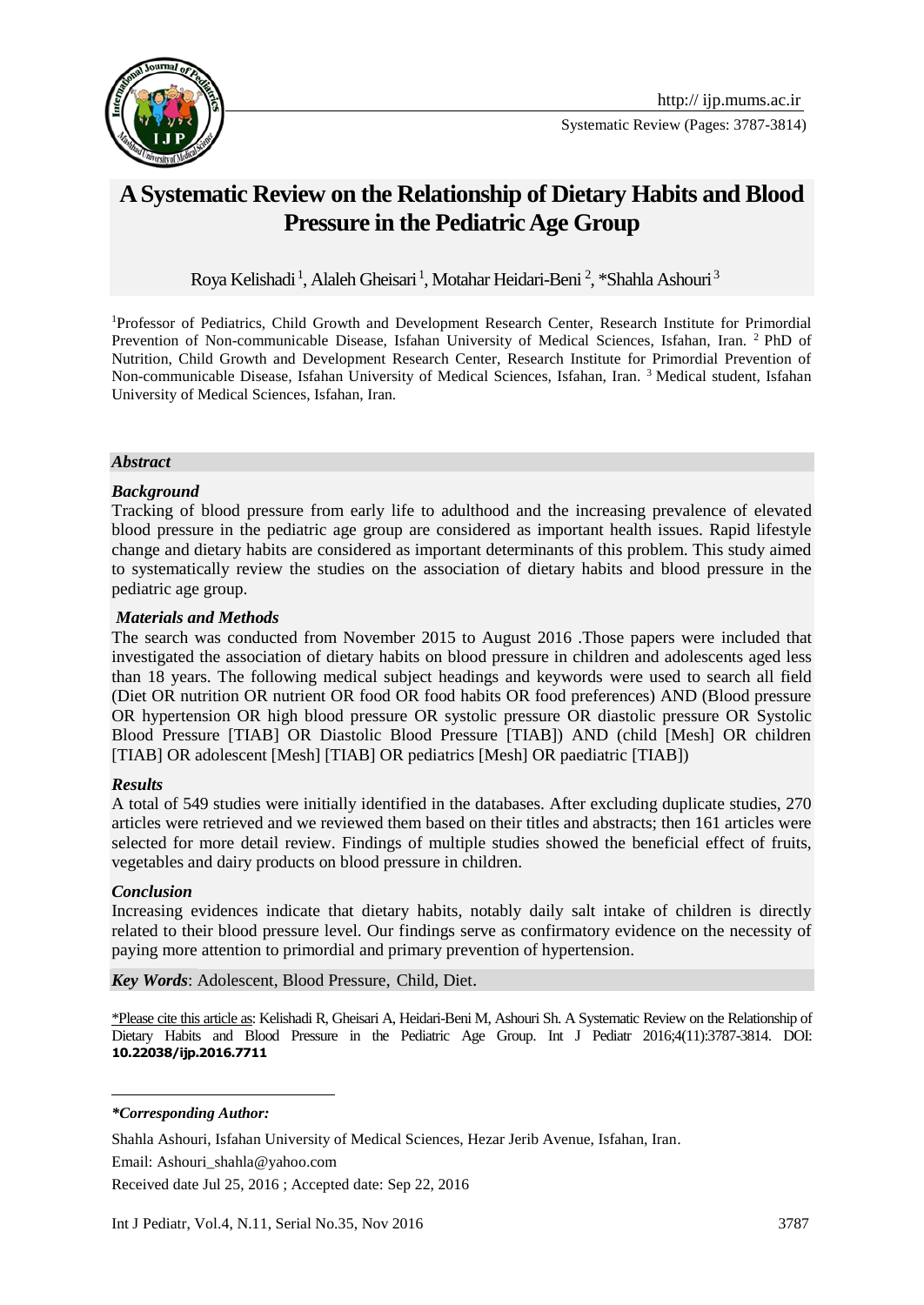#### **1- INTRODUCTION**

 At the present time hypertension is one of the most important health problems of societies. Approximately 7.6 million of early death happens due to hypertension and also the reason of about 54% of strokes and 47% of Ischemic heart disease is related to hypertension (1, 2). Systematic analysis of different societies' health statistics shows that elevated blood pressure is the most important reason of death in the world and the second prevalent reason of death in children after underweight (3). According to studies of World Health Organization (WHO), none communicable diseases are often preventable. However, 40% of deaths in developing countries and 75% in developed countries are due to the mentioned diseases (4).

Changing epidemiological pattern of diseases in developed and developing countries and life expectancy increase, escalation of stress resulting from urbanism, indolence, change of dietary habits and hypertension are the most important risk factors leading to serious cardiovascular diseases (5). The most significant adjustable factors affecting blood pressure are as following: elevated blood sugar, obesity, elevated blood cholesterol, indolence, alcohol intake, tobacco smoking, stress and long-term use of oral contraceptives. Non-adjustable factors are as following: age increase, gender, race and genetic factors (6). There are a lot of evidences in various studies showing that high salt intake (sodium chloride) is an important factor that increases blood pressure in adults (7-9).

Proper planning to regularly control blood pressure, dietary habits control through reducing salt intake, calorie restriction to prevent obesity, cholesterol and saturated fat intake reduction, eliminating environmental and mental stresses, doing sports regularly and controlling blood

pressure medications can significantly prevent getting blood pressure and its effects. (6). At the present time hypertension control at industrial countries radically decreased number of deaths due to cardiovascular diseases, strokes and kidney damages.

Increasing evidences show that elevated blood pressure in childhood is a predictor of getting hypertension in coming stages of life. Studies indicate that elevated blood pressure in childhood is a risk factor of getting atherosclerosis disease in the future (10). Although blood pressure in infants is mostly of secondary type and happens due to an underlying disease which is usually intense, but can be treated if diagnosed, however nowadays essential elevated blood pressure happens in young children which is usually slight and symptomless, but in log period leads to cardiovascular and kidney damages. Many factors such as genetic, dietary habits, stress and obesity are effective in essential hypertension (11). American Academy of Pediatrics recommends blood pressure measurement of all over 3-year-old children in child care businesses (12, 13). In various age studies prevalence of elevated blood pressure in children is reported to be 5.4 to 9.4% (14). Dietary habits are considered of important determinants of elevated blood pressure in adults, limited experience exist in the pediatric age group. As hypertension origins in early life, special attention has been drawn to the association of dietary factors with blood pressure in children and adolescents, and even from fetal period. Various dietary habits are considered as risk factor or protective factor for the mean and elevated blood pressure of children and adolescents. Salt intake is considered as an important risk factor, whereas consumption of some healthy foods including fruits, vegetables, and dairy products might have protective effects. Findings of clinical, epidemiological, and experimental studies show that salt can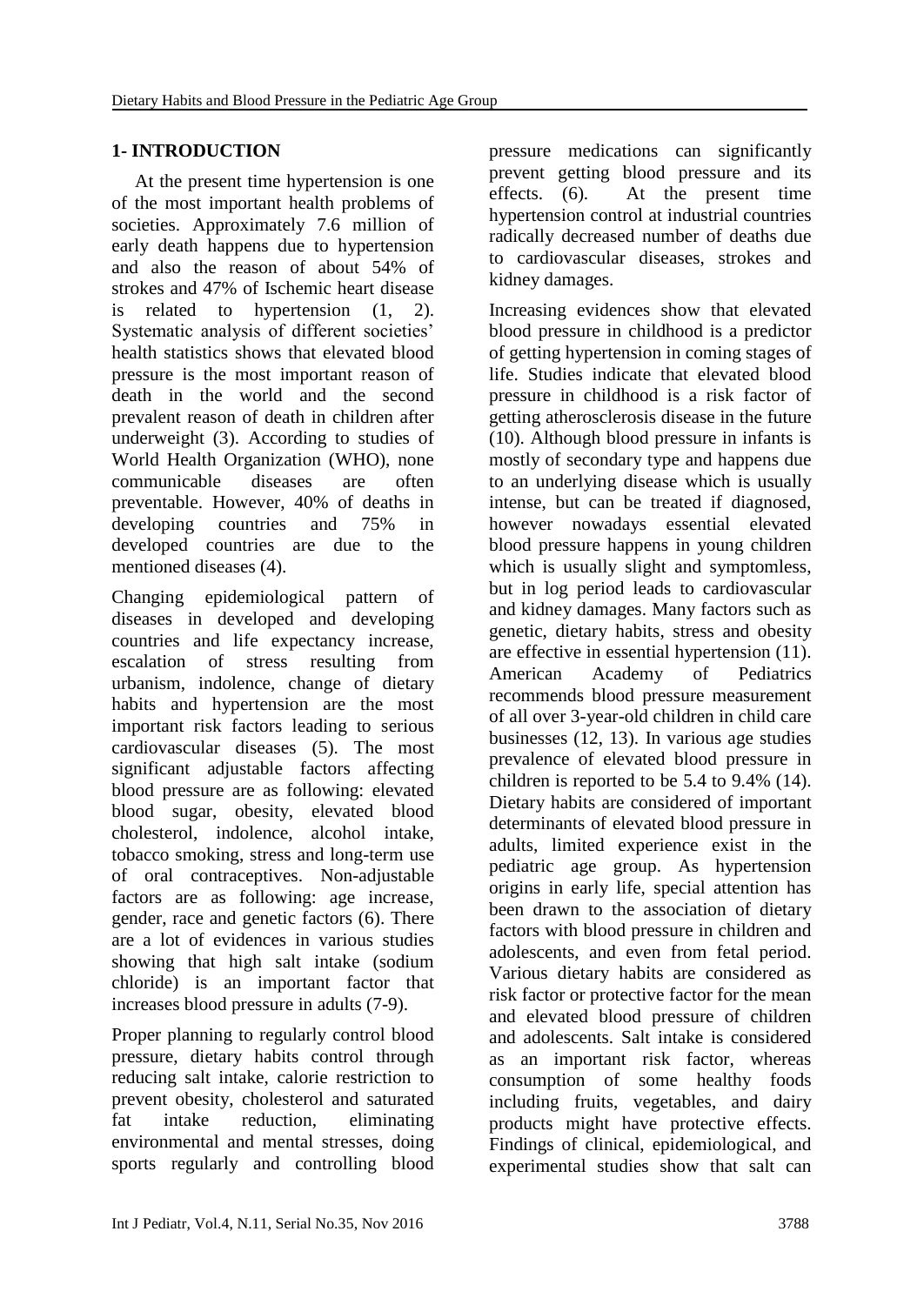have a role in regulating blood pressure in children and adolescents; moreover, it is shown that reducing salt intake might be beneficial for blood pressure in children (17-19). However, controversies exist in different studies. This study aimed to systematically review the studies that have assessed the relationship of dietary habits with blood pressure in pediatric age group.

#### **2- MATERIALS AND METHODS**

#### **2-1. Literature Search Strategy**

 In the present study, we searched the following databases: Medline, ISI web of Science, Scopus, Embase and Google Scholar. The search was conducted from November 2015 to August 2016, and papers published until November 2015 were included. Those papers were included that investigated the association of dietary habits on blood pressure in children and adolescents aged less than 18 years. The

following medical subject headings and keywords was used to search all field in the above databases: (Diet [Mesh], dietary [TIAB] OR nutrition [TIAB] OR nutrient [TIAB] OR food [Mesh] OR food habits [Mesh] OR food preferences [Mesh]) AND (blood pressure [Mesh] OR hypertension [Mesh] OR high blood pressure [TIAB] OR systolic pressure [TIAB] OR diastolic pressure [TIAB] OR systolic [TIAB] OR diastolic [TIAB] OR Systolic Blood Pressure [TIAB] OR Diastolic Blood Pressure [TIAB]) AND (child [Mesh] OR children [TIAB] OR adolescent [Mesh] [TIAB] OR pediatrics [Mesh] OR paediatric [TIAB]. An additional manual search was performed using reference lists from the research studies and review articles to identify other eligible studies. The flow chart of study selection process is presented in **Figure.1**.



**Fig.1:** The strategy of selection process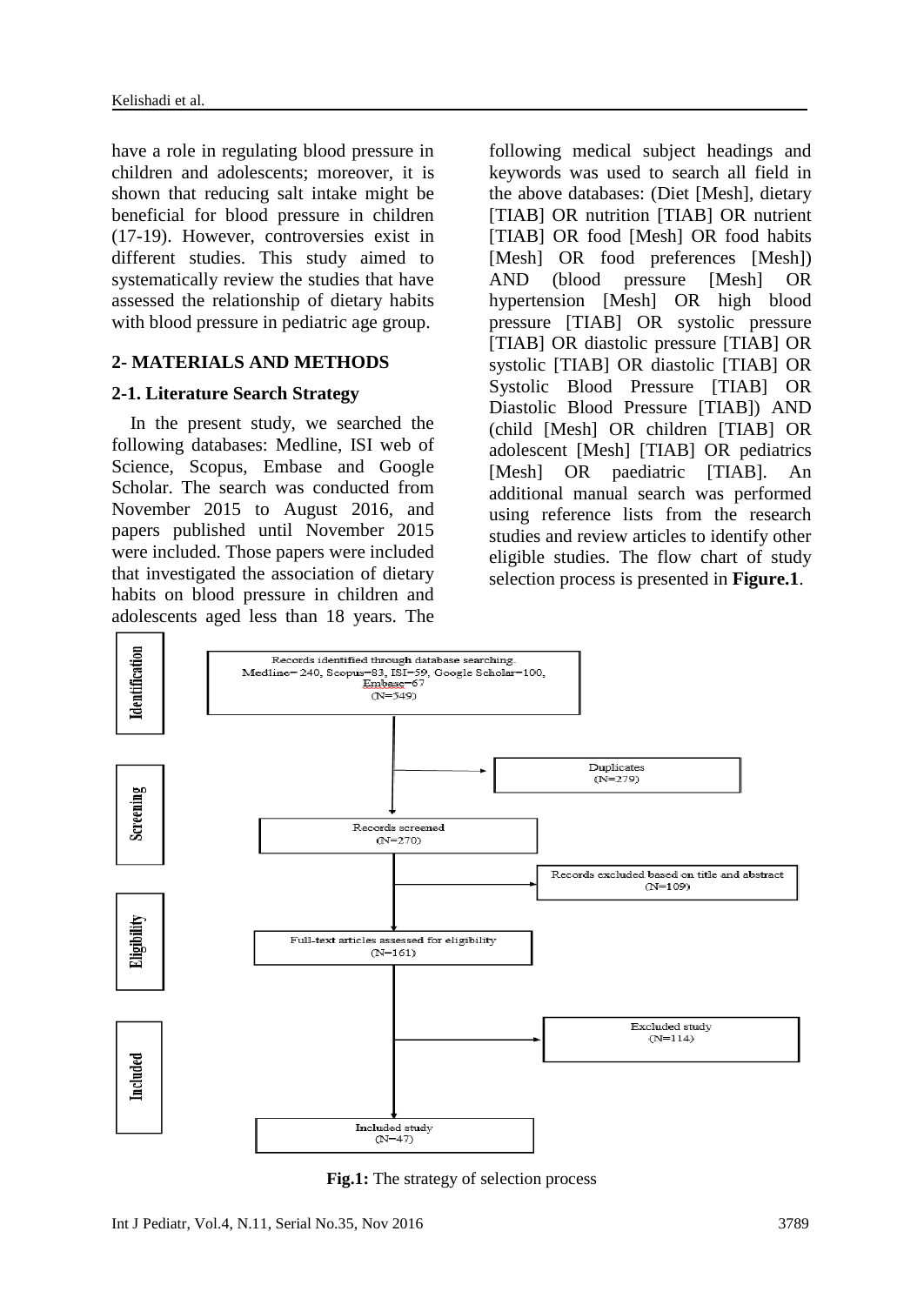# **2-2. Data Selection**

There was no time limitation for choosing the articles and all papers published until August 2016 were included in the first step. Relevant English language articles were identified by searching databases without any restriction by study design. All published papers on the relationship of dietary habits and blood pressure in children and adolescents aged less than 18 years were included. Additional published reports were obtained by cross-matching references of selected articles that fulfilled our eligibility criteria. Our review was restricted to human subjects. Using the saved searches and auto alerts automated facilities incorporated within the MEDLINE database.

Duplicated, irrelevant and non-human subjects studies were excluded. Researchers retrieved full-text of the remaining studies for further examination. Studies were excluded that considered the relation of blood pressure in patients or adult. In addition, studies that assessed diet with weight loss intervention or hypocaloric diet intervention that lead to weight loss were excluded. Only studies that investigated diet and food intake through Food Frequency Questionnaire (FFQ) questionnaires, 24-hour recall or food record were included and others that assessed food intake through parameters in blood or urine were excluded. Some studies assessed the relationship between metabolic syndrome or cardiovascular disease risk factors and diet that blood pressure did not assess separately. Thus these studies were excluded.

# **2-3. Quality Assessment**

For quality assessment, we considered our study eligibility criteria, study design, sample size, sampling method, and measurement tools. The Newcastle-Ottawa Scale (NOS) for cohort studies, the adapted NOS for cross-sectional study and the Jadad quality assessment score for randomized clinical trial were used to assess the methodological quality of the included studies. The NOS, 'a star system' is based on three board perspectives: the selection of the study groups; the comparability of the groups; and the ascertainment of either the exposure or outcome; the Jadad is based on three aspects: randomization, blinding and withdrawals. Three researchers retrieved full-text of the included studies for further examination. Also, any disagreements and discrepancy on study selection were resolved by the first investigator (Roya Kelishadi).

# **2-4. Data Extraction**

Data were obtained based on the first author name, country name, study type and findings. They are presented according to the relevance between blood pressure and dietary habits.

# **3- RESULTS**

 A total of 549 studies were initially identified in the databases. After excluding duplicate studies, 270 articles were retrieved and we reviewed them based on their titles and abstracts, 161 articles were selected for more detail review. According to findings, it seems that children who consumed 4 or more servings of fruits and vegetables per day or 2 or more servings of dairy products per day during the preschool years had smaller yearly gains in systolic blood pressure throughout childhood (20). There is inverse associations between systolic blood pressure and calcium, magnesium, potassium, protein and fiber and direct associations between systolic blood pressure and total fat and monounsaturated fat. In addition, there is inverse associations between diastolic blood pressure and calcium, magnesium, potassium, protein, carbohydrates and fiber and direct associations between diastolic blood pressure and polyunsaturated fat and monounsaturated fat (21).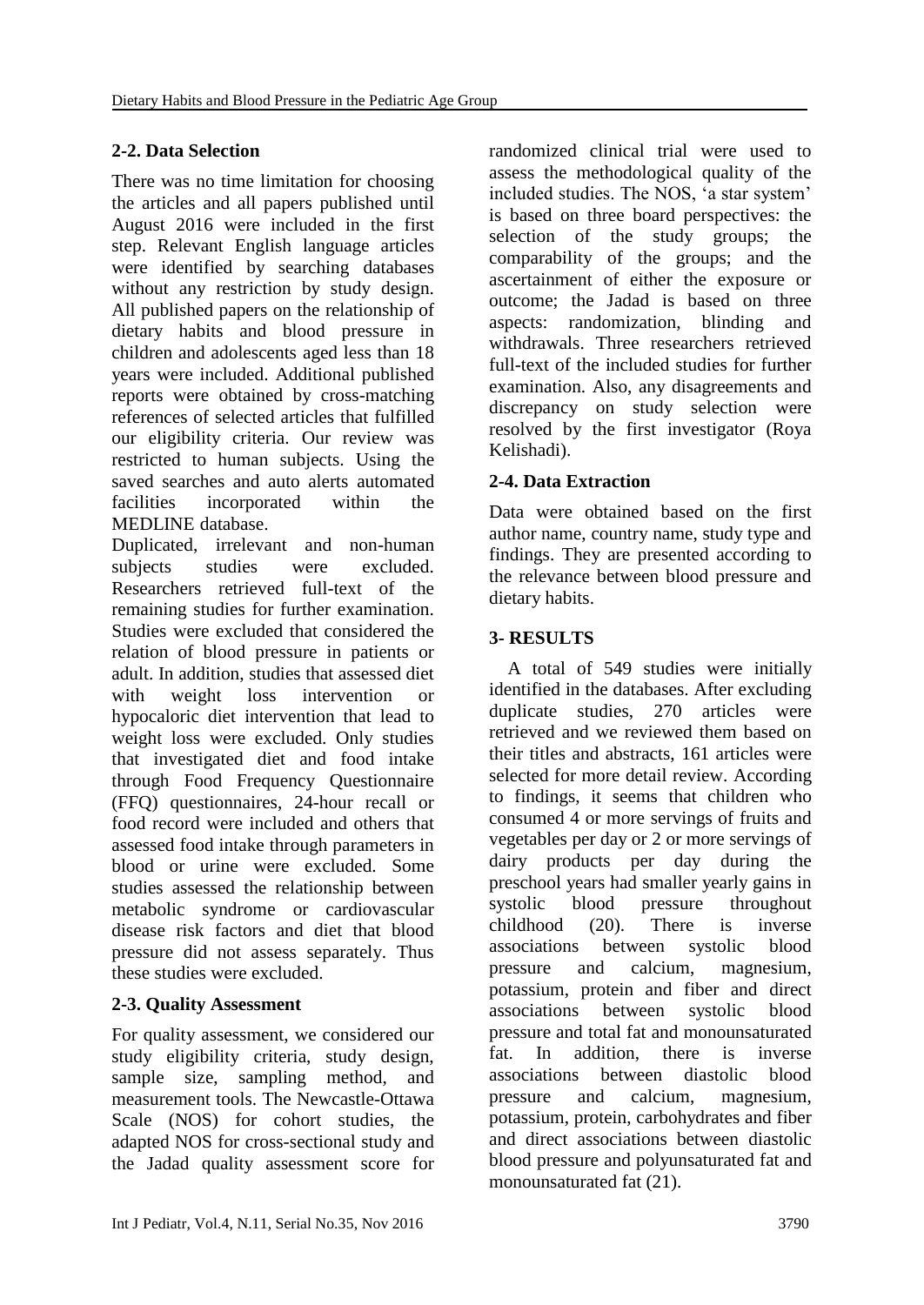It is well documented that any action reducing daily salt intake from people and specially children's diet can significantly reduce its negative effects in coming years of life (22). According to conducted studies, amount of sodium intake in diet has a direct relation with blood pressure. On the other hand, elevated blood pressure is one of the most important causes of cardiovascular disease (including stroke, heart attacks, ventricular hypertrophy, and heart infarction). Hypertension has become a major health problem in recent years specifically in developed and industrial societies. Nutritional transition, rapid changes in dietary habits, and tendency to use industrial processed foods, as well as sedentary lifestyle are the main determinants of elevated blood pressure both in children and adults (23).

Children follow their parents in consuming processed foods and therefore, if salt used in processed foods is reduced the salt intake of children reduces as well. A metaanalysis study taken from 10 controlled trial studies in this field shows that 42% reduction of salt intake results in a fall in blood pressure of 1.17 to 1.29 mmHg (24). Moreover, a recent study indicated a similar result that blood pressure falls as salt intake reduces. Although, the mentioned rate is a slight reduction, but this slight amount in childhood blood pressure can lead to positive health and hygiene effects in individuals (25). Salt intake reduction in children accompanied with reduction of drinking sweet drinks can have a significant role in preventing childhood obesity (25, 26). The characteristics of the included studies are summarized in (**Table.1**) (please, see the end of paper). The findings of this systematic review focused on dietary habit for example salt consumption, fruit and vegetable intake on blood pressure in the pediatric age group.

#### **4- DISCUSSION**

## **4-1. Salt Intake and its Relation with Blood Pressure**

There are many studies showing firmly that amount of salt intake is one of the major factors of hypertension in societies. The variety and clarity of evidences existing in this field is much more than other life style factors such as overweight, low intake of fruits, vegetables and physical inactivity.

#### **4-2. Genetic Studies on Human**

In terms of human physiology there are, also many causes of this disease. Findings of studies show that kidneys function to desalinate blood decreases and therefore blood pressure increases. The opposite of this statement is also, correct if kidneys are unable to balance the salt of blood and ward off much salt, the blood pressure decreases which can be balanced by increasing amount of salt intake. These studies clearly show the importance of salt intake in blood pressure regulation (28, 29).

# **4-3. Epidemiological Studies**

Epidemiological studies are conducted on the basis of comparing societies with low blood pressure and societies in which blood pressure of people doesn't change much as they get older. Although, other factor may be involved in it, but generally results of various studies confirm the role of salt intake in blood pressure regulation. For example, an epidemiological study conducted on residents of Pacific Ocean, showed that blood pressure of native people using sea water (saltwater) in their diet is higher than those who use freshwater (30). A seven-year follow up study was conducted by Geleijnse et al. on the effect of salt intake through dietary habits and amount of sodium and potassium intake and its effect on blood pressure among 233 children aged from 5 to 17 years old in Germany. Findings of the study showed that elevated blood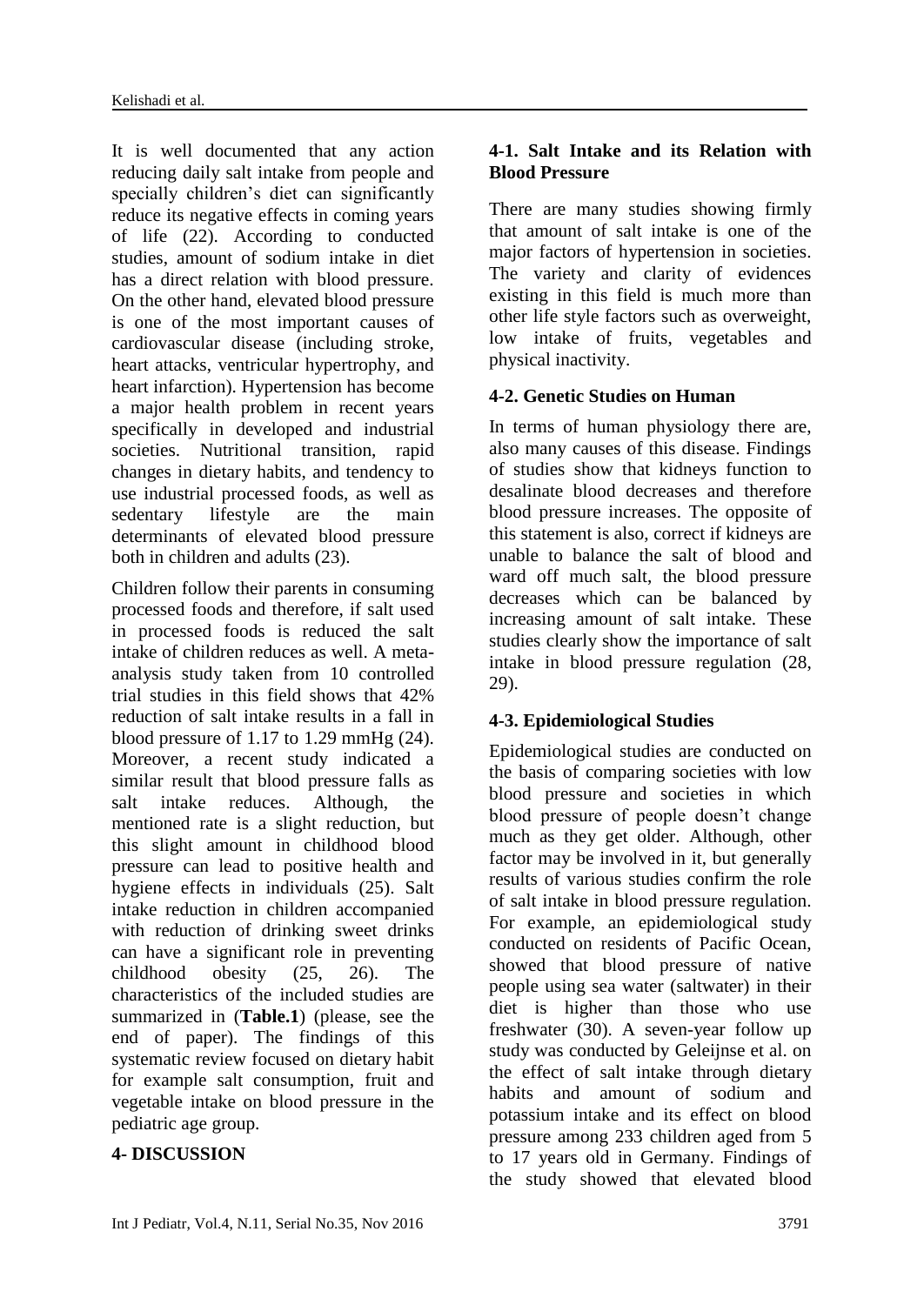pressure in children has a significant relation with amount of sodium/potassium of urine (31). Generally taking into account the existing evidences and data collected from diverse human societies of the world, it seems that in order to confront hypertension (due to sodium intake) in adults, the maximum daily sodium intake of each person must be less than 2.3 grams per day. When sodium exceeds this amount, it causes hypertension with a direct linear ratio and therefore affects body organs. In children because of lower Body mass index (BMI), even small amount of blood sodium can be effective in blood pressure increase (32).

# **4-4. Salt in Children**

# **4-4-1. Infants**

A double-blind control case study on 500 infants shows that by reducing 30% of salt intake (which can be measured from urine sodium concentration), progressive changes of infants' systolic blood pressure decreased in comparison with control group infants taking normal amount of salt (33). When 6 months of the study ended, it became clear that systolic blood pressure of infants taking fewer amount of salt in their food was 2.1 mmHg lesser (P˂0.01). The study was stopped after 6 months and 15 years later 35% of the participant children were followed up. In this group after confounding factors were balanced, a significant difference was observed between the two groups and it was revealed that individuals whose salt consumption was less in their first 6 months of life have lower blood pressure in comparison with other individuals (18).

# **4-4-2. Children and Adolescents**

Various epidemiological studies conducted until now on salt intake and blood pressure of children and adolescents reveal different results and they generally don't show a strong relationship in this field. Lack of this relationship can be due to daily

changes of salt intake in individuals. Moreover many of these studies are problematic in regard of research methodology; for example the methods used to estimate amount of salt intake are not very reliable. Clinical studies with a more reliable research methods (for example measuring amount of salt intake and sodium existing in urine and controlling confounding factors of experiment), mostly show a positive significant relation between salt intake and amount of blood pressure increase in children and adolescents (34, 35).

For instance a controlled study with high precision was conducted by Cooper et al., in which 7 times of urine during 24 hours were collected from 73 children aged from 11 to 14. The findings showed that there is a linear significant relation between urine sodium and systolic blood pressure of the children in a way that high salt intake caused elevated blood pressure (17). In the study all confounding factors such as age, gender, race, heartbeat, height and weight were under control. A meta-analysis study conducted on 10 clinical trial studies, with population of 996 individuals, showed that reducing the average daily salt intake significantly affects blood pressure of children and adolescents. By 42% reduction of salt intake for an average period of 4 weeks, the systolic blood pressure decreased 1.2 mmHg (P˂0.001) and diastolic blood pressure decreased 1.3 mmHg (P˂0.001). These findings are of prime importance to evaluate blood pressure in children whose childhood elevated blood pressure can cause adulthood hypertension in them (36). A low salt diet, if continued, can be effective in preventing hypertension as the age gets older.

# **4-5. Amount of Edible Salt Intake**

Amount of salt intake has increased in children, because of eating too much of processed and ready-made foods. In 1984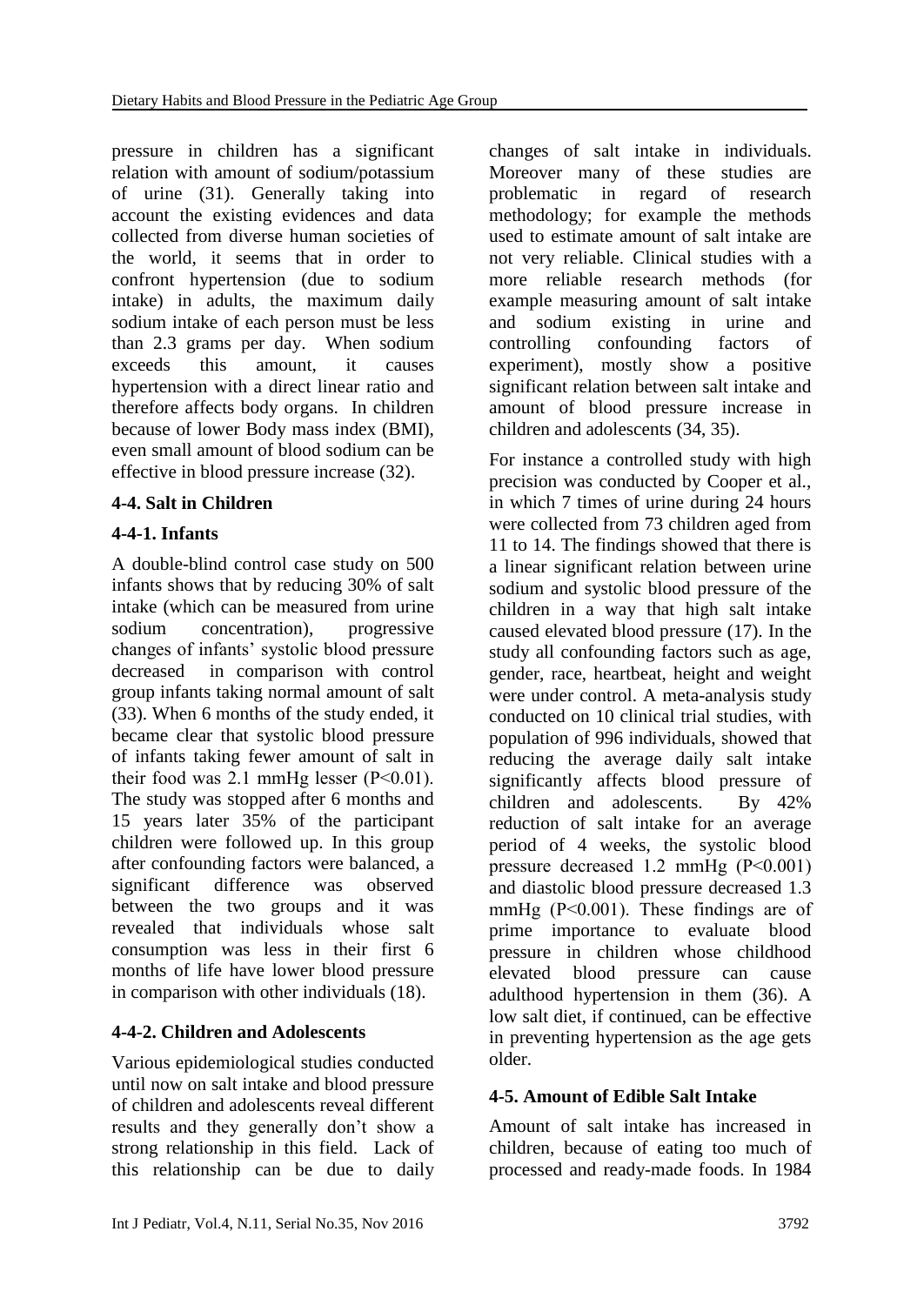a study was carried out in England in which sodium of two 24-hour consecutive urine, in preschoolers aged between 4 and 5 years old was investigated. The findings showed that the amount of sodium expelled daily was about 4 grams in average (37); and if it is equalized on the basis of adults' weight, this value will be about 15-20 grams a day which is a high number for children. Besides this, the study was carried out at a time when processed-food intake was low in children, but at the present time salt intake in children of developing countries has increased due to eating processed and ready-made foods (38). Eating snacks, fast-foods and restaurant foods which are usually highly salted, has increased drastically and made the salt intake of children aged over 3 or 4 years at the same range of adults' salt intake.

In the beginning lower levels of salt intake was recommended for children, but after a number of consultations and due to some general reasons this level was increased. For instance, Scientific Advisory Committee on Nutrition (SACN) recommended 5 g/d of salt for 7-year-old children (39) which was very high, because WHO's recommended salt intake for adults was less than  $5 \text{ g/d}$  (40). It is crystal clear that salt intake in children is much more than recommended amounts. It should also, be mentioned that this suggested dosage of salt intake is not the optimal amount for good health, however, this amount is available. Physiological need of human is very lower than recommended dosages [for example Yamomamo Indian natives use less than  $0.5$  g/d of salt in their diets  $(41)$ ].

Findings of a number of studies show that salt intake is high in almost all age groups of children. For example the amount of sodium expelled through urine is 4.1 g/d in 6-year-old Finnish children (42). This amount was 7.8 g/d in 10-12 years Portuguese children (43). A similar study

carried out in Australia on primary school children aged between 5 and 13, shows the amount of expelled sodium in 24- hour equal to 6  $g/d$  (44). A review study conducted by Brown et al. investigated 41 reports from 20 countries in regard of amount of salt intake in all age groups and in both genders from different countries. In their study the salt intake of adults in the U.S.A, Japan and Australia was reported to be more than 12 g/d; but the study was not mainly involved with urine sodium (45).

A sectional study was done in the England on three age groups of 5-6 years old, 8-9 years old and 13-17 years old children. The purpose of the study was investigating amount of salt intake. Findings showed that salt intake of 5-6 age group was 3.75 g/d. This amount increased to 7.55 g/d in 13-17 age groups. This increase of salt intake was significant in both girls and boys (P˂0.001). Moreover, in the same age groups salt intake concentration was considerably high in boys than girls (P˂0.001). Researchers of the study justified their findings by stating that older children as compared to younger children and also, boys as compared to girls are more active and need higher levels of energy and therefore consume more food and accordingly their sodium intake is also higher (39). Considering this, it seems that increase in salt intake and following that the high blood pressure is unavoidable as we age. On the other hand, studies carried out on native Indians of Yanomamo and other isolated tribes don't show such a pattern of aging in high blood pressure. These groups of isolated tribes, because of their special food culture, use a small amount of salt and this small amount doesn't lead to hypertension with aging (41).

#### **4-6. Diet Based on Fruits, Vegetables and Diary**

One of the most common ways to treat and prevent obesity in children is trying to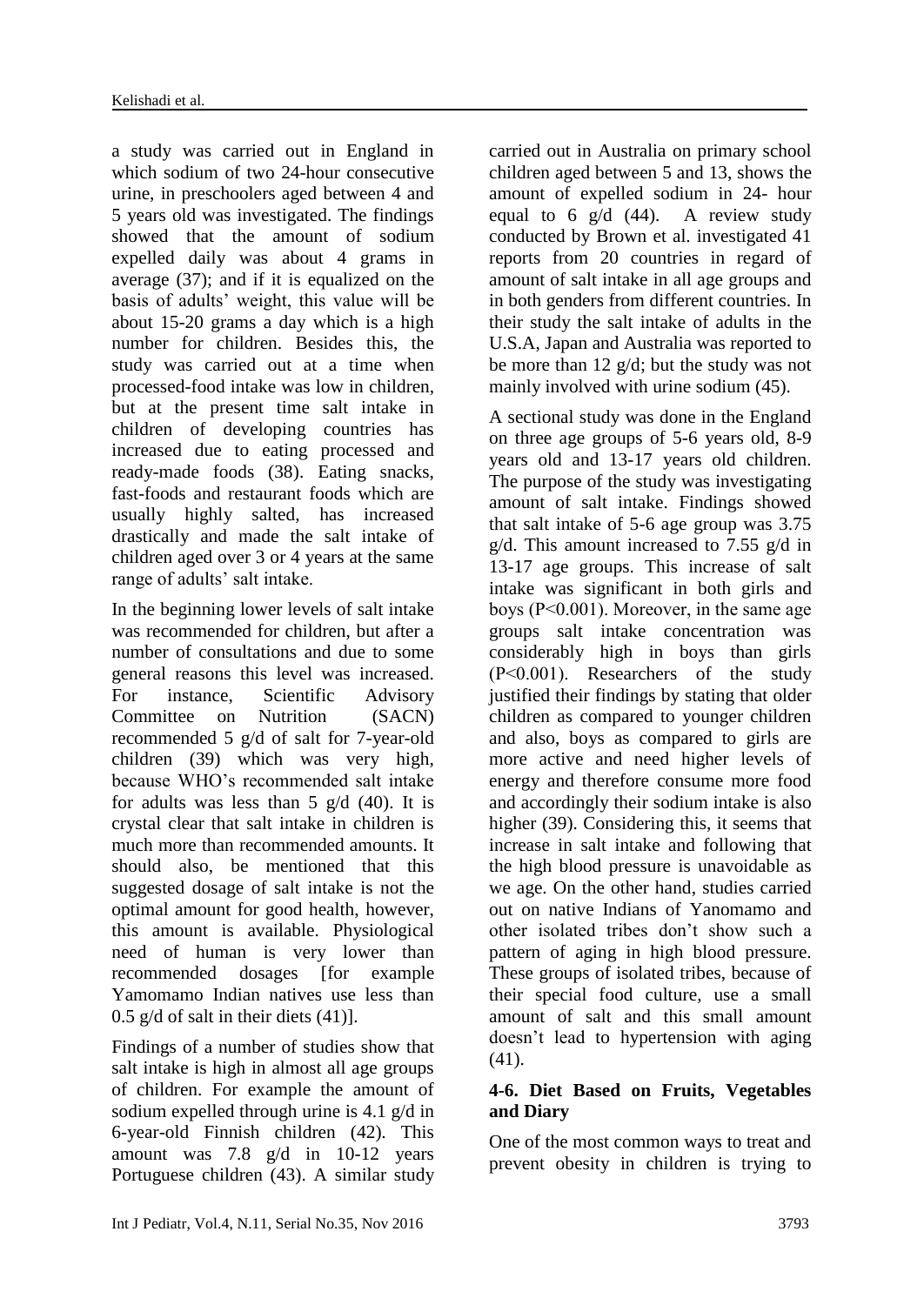limit consumption of fatty foods and low energy dense foods. On the other hand, restricting consumption of low energy dense foods may cause irreversible reduction of child's appetite and as a result reduction of micronutrients required for child's growth. One of the alternative methods in this field which can be trained to parents and children is eating healthy foods such as fruits and vegetables rich in nutrients. This is among the important purposes of public health interventions (46). In the dietary guidelines for Americans (2005) the amount of nutrient and energy contributions from each food group are calculated according to the nutrient-dense forms of food in each food group (47).

Although researchers are aware of the important role of diet in blood pressure and obesity of children, but due to the complexity of these studies and existence of many confounders, few epidemiological studies are carried out in this field until now. Generally, it is observed that people following vegetarian diet, known as Mediterranean diet, have lower blood pressure compared with Eastern diet (48, 49). Besides this clinical trial studies show that eating fruits, vegetables and low-fat dairy foods lead to lower blood pressure in individuals suffering from hypertension (50). In studies related to hypertension, sodium in given a lot of attention. A metaanalysis study conducted on 56 studies related to this field, indicate that reducing sodium intake among individuals having hypertension can effectively reduce high blood pressure in adults; however this effect was paler in healthy people (51).

Studies show that a diet rich in fruits, vegetables and low-fat dairy can be effective in blood pressure regulation. Moreover comparative studies carried out on the effect of macronutrients and micronutrients on children's blood pressure show that on the whole high sodium intake is in relation with increase

of blood pressure in childhood. There are a few number of uncertain studies conducted about the effect of potassium, calcium and magnesium on childhood blood pressure. An interventional study on 8-11 year-old children having a Low Density Lipoprotein (LDL) diet, show that calcium, magnesium and potassium have a reverse role on blood pressure (52). Although a diet rich in milk and its products is full of calcium, magnesium and potassium and also a diet with a lot of fruits and vegetables is full of potassium and magnesium, but it isn't obviously clear yet to what extent the beneficial effect of dairy, fruits and vegetables is related to the mentioned 4 nutrients.

A case-control study was carried out on children to find an answer for this question. In the study 95 children aged between 3 and 9 were studied for 8 years. Research findings showed that systolic blood pressure of children eating large amounts of fruits and vegetables (4-time or more per day) or dairy products (2- time or more per day) in pre-school ages increase less in childhood and by aging. Findings also, showed that blood pressure range of children consuming large amounts of fruits and vegetables or only dairy products was between blood pressure of control group children (not receiving large amounts of both dairy products and fruits and vegetables) and children receiving large amounts of both dairy products and fruits and vegetables. The results of the study showed that both fruits and vegetables diet and low-fat dairy diet can be effective in blood pressure regulation in childhood  $(53)$ .

# **4-7. Diet in Fetal Period and Infancy**

At the present time a special attention is given to the role of intrauterine environment and infant's nourishment in future cardiovascular risks (54). It is supposed that cardiovascular condition of every person is dependent on his/her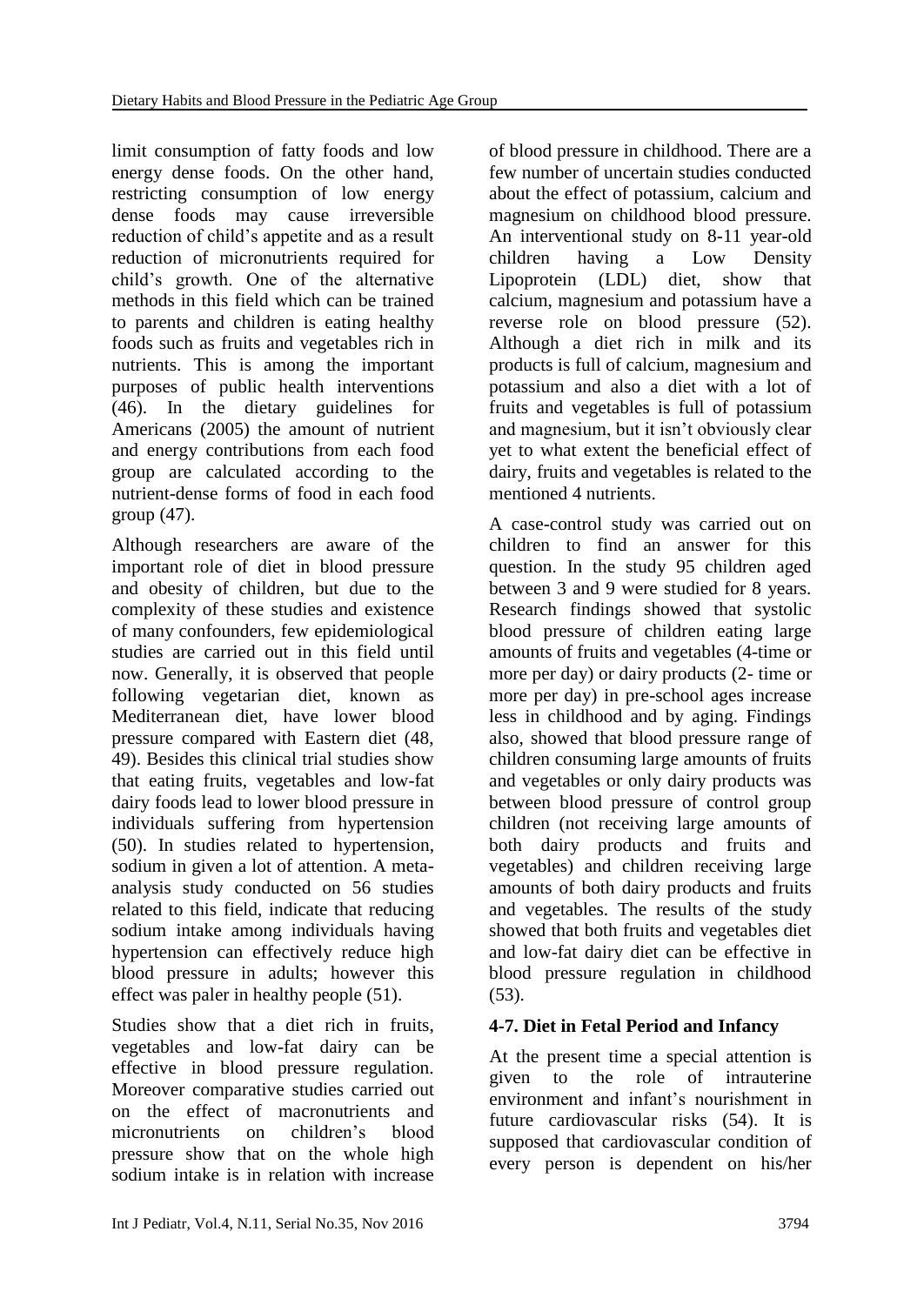intrauterine condition and nutrition in early life. Experiments done on animals confirm this statement, but in regard of human being there isn't enough evidence yet (55).

Researchers assume that babies born with low weight, due to intrauterine malnutrition and its relation with postnatal weight gain are disposed to abdominal obesity, metabolic syndrome, diabetes, Cardiovascular disease and adulthood diseases. On the other hand, overdue babies through consequences of maternal insulin resistance and glucose intolerance may be disposed to higher levels of obesity risk in the future (56). Moreover, studies carried out on nutrition of expectant mothers (for instance evaluation of protein and calcium) show that diet of pregnant mothers may also, affect baby's blood pressure (57, 58). However there isn't enough evidence to confirm this.

Breast milk is the best exclusive food for infant's feeding and is a source that must be measured in comparison with other strategies of infant feeding (59). Breast milk is full of saturated fat and cholesterol, but with low sodium. Many studies are done investigating the relationship between breastfeeding and risk factors due to cardiovascular diseases. Although making combinational estimations of these studies is difficult, because of differences in exposure and evaluation of findings, but the recent meta-analysis studies don't provide a significant effect of breastfeeding and the following effect on mortality due to cardiovascular disease (60). On the contrary systematic review studies confirm the positive effect of breastfeeding in prevention of future hypertension and obesity (61, 62). Results of other clinical trial studies and casecontrol studies, also show that breastfeeding in infancy leads to lower blood pressure in childhood (63, 64). Besides this, although breastfeeding may increase cholesterol level of infant's blood in the first year of life, but this may have a

role in lowering blood cholesterol level in adulthood (65).

Data in some ways confirm the strict relationship between food habits, hypertension and lifestyle. Results indicated that higher sugar-sweetened beverage  $(66)$ , sweets  $(67)$ , fructose  $(68)$ and added sugars (69) consumption is associated with higher serum uric acid levels and systolic blood pressure. In addition, studies suggested that a dietary rich in fruit, salad, cereals, fish (70, 71), low-fat dairy products (71-74) and vegetable protein (75) could contribute to primary prevention of hypertension when instituted at an early age. An excess use of salt (76, 77), cheese and red processed meat (78), western dietary pattern (79) could explain the greater rate of hypertension found among children and adolescents (76).

However, some findings showed no detectable relationships between blood pressure and calorie-adjusted intakes of fats, carbohydrates, sodium, potassium, calcium, or magnesium (80, 74), fast food or breakfast (81, 82) and dietary fiber (83).

# **4-1. Limitation of study**

The major limitation of the present review is the scarcity of eligible studies and substantial variability between them. However, other limitations include bias and residual confounding for dietary assessment, different methods of dietary assessment.

# **5- CONCLUSIONS**

 At the present time the importance of nutritional and scientific studies to improve cardiovascular health of children has become more evident than before. Diverse investigations from around the worlds show that elevated blood pressure in children especially in school-going ages is more prevalent than before. Disregarding the level of blood pressure increase, it should be taken into account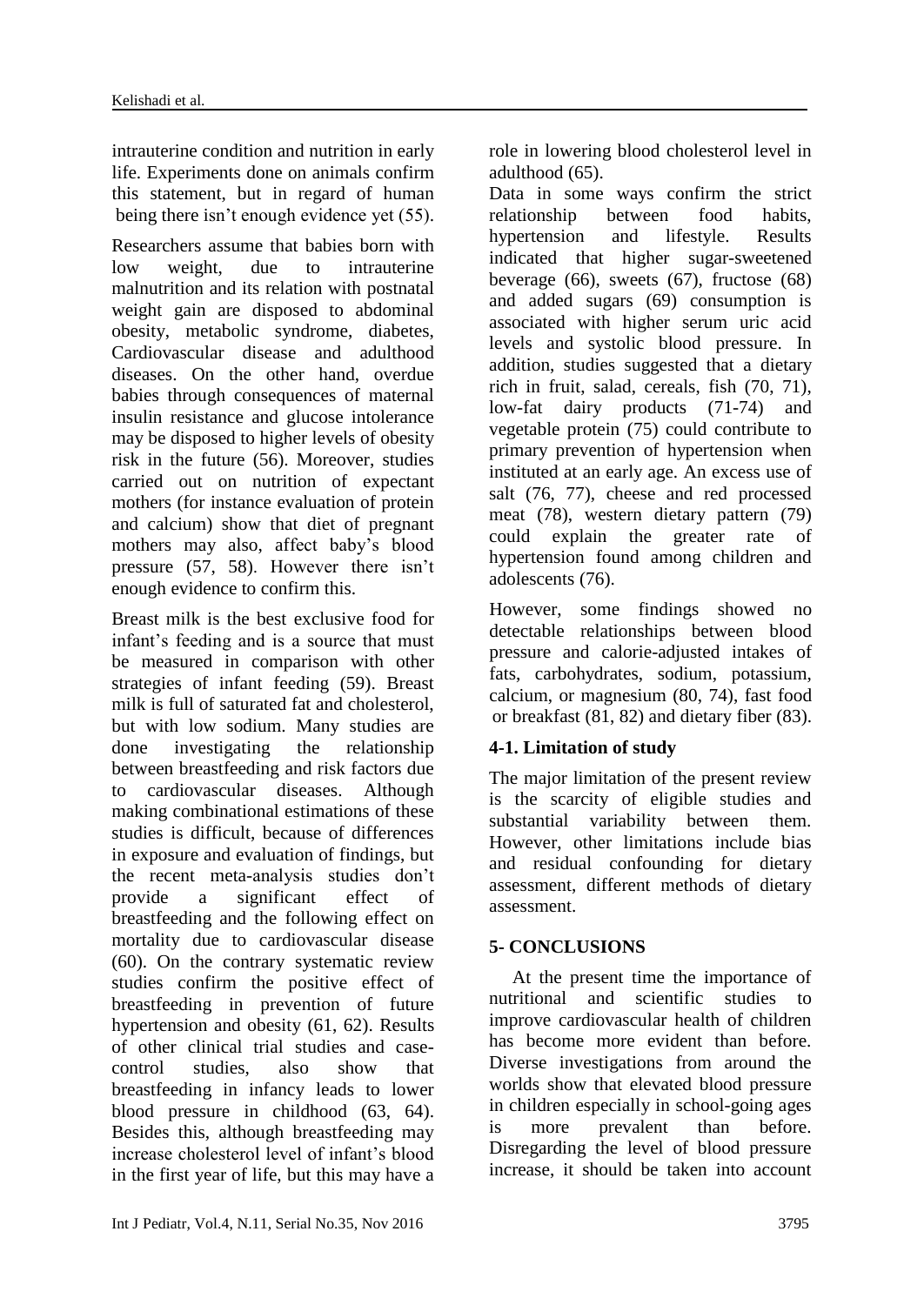that individuals suffering from elevated blood pressure or even pre-hypertension in childhood will most probably get cardiovascular disease and its negative effects in adulthood. On the other hand, it should be considered that in comparison with adults the maximum dosage of sodium intake in children is less due to their low Body mass index (BMI) and therefore in their diet low-sodium foods must be used. Moreover, various studies indicate the role of other micronutrients existing in children's diet in regulating their blood pressure. Inclusion of dairy products as well as fruits and vegetables in children's diet has positive outcomes on systolic their blood pressure balance. When both of these food groups are included in daily diet the outcome is more desirable. Although, a lot of studies carried out in this field have similar findings, but the need to conduct stronger clinical trial studies and designs are steel felt in order to obtain more definite results.

According to studies, one of the other factors effective on blood pressure in infancy and childhood is infant's diet specifically in the first year of life. As research findings show, breastfeeding has a reverse effect on blood pressure rate. Although the rate of this effect is slight, but this slight amount in terms of public health and in comparison with bottle feeding, has significant role in preventing hypertension as adults. Controlling BMI through increasing physical activity and reducing saturated acids intake and cholesterol intake, can also affect hypertension prevention especially in adolescence. Generally, it can be said that if before adolescence hypertension prevalence is dealt with suitably through diet control, the negative health effects of it, is prevented in adulthood and life expectancy in increased in people and also, treatment costs of countries' health and treatment systems especially in the field of non-communicable diseases, might be

reduced. Our findings serve as confirmatory evidence on the necessity of paying more attention to primordial and primary prevention of hypertension from early life.

#### **6- CONFLICT OF INTEREST:** None.

#### **7- ACKNOWLEDGMENTS**

This article is result of a research project supported by the Faculty of Medicine, Isfahan University of Medical Sciences.

#### **8- REFERENCES**

1. Lawes CMS, Vander H, Rodgers A. Global burden of blood-pressure-related disease, 2001. Lancet 2008; 371(9623): 1513-18.

2.Whelton P. Essential hypertension- therapeutic implications of epidemiological risk estimation. J Hypertens Suppl 1984; 2(2): S3-8.

3. Lopez AD, Mathers CD, Ezzati M, Jamison DT, Murray CJ. Global and regional burden of disease and risk factors, 2001: systematic analysis of population health data. The Lancet 2006 ; 367(9524):1747-57

4. [Finegold JA,](https://www.ncbi.nlm.nih.gov/pubmed/?term=Finegold%20JA%5BAuthor%5D&cauthor=true&cauthor_uid=23218570) [Asaria P,](https://www.ncbi.nlm.nih.gov/pubmed/?term=Asaria%20P%5BAuthor%5D&cauthor=true&cauthor_uid=23218570) [Francis DP.](https://www.ncbi.nlm.nih.gov/pubmed/?term=Francis%20DP%5BAuthor%5D&cauthor=true&cauthor_uid=23218570) Mortality from ischaemic heart disease by country, region, and age: statistics from World Health Organisation and United Nations. [Int J](https://www.ncbi.nlm.nih.gov/pubmed/23218570)  [Cardiol](https://www.ncbi.nlm.nih.gov/pubmed/23218570) 2013;168(2):934-45.

5. [Lopez AD,](https://www.ncbi.nlm.nih.gov/pubmed/?term=Lopez%20AD%5BAuthor%5D&cauthor=true&cauthor_uid=16899150) [Mathers CD.](https://www.ncbi.nlm.nih.gov/pubmed/?term=Mathers%20CD%5BAuthor%5D&cauthor=true&cauthor_uid=16899150) Measuring the global burden of disease and epidemiological transitions: 2002-2030. [Ann Trop Med](https://www.ncbi.nlm.nih.gov/pubmed/?term=Measuring+the+global+burden+of+disease+and+epidemiological+transitions%3A+2002%E2%80%932030)  [Parasitol](https://www.ncbi.nlm.nih.gov/pubmed/?term=Measuring+the+global+burden+of+disease+and+epidemiological+transitions%3A+2002%E2%80%932030) 2006;100(5-6):481-99.

6. [Rosner B,](https://www.ncbi.nlm.nih.gov/pubmed/?term=Rosner%20B%5BAuthor%5D&cauthor=true&cauthor_uid=23856492) [Cook NR,](https://www.ncbi.nlm.nih.gov/pubmed/?term=Cook%20NR%5BAuthor%5D&cauthor=true&cauthor_uid=23856492) [Daniels S,](https://www.ncbi.nlm.nih.gov/pubmed/?term=Daniels%20S%5BAuthor%5D&cauthor=true&cauthor_uid=23856492) [Falkner B.](https://www.ncbi.nlm.nih.gov/pubmed/?term=Falkner%20B%5BAuthor%5D&cauthor=true&cauthor_uid=23856492) Childhood blood pressure trends and risk factors for high blood pressure: the NHANES experience. 1988-2008. [Hypertension](https://www.ncbi.nlm.nih.gov/pubmed/23856492) 2013;62(2):247-54.

7. Forte JG, Miguel JM, Miguel MJ, de Pádua F, Rose G. Salt and blood pressure: a community trial. J Hum Hypertens 1989; 3(3):179-84. .

8. He FJ, MacGregor GA. Effect of modest salt reduction on blood pressure: a metaanalysis of randomized trials. Implications for public health. J Hum Hypertens 2002; 16(11): 761-70.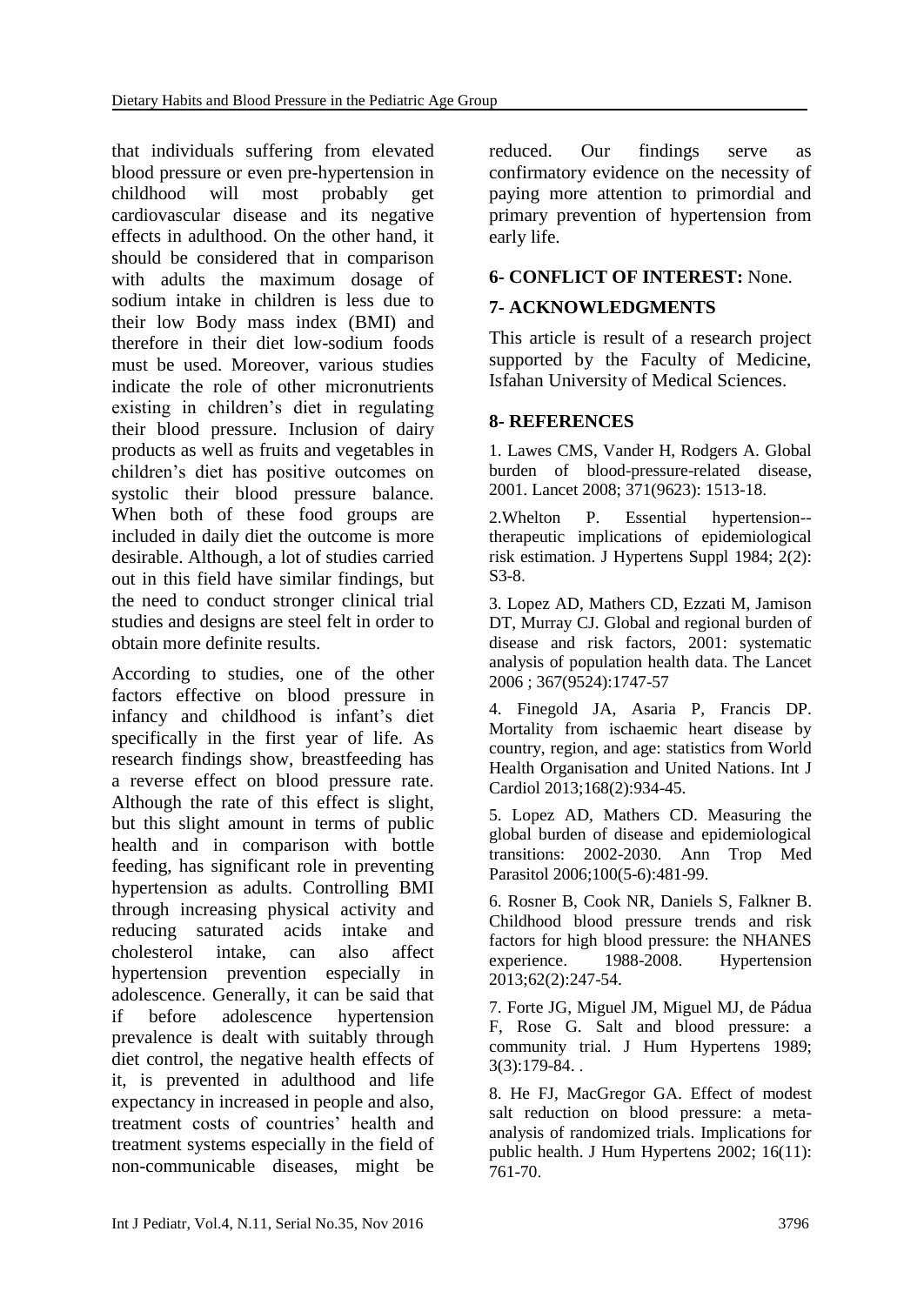9. Denton D, Weisinger R, Mundy NI, Wickings EJ, Dixson A, Moisson P, et al. The effect of increased salt intake on blood pressure of chimpanzees. Nature medicine, Nat Med 1995;1(10):1009-16.

10. Sorof J,Daniels S. Obesity hypertension in children a problem of epidemic proportions. Hypertension 2002; 40(4): 441-47.

11. Luma GB,Spiotta RT. Hypertension in children and adolescents. Am Fam Physician 2006; 73(9): 1558-68.

12. Brady TM, Feld LG. Pediatric approach to hypertension. Semin Nephrol 2009; 29(4):379- 88.

13. [Muntner P,](https://www.ncbi.nlm.nih.gov/pubmed/?term=Muntner%20P%5BAuthor%5D&cauthor=true&cauthor_uid=15126439) [He J,](https://www.ncbi.nlm.nih.gov/pubmed/?term=He%20J%5BAuthor%5D&cauthor=true&cauthor_uid=15126439) [Cutler JA,](https://www.ncbi.nlm.nih.gov/pubmed/?term=Cutler%20JA%5BAuthor%5D&cauthor=true&cauthor_uid=15126439) [Wildman RP,](https://www.ncbi.nlm.nih.gov/pubmed/?term=Wildman%20RP%5BAuthor%5D&cauthor=true&cauthor_uid=15126439) [Whelton PK.](https://www.ncbi.nlm.nih.gov/pubmed/?term=Whelton%20PK%5BAuthor%5D&cauthor=true&cauthor_uid=15126439) Trends in blood pressure among children and adolescents. JAMA 2004; 291(17): 2107-13.

14. [Urrutia-Rojas X,](https://www.ncbi.nlm.nih.gov/pubmed/?term=Urrutia-Rojas%20X%5BAuthor%5D&cauthor=true&cauthor_uid=15040998) [Menchaca J,](https://www.ncbi.nlm.nih.gov/pubmed/?term=Menchaca%20J%5BAuthor%5D&cauthor=true&cauthor_uid=15040998) [Wadley](https://www.ncbi.nlm.nih.gov/pubmed/?term=Wadley%20W%5BAuthor%5D&cauthor=true&cauthor_uid=15040998) W, [Ahmad N,](https://www.ncbi.nlm.nih.gov/pubmed/?term=Ahmad%20N%5BAuthor%5D&cauthor=true&cauthor_uid=15040998) [Lacko A,](https://www.ncbi.nlm.nih.gov/pubmed/?term=Lacko%20A%5BAuthor%5D&cauthor=true&cauthor_uid=15040998) [Bae S.](https://www.ncbi.nlm.nih.gov/pubmed/?term=Bae%20S%5BAuthor%5D&cauthor=true&cauthor_uid=15040998) Cardiovascular risk factors in Mexican-American children at risk for type 2 diabetes mellitus (T2DM). [J](https://www.ncbi.nlm.nih.gov/pubmed/?term=High+blood+pressure+in+school+children%3A+prevalence+and+risk+factors.+2004+Apr%3B34%284%29%3A290-9)  [Adolesc Health](https://www.ncbi.nlm.nih.gov/pubmed/?term=High+blood+pressure+in+school+children%3A+prevalence+and+risk+factors.+2004+Apr%3B34%284%29%3A290-9) 2004; 34(4):290-99.

15. Swiet De, Fayers MP, Shinebourne EA. Blood pressure in first 10 years of life: the Brompton study. BMJ 1992; 304(6818): 23-6.

16. Nelson MJ, Ragland DR, Syme SL. Longitudinal prediction of adult blood pressure from juvenile blood pressure levels. [Am J](https://www.ncbi.nlm.nih.gov/pubmed/?term=Longitudinal+prediction+of+adult+blood+pressure+from+juvenile+blood+pressure+levels.+American+journal+of+epidemiology%2C+1992.+136%286%29%3A+p.+633-645)  [Epidemiol](https://www.ncbi.nlm.nih.gov/pubmed/?term=Longitudinal+prediction+of+adult+blood+pressure+from+juvenile+blood+pressure+levels.+American+journal+of+epidemiology%2C+1992.+136%286%29%3A+p.+633-645) 1992; 136(6):633-45.

17. [Cooper R,](https://www.ncbi.nlm.nih.gov/pubmed/?term=Cooper%20R%5BAuthor%5D&cauthor=true&cauthor_uid=6848460) [Liu K,](https://www.ncbi.nlm.nih.gov/pubmed/?term=Liu%20K%5BAuthor%5D&cauthor=true&cauthor_uid=6848460) [Trevisan M,](https://www.ncbi.nlm.nih.gov/pubmed/?term=Trevisan%20M%5BAuthor%5D&cauthor=true&cauthor_uid=6848460) [Miller W,](https://www.ncbi.nlm.nih.gov/pubmed/?term=Miller%20W%5BAuthor%5D&cauthor=true&cauthor_uid=6848460) [Stamler J.](https://www.ncbi.nlm.nih.gov/pubmed/?term=Stamler%20J%5BAuthor%5D&cauthor=true&cauthor_uid=6848460)Urinary sodium excretion and blood pressure in children: absence of a reproducible association. [Hypertension](https://www.ncbi.nlm.nih.gov/pubmed/6848460) 1983; 5(1):135-9.

18. [Geleijnse JM,](https://www.ncbi.nlm.nih.gov/pubmed/?term=Geleijnse%20JM%5BAuthor%5D&cauthor=true&cauthor_uid=9095076) [Hofman A,](https://www.ncbi.nlm.nih.gov/pubmed/?term=Hofman%20A%5BAuthor%5D&cauthor=true&cauthor_uid=9095076) [Witteman JC,](https://www.ncbi.nlm.nih.gov/pubmed/?term=Witteman%20JC%5BAuthor%5D&cauthor=true&cauthor_uid=9095076) [Hazebroek AA,](https://www.ncbi.nlm.nih.gov/pubmed/?term=Hazebroek%20AA%5BAuthor%5D&cauthor=true&cauthor_uid=9095076) [Valkenburg HA,](https://www.ncbi.nlm.nih.gov/pubmed/?term=Valkenburg%20HA%5BAuthor%5D&cauthor=true&cauthor_uid=9095076) [Grobbee DE.](https://www.ncbi.nlm.nih.gov/pubmed/?term=Grobbee%20DE%5BAuthor%5D&cauthor=true&cauthor_uid=9095076) Long-term effects of neonatal sodium restriction on blood pressure. Hypertension 1997; 29(4):913-17.

19. [Pomeranz A,](https://www.ncbi.nlm.nih.gov/pubmed/?term=Pomeranz%20A%5BAuthor%5D&cauthor=true&cauthor_uid=11821704) [Dolfin T,](https://www.ncbi.nlm.nih.gov/pubmed/?term=Dolfin%20T%5BAuthor%5D&cauthor=true&cauthor_uid=11821704) [Korzets Z,](https://www.ncbi.nlm.nih.gov/pubmed/?term=Korzets%20Z%5BAuthor%5D&cauthor=true&cauthor_uid=11821704) [Eliakim](https://www.ncbi.nlm.nih.gov/pubmed/?term=Eliakim%20A%5BAuthor%5D&cauthor=true&cauthor_uid=11821704)  [A,](https://www.ncbi.nlm.nih.gov/pubmed/?term=Eliakim%20A%5BAuthor%5D&cauthor=true&cauthor_uid=11821704) [Wolach B.](https://www.ncbi.nlm.nih.gov/pubmed/?term=Wolach%20B%5BAuthor%5D&cauthor=true&cauthor_uid=11821704) Increased sodium concentrations in drinking water increase blood pressure in neonates. [J Hypertens](https://www.ncbi.nlm.nih.gov/pubmed/?term=Increased+sodium+concentrations+in+drinking+water+increase+blood+pressure+in+neonates) 2002; 20(2): 203-7.

20. [Moore LL,](https://www.ncbi.nlm.nih.gov/pubmed/?term=Moore%20LL%5BAuthor%5D&cauthor=true&cauthor_uid=15613939) [Singer MR,](https://www.ncbi.nlm.nih.gov/pubmed/?term=Singer%20MR%5BAuthor%5D&cauthor=true&cauthor_uid=15613939) [Bradlee ML,](https://www.ncbi.nlm.nih.gov/pubmed/?term=Bradlee%20ML%5BAuthor%5D&cauthor=true&cauthor_uid=15613939) [Djoussé L,](https://www.ncbi.nlm.nih.gov/pubmed/?term=Djouss%C3%A9%20L%5BAuthor%5D&cauthor=true&cauthor_uid=15613939) [Proctor MH,](https://www.ncbi.nlm.nih.gov/pubmed/?term=Proctor%20MH%5BAuthor%5D&cauthor=true&cauthor_uid=15613939) [Cupples LA,](https://www.ncbi.nlm.nih.gov/pubmed/?term=Cupples%20LA%5BAuthor%5D&cauthor=true&cauthor_uid=15613939) et al.Intake of fruits, vegetables, and dairy products in early childhood and subsequent blood pressure change. Epidemiology 2005; 16(1): 4-11.

21. [Simons-Morton DG,](https://www.ncbi.nlm.nih.gov/pubmed/?term=Simons-Morton%20DG%5BAuthor%5D&cauthor=true&cauthor_uid=9095079) [Hunsberger SA,](https://www.ncbi.nlm.nih.gov/pubmed/?term=Hunsberger%20SA%5BAuthor%5D&cauthor=true&cauthor_uid=9095079) [Van](https://www.ncbi.nlm.nih.gov/pubmed/?term=Van%20Horn%20L%5BAuthor%5D&cauthor=true&cauthor_uid=9095079)  [Horn L,](https://www.ncbi.nlm.nih.gov/pubmed/?term=Van%20Horn%20L%5BAuthor%5D&cauthor=true&cauthor_uid=9095079) [Barton BA](https://www.ncbi.nlm.nih.gov/pubmed/?term=Barton%20BA%5BAuthor%5D&cauthor=true&cauthor_uid=9095079), [Robson AM,](https://www.ncbi.nlm.nih.gov/pubmed/?term=Robson%20AM%5BAuthor%5D&cauthor=true&cauthor_uid=9095079) [McMahon](https://www.ncbi.nlm.nih.gov/pubmed/?term=McMahon%20RP%5BAuthor%5D&cauthor=true&cauthor_uid=9095079)  [RP,](https://www.ncbi.nlm.nih.gov/pubmed/?term=McMahon%20RP%5BAuthor%5D&cauthor=true&cauthor_uid=9095079) et al. Nutrient intake and blood pressure in the Dietary Intervention Study in Children. Hypertension1997; 29(4): 930-36.

22. Lurbe, E. Childhood Blood Pressure Trends and Future Tracks. Hypertension, 2013; 62(2): 242-43.

23. Karppanen H, Mervaala E. Sodium intake and hypertension. [Prog Cardiovasc Dis](https://www.ncbi.nlm.nih.gov/pubmed/?term=Karppanen%2C+H%2C.+and+E.+Mervaala+E%2C.+Sodium+intake+and+hypertension.+Progress+in+cardiovascular+diseases%2C) 2006; 49(2):59-75.

24. [He FJ,](https://www.ncbi.nlm.nih.gov/pubmed/?term=He%20FJ%5BAuthor%5D&cauthor=true&cauthor_uid=17000923) [MacGregor GA.](https://www.ncbi.nlm.nih.gov/pubmed/?term=MacGregor%20GA%5BAuthor%5D&cauthor=true&cauthor_uid=17000923) Importance of salt in determining blood pressure in children meta-analysis of controlled trials. Hypertension 2006; 48(5): 861-69.

25. [He FJ,](https://www.ncbi.nlm.nih.gov/pubmed/?term=He%20FJ%5BAuthor%5D&cauthor=true&cauthor_uid=20226955) [MacGregor GA.](https://www.ncbi.nlm.nih.gov/pubmed/?term=MacGregor%20GA%5BAuthor%5D&cauthor=true&cauthor_uid=20226955) Reducing population salt intake worldwide: from evidence to implementation. [Prog Cardiovasc](https://www.ncbi.nlm.nih.gov/pubmed/?term=Reducing+population+salt+intake+worldwide%3A+from+evidence+to+implementation.+Progress+in+cardiovascular+diseases)  [Dis](https://www.ncbi.nlm.nih.gov/pubmed/?term=Reducing+population+salt+intake+worldwide%3A+from+evidence+to+implementation.+Progress+in+cardiovascular+diseases) 2010; 52(5): 363-82.

26. [He FJ,](https://www.ncbi.nlm.nih.gov/pubmed/?term=He%20FJ%5BAuthor%5D&cauthor=true&cauthor_uid=18287345) [Marrero NM,](https://www.ncbi.nlm.nih.gov/pubmed/?term=Marrero%20NM%5BAuthor%5D&cauthor=true&cauthor_uid=18287345) [MacGregor GA.](https://www.ncbi.nlm.nih.gov/pubmed/?term=MacGregor%20GA%5BAuthor%5D&cauthor=true&cauthor_uid=18287345) Salt Intake Is Related to Soft Drink Consumption in Children and Adolescents A Link to Obesity? Hypertension2008; 51(3): 629-34.

27. [Elliott P,](https://www.ncbi.nlm.nih.gov/pubmed/?term=Elliott%20P%5BAuthor%5D&cauthor=true&cauthor_uid=17785625) [Walker LL,](https://www.ncbi.nlm.nih.gov/pubmed/?term=Walker%20LL%5BAuthor%5D&cauthor=true&cauthor_uid=17785625) [Little MP,](https://www.ncbi.nlm.nih.gov/pubmed/?term=Little%20MP%5BAuthor%5D&cauthor=true&cauthor_uid=17785625) [Blair-](https://www.ncbi.nlm.nih.gov/pubmed/?term=Blair-West%20JR%5BAuthor%5D&cauthor=true&cauthor_uid=17785625)[West JR,](https://www.ncbi.nlm.nih.gov/pubmed/?term=Blair-West%20JR%5BAuthor%5D&cauthor=true&cauthor_uid=17785625) [Shade RE,](https://www.ncbi.nlm.nih.gov/pubmed/?term=Shade%20RE%5BAuthor%5D&cauthor=true&cauthor_uid=17785625) [Lee DR,](https://www.ncbi.nlm.nih.gov/pubmed/?term=Lee%20DR%5BAuthor%5D&cauthor=true&cauthor_uid=17785625) et al. Change in Salt Intake Affects Blood Pressure of Chimpanzees Implications for Human Populations. Circulation 2007; 116(14): 1563- 68.

28. Lifton RP. Molecular genetics of human blood pressure variation. Science 1996; 272(5262): 676.

29. [Lifton RP,](https://www.ncbi.nlm.nih.gov/pubmed/?term=Lifton%20RP%5BAuthor%5D&cauthor=true&cauthor_uid=11239411) [Gharavi AG,](https://www.ncbi.nlm.nih.gov/pubmed/?term=Gharavi%20AG%5BAuthor%5D&cauthor=true&cauthor_uid=11239411) [Geller](https://www.ncbi.nlm.nih.gov/pubmed/?term=Geller%20DS%5BAuthor%5D&cauthor=true&cauthor_uid=11239411)  [DS.](https://www.ncbi.nlm.nih.gov/pubmed/?term=Geller%20DS%5BAuthor%5D&cauthor=true&cauthor_uid=11239411)Molecular mechanisms of human hypertension. Cell 2001; 104(4): 545-56.

30. [Page LB,](https://www.ncbi.nlm.nih.gov/pubmed/?term=Page%20LB%5BAuthor%5D&cauthor=true&cauthor_uid=4831656) [Damon A,](https://www.ncbi.nlm.nih.gov/pubmed/?term=Damon%20A%5BAuthor%5D&cauthor=true&cauthor_uid=4831656) [Moellering RC Jr.](https://www.ncbi.nlm.nih.gov/pubmed/?term=Moellering%20RC%20Jr%5BAuthor%5D&cauthor=true&cauthor_uid=4831656) Moellering, Antecedents of cardiovascular disease in six Solomon Islands societies. Circulation 1974; 49(6): 1132-46.

31. [Geleijnse JM,](https://www.ncbi.nlm.nih.gov/pubmed/?term=Geleijnse%20JM%5BAuthor%5D&cauthor=true&cauthor_uid=2337712) [Grobbee DE,](https://www.ncbi.nlm.nih.gov/pubmed/?term=Grobbee%20DE%5BAuthor%5D&cauthor=true&cauthor_uid=2337712) [Hofman](https://www.ncbi.nlm.nih.gov/pubmed/?term=Hofman%20A%5BAuthor%5D&cauthor=true&cauthor_uid=2337712)  [A.](https://www.ncbi.nlm.nih.gov/pubmed/?term=Hofman%20A%5BAuthor%5D&cauthor=true&cauthor_uid=2337712)Sodium and potassium intake and blood pressure change in childhood. BMJ 1990; 300(6729): 899-902.

32. [Kaplan NM.](https://www.ncbi.nlm.nih.gov/pubmed/?term=Kaplan%20NM%5BAuthor%5D&cauthor=true&cauthor_uid=10799360)The dietary guideline for sodium: should we shake it up? No. [Am J Clin](https://www.ncbi.nlm.nih.gov/pubmed/10799360)  [Nutr](https://www.ncbi.nlm.nih.gov/pubmed/10799360) 2000; 71(5): 1020-26.

33. [Hofman A,](https://www.ncbi.nlm.nih.gov/pubmed/?term=Hofman%20A%5BAuthor%5D&cauthor=true&cauthor_uid=6343656) [Hazebroek A,](https://www.ncbi.nlm.nih.gov/pubmed/?term=Hazebroek%20A%5BAuthor%5D&cauthor=true&cauthor_uid=6343656) [Valkenburg HA](https://www.ncbi.nlm.nih.gov/pubmed/?term=Valkenburg%20HA%5BAuthor%5D&cauthor=true&cauthor_uid=6343656) Valkenburg, A randomized trial of sodium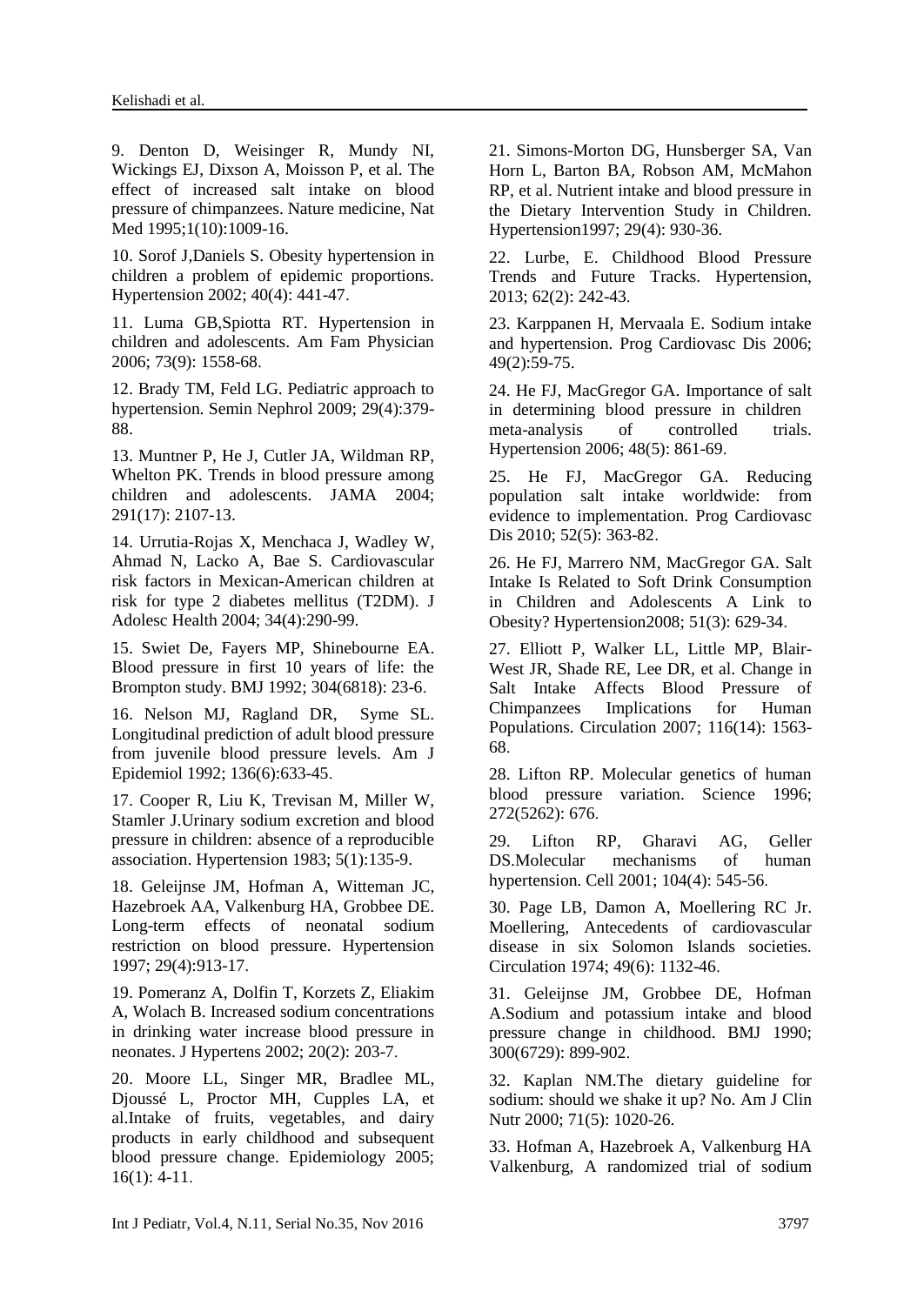intake and blood pressure in newborn infants. [JAMA,](https://www.ncbi.nlm.nih.gov/pubmed/?term=Valkenburg%2C+A+randomized+trial+of+sodium+intake+and+blood+pressure+in+newborn+infants.+Jama%2C)1983; 250(3): 370-73.

34. [Simons-Morton DG,](https://www.ncbi.nlm.nih.gov/pubmed/?term=Simons-Morton%20DG%5BAuthor%5D&cauthor=true&cauthor_uid=9090675) [Obarzanek E.](https://www.ncbi.nlm.nih.gov/pubmed/?term=Obarzanek%20E%5BAuthor%5D&cauthor=true&cauthor_uid=9090675) Diet and blood pressure in children and adolescents. [Pediatr Nephrol](https://www.ncbi.nlm.nih.gov/pubmed/?term=Simons-Morton%2C+D.G.+and+E.+Obarzanek%2C+Diet+and+blood+pressure+in+children+and+adolescents.+Pediatric+Nephrology%2C+1997.+11%282%29%3A+p.+244-249.) 1997; 11(2): 244-49.

35. [He FJ,](https://www.ncbi.nlm.nih.gov/pubmed/?term=He%20FJ%5BAuthor%5D&cauthor=true&cauthor_uid=17823599) [Marrero NM,](https://www.ncbi.nlm.nih.gov/pubmed/?term=Marrero%20NM%5BAuthor%5D&cauthor=true&cauthor_uid=17823599) [Macgregor GAS](https://www.ncbi.nlm.nih.gov/pubmed/?term=Macgregor%20GA%5BAuthor%5D&cauthor=true&cauthor_uid=17823599)alt and blood pressure in children and adolescents. [J Hum Hypertens](https://www.ncbi.nlm.nih.gov/pubmed/?term=Salt+and+blood+pressure+in+children+and+adolescents.+Journal+of+human+hypertension%2C+2008.+22%281%29%3A+p.+4-11.) 2008; 22(1):4-11.

36. [Lauer RM,](https://www.ncbi.nlm.nih.gov/pubmed/?term=Lauer%20RM%5BAuthor%5D&cauthor=true&cauthor_uid=2780125) [Clarke WR.](https://www.ncbi.nlm.nih.gov/pubmed/?term=Clarke%20WR%5BAuthor%5D&cauthor=true&cauthor_uid=2780125)Childhood risk factors for high adult blood pressure: the Muscatine Study. Pediatrics 1989; 84(4): 633- 41.

37. [De Courcy S,](https://www.ncbi.nlm.nih.gov/pubmed/?term=De%20Courcy%20S%5BAuthor%5D&cauthor=true&cauthor_uid=3087457) [Mitchell H,](https://www.ncbi.nlm.nih.gov/pubmed/?term=Mitchell%20H%5BAuthor%5D&cauthor=true&cauthor_uid=3087457) [Simmons D,](https://www.ncbi.nlm.nih.gov/pubmed/?term=Simmons%20D%5BAuthor%5D&cauthor=true&cauthor_uid=3087457) [MacGregor GA.](https://www.ncbi.nlm.nih.gov/pubmed/?term=MacGregor%20GA%5BAuthor%5D&cauthor=true&cauthor_uid=3087457) Urinary sodium excretion in 4-6 year old children: a cause for concern? [Br](https://www.ncbi.nlm.nih.gov/pubmed/?term=Urinary+sodium+excretion+in+4-6+year+old+children%3A+a+cause+for+concern%3F+BMJ)  [Med J \(Clin Res Ed\)](https://www.ncbi.nlm.nih.gov/pubmed/?term=Urinary+sodium+excretion+in+4-6+year+old+children%3A+a+cause+for+concern%3F+BMJ) 1986;292(6533):1428-29.

38. [St-Onge MP,](https://www.ncbi.nlm.nih.gov/pubmed/?term=St-Onge%20MP%5BAuthor%5D&cauthor=true&cauthor_uid=14668265) [Keller KL,](https://www.ncbi.nlm.nih.gov/pubmed/?term=Keller%20KL%5BAuthor%5D&cauthor=true&cauthor_uid=14668265) [Heymsfield SB.](https://www.ncbi.nlm.nih.gov/pubmed/?term=Heymsfield%20SB%5BAuthor%5D&cauthor=true&cauthor_uid=14668265) Changes in childhood food consumption patterns: a cause for concern in light of increasing body weights. [Am J Clin Nutr](https://www.ncbi.nlm.nih.gov/pubmed/?term=Changes+in+childhood+food+consumption+patterns%3A+a+cause+for+concern+in+light+of+increasing+body+weights) 2003;78(6):1068-73.

39. [Marrero NM,](https://www.ncbi.nlm.nih.gov/pubmed/?term=Marrero%20NM%5BAuthor%5D&cauthor=true&cauthor_uid=24614217) [He FJ,](https://www.ncbi.nlm.nih.gov/pubmed/?term=He%20FJ%5BAuthor%5D&cauthor=true&cauthor_uid=24614217) [Whincup P,](https://www.ncbi.nlm.nih.gov/pubmed/?term=Whincup%20P%5BAuthor%5D&cauthor=true&cauthor_uid=24614217) [Macgregor GA.](https://www.ncbi.nlm.nih.gov/pubmed/?term=Macgregor%20GA%5BAuthor%5D&cauthor=true&cauthor_uid=24614217)Salt Intake of Children and Adolescents in South London Consumption Levels and Dietary Sources. [Hypertension](https://www.ncbi.nlm.nih.gov/pubmed/?term=Salt+Intake+of+Children+and+Adolescents+in+South+London+Consumption+Levels+and+Dietary+Sources.+Hypertension%2C+20) 2014; 63(5):1026-32.

40. [He FJ,](https://www.ncbi.nlm.nih.gov/pubmed/?term=He%20FJ%5BAuthor%5D&cauthor=true&cauthor_uid=20226955) [MacGregor GA.](https://www.ncbi.nlm.nih.gov/pubmed/?term=MacGregor%20GA%5BAuthor%5D&cauthor=true&cauthor_uid=20226955) Reducing population salt intake worldwide: from evidence to implementation. [Prog Cardiovasc](https://www.ncbi.nlm.nih.gov/pubmed/20226955)  [Dis](https://www.ncbi.nlm.nih.gov/pubmed/20226955) 2010; 52(5):363-82.

41. [Oliver WJ,](https://www.ncbi.nlm.nih.gov/pubmed/?term=Oliver%20WJ%5BAuthor%5D&cauthor=true&cauthor_uid=1132118) [Cohen EL,](https://www.ncbi.nlm.nih.gov/pubmed/?term=Cohen%20EL%5BAuthor%5D&cauthor=true&cauthor_uid=1132118) [Neel JV.](https://www.ncbi.nlm.nih.gov/pubmed/?term=Neel%20JV%5BAuthor%5D&cauthor=true&cauthor_uid=1132118) Blood pressure, sodium intake, and sodium related hormones in the Yanomamo Indians, a" nosalt" culture. Circulation 1975; 52(1): 146-51.

42. [Kristbjornsdottir OK,](https://www.ncbi.nlm.nih.gov/pubmed/?term=Kristbjornsdottir%20OK%5BAuthor%5D&cauthor=true&cauthor_uid=23153276) [Halldorsson TI,](https://www.ncbi.nlm.nih.gov/pubmed/?term=Halldorsson%20TI%5BAuthor%5D&cauthor=true&cauthor_uid=23153276) [Thorsdottir I,](https://www.ncbi.nlm.nih.gov/pubmed/?term=Thorsdottir%20I%5BAuthor%5D&cauthor=true&cauthor_uid=23153276) [Gunnarsdottir I.](https://www.ncbi.nlm.nih.gov/pubmed/?term=Gunnarsdottir%20I%5BAuthor%5D&cauthor=true&cauthor_uid=23153276)Association between 24-hour urine sodium and potassium excretion and diet quality in six-year-old children: a cross sectional study. Nutr J 2012; 11(1): 94.

43. [Cotter J,](https://www.ncbi.nlm.nih.gov/pubmed/?term=Cotter%20J%5BAuthor%5D&cauthor=true&cauthor_uid=24107730) [Cotter MJ,](https://www.ncbi.nlm.nih.gov/pubmed/?term=Cotter%20MJ%5BAuthor%5D&cauthor=true&cauthor_uid=24107730) [Oliveira P,](https://www.ncbi.nlm.nih.gov/pubmed/?term=Oliveira%20P%5BAuthor%5D&cauthor=true&cauthor_uid=24107730) [Cunha P,](https://www.ncbi.nlm.nih.gov/pubmed/?term=Cunha%20P%5BAuthor%5D&cauthor=true&cauthor_uid=24107730) [Polónia J.](https://www.ncbi.nlm.nih.gov/pubmed/?term=Pol%C3%B3nia%20J%5BAuthor%5D&cauthor=true&cauthor_uid=24107730) Salt intake in children 10–12 years old and its modification by active working practices in a school garden. [J Hypertens](https://www.ncbi.nlm.nih.gov/pubmed/?term=Salt+intake+in+children+10%E2%80%9312+years+old+and+its+modification+by+active+working+practices+in+a+school+garden) 2013; 31(10):1966-71.

44. [Grimes CA,](https://www.ncbi.nlm.nih.gov/pubmed/?term=Grimes%20CA%5BAuthor%5D&cauthor=true&cauthor_uid=22894920) [Riddell LJ,](https://www.ncbi.nlm.nih.gov/pubmed/?term=Riddell%20LJ%5BAuthor%5D&cauthor=true&cauthor_uid=22894920) [Campbell KJ,](https://www.ncbi.nlm.nih.gov/pubmed/?term=Campbell%20KJ%5BAuthor%5D&cauthor=true&cauthor_uid=22894920) [Nowson CA.](https://www.ncbi.nlm.nih.gov/pubmed/?term=Nowson%20CA%5BAuthor%5D&cauthor=true&cauthor_uid=22894920)Dietary salt intake assessed by 24 h urinary sodium excretion in Australian schoolchildren aged 5–13 years. [Public Health](https://www.ncbi.nlm.nih.gov/pubmed/?term=Dietary+salt+intake+assessed+by+24+h+urinary+sodium+excretion+in+Australian+schoolchildren+aged+5%E2%80%9313+years.+Public+health+nutrition%2C)  [Nutr](https://www.ncbi.nlm.nih.gov/pubmed/?term=Dietary+salt+intake+assessed+by+24+h+urinary+sodium+excretion+in+Australian+schoolchildren+aged+5%E2%80%9313+years.+Public+health+nutrition%2C) 2013;16(10):1789-95.

45. [Brown IJ,](https://www.ncbi.nlm.nih.gov/pubmed/?term=Brown%20IJ%5BAuthor%5D&cauthor=true&cauthor_uid=19351697) [Tzoulaki I,](https://www.ncbi.nlm.nih.gov/pubmed/?term=Tzoulaki%20I%5BAuthor%5D&cauthor=true&cauthor_uid=19351697) [Candeias V,](https://www.ncbi.nlm.nih.gov/pubmed/?term=Candeias%20V%5BAuthor%5D&cauthor=true&cauthor_uid=19351697) [Elliott](https://www.ncbi.nlm.nih.gov/pubmed/?term=Elliott%20P%5BAuthor%5D&cauthor=true&cauthor_uid=19351697)  [P.](https://www.ncbi.nlm.nih.gov/pubmed/?term=Elliott%20P%5BAuthor%5D&cauthor=true&cauthor_uid=19351697)Salt intakes around the world: implications for public health. [Int J Epidemiol](https://www.ncbi.nlm.nih.gov/pubmed/?term=Salt+intakes+around+the+world%3A+implications+for+public+health.) 2009;38(3):791-813.

46. [Epstein LH,](https://www.ncbi.nlm.nih.gov/pubmed/?term=Epstein%20LH%5BAuthor%5D&cauthor=true&cauthor_uid=11323442) [Gordy CC,](https://www.ncbi.nlm.nih.gov/pubmed/?term=Gordy%20CC%5BAuthor%5D&cauthor=true&cauthor_uid=11323442) [Raynor HA,](https://www.ncbi.nlm.nih.gov/pubmed/?term=Raynor%20HA%5BAuthor%5D&cauthor=true&cauthor_uid=11323442) [Beddome M,](https://www.ncbi.nlm.nih.gov/pubmed/?term=Beddome%20M%5BAuthor%5D&cauthor=true&cauthor_uid=11323442) [Kilanowski CK,](https://www.ncbi.nlm.nih.gov/pubmed/?term=Kilanowski%20CK%5BAuthor%5D&cauthor=true&cauthor_uid=11323442) [Paluch](https://www.ncbi.nlm.nih.gov/pubmed/?term=Paluch%20R%5BAuthor%5D&cauthor=true&cauthor_uid=11323442)  [R.](https://www.ncbi.nlm.nih.gov/pubmed/?term=Paluch%20R%5BAuthor%5D&cauthor=true&cauthor_uid=11323442)Increasing fruit and vegetable intake and decreasing fat and sugar intake in families at risk for childhood obesity. Obes Res 2001; 9(3): 171-78.

47. [McGuire S](https://www.ncbi.nlm.nih.gov/pubmed/?term=McGuire%20S%5BAuthor%5D&cauthor=true&cauthor_uid=22332062) . U.S. Department of Agriculture and U.S. Department of Health and Human Services, Dietary Guidelines for Americans, 2010. 7th Edition, Washington, DC: U.S. Government Printing Office, January 2011. Adv Nutr 2011; 2(3):293-94.

48. [Sacks FM,](https://www.ncbi.nlm.nih.gov/pubmed/?term=Sacks%20FM%5BAuthor%5D&cauthor=true&cauthor_uid=3414588) [Kass EH.](https://www.ncbi.nlm.nih.gov/pubmed/?term=Kass%20EH%5BAuthor%5D&cauthor=true&cauthor_uid=3414588)Low blood pressure in vegetarians: effects of specific foods and nutrients. [Am J Clin Nutr](https://www.ncbi.nlm.nih.gov/pubmed/3414588) 1988 Sep;48(3 Suppl): 795-800.

49. [Rouse IL,](https://www.ncbi.nlm.nih.gov/pubmed/?term=Rouse%20IL%5BAuthor%5D&cauthor=true&cauthor_uid=6129380) [Beilin LJ,](https://www.ncbi.nlm.nih.gov/pubmed/?term=Beilin%20LJ%5BAuthor%5D&cauthor=true&cauthor_uid=6129380) [Armstrong BK,](https://www.ncbi.nlm.nih.gov/pubmed/?term=Armstrong%20BK%5BAuthor%5D&cauthor=true&cauthor_uid=6129380) [Vandongen R.](https://www.ncbi.nlm.nih.gov/pubmed/?term=Vandongen%20R%5BAuthor%5D&cauthor=true&cauthor_uid=6129380)Blood-pressure-lowering effect of a vegetarian diet: controlled trial in normotensive subjects. Lancet 1983;1(8314- 5):5-10.

50. [Appel LJ,](https://www.ncbi.nlm.nih.gov/pubmed/?term=Appel%20LJ%5BAuthor%5D&cauthor=true&cauthor_uid=9099655) [Moore TJ,](https://www.ncbi.nlm.nih.gov/pubmed/?term=Moore%20TJ%5BAuthor%5D&cauthor=true&cauthor_uid=9099655) [Obarzanek E,](https://www.ncbi.nlm.nih.gov/pubmed/?term=Obarzanek%20E%5BAuthor%5D&cauthor=true&cauthor_uid=9099655) [Vollmer WM,](https://www.ncbi.nlm.nih.gov/pubmed/?term=Vollmer%20WM%5BAuthor%5D&cauthor=true&cauthor_uid=9099655) [Svetkey LP,](https://www.ncbi.nlm.nih.gov/pubmed/?term=Svetkey%20LP%5BAuthor%5D&cauthor=true&cauthor_uid=9099655) [Sacks FM,](https://www.ncbi.nlm.nih.gov/pubmed/?term=Sacks%20FM%5BAuthor%5D&cauthor=true&cauthor_uid=9099655) et al. A clinical trial of the effects of dietary patterns on blood pressure. [N Engl J Med1](https://www.ncbi.nlm.nih.gov/pubmed/?term=A+clinical+trial+of+the+effects+of+dietary+patterns+on+blood+pressure.+New+England+Journal+of+Medicine%2C+1997)997. 336(16): 1117-24.

51. [Midgley JP,](https://www.ncbi.nlm.nih.gov/pubmed/?term=Midgley%20JP%5BAuthor%5D&cauthor=true&cauthor_uid=8622251) [Matthew AG,](https://www.ncbi.nlm.nih.gov/pubmed/?term=Matthew%20AG%5BAuthor%5D&cauthor=true&cauthor_uid=8622251) [Greenwood](https://www.ncbi.nlm.nih.gov/pubmed/?term=Greenwood%20CM%5BAuthor%5D&cauthor=true&cauthor_uid=8622251)  [CM,](https://www.ncbi.nlm.nih.gov/pubmed/?term=Greenwood%20CM%5BAuthor%5D&cauthor=true&cauthor_uid=8622251) [Logan AG.](https://www.ncbi.nlm.nih.gov/pubmed/?term=Logan%20AG%5BAuthor%5D&cauthor=true&cauthor_uid=8622251) Effect of reduced dietary sodium on blood pressure: a meta-analysis of randomized controlled trials. [JAMA,](https://www.ncbi.nlm.nih.gov/pubmed/8622251) 1996; 275(20):1590-97.

52. [Curhan GC,](https://www.ncbi.nlm.nih.gov/pubmed/?term=Curhan%20GC%5BAuthor%5D&cauthor=true&cauthor_uid=8822985) [Chertow GM,](https://www.ncbi.nlm.nih.gov/pubmed/?term=Chertow%20GM%5BAuthor%5D&cauthor=true&cauthor_uid=8822985) [Willett WC,](https://www.ncbi.nlm.nih.gov/pubmed/?term=Willett%20WC%5BAuthor%5D&cauthor=true&cauthor_uid=8822985) [Spiegelman D,](https://www.ncbi.nlm.nih.gov/pubmed/?term=Spiegelman%20D%5BAuthor%5D&cauthor=true&cauthor_uid=8822985) [Colditz GA,](https://www.ncbi.nlm.nih.gov/pubmed/?term=Colditz%20GA%5BAuthor%5D&cauthor=true&cauthor_uid=8822985) [Manson JE,](https://www.ncbi.nlm.nih.gov/pubmed/?term=Manson%20JE%5BAuthor%5D&cauthor=true&cauthor_uid=8822985) et al. Birth weight and adult hypertension and obesity in women. [Circulation](https://www.ncbi.nlm.nih.gov/pubmed/?term=Birth+weight+and+adult+hypertension+and+obesity+in+women.+Circulation%2C+1996.+94%286%29%3A+p.+1310-1315.) 1996; 94(6):1310-15.

53. [Seckl JR.](https://www.ncbi.nlm.nih.gov/pubmed/?term=Seckl%20JR%5BAuthor%5D&cauthor=true&cauthor_uid=15554887) Prenatal glucocorticoids and long-term programming. [Eur J Endocrinol](https://www.ncbi.nlm.nih.gov/pubmed/?term=Prenatal+glucocorticoids+and+long-term+programming.+European+Journal+of+Endocrinology%2C) 2004;151 Suppl 3:U49-62.

54. [Edwards LJ,](https://www.ncbi.nlm.nih.gov/pubmed/?term=Edwards%20LJ%5BAuthor%5D&cauthor=true&cauthor_uid=11703401) [Coulter CL,](https://www.ncbi.nlm.nih.gov/pubmed/?term=Coulter%20CL%5BAuthor%5D&cauthor=true&cauthor_uid=11703401) [Symonds ME,](https://www.ncbi.nlm.nih.gov/pubmed/?term=Symonds%20ME%5BAuthor%5D&cauthor=true&cauthor_uid=11703401) [McMillen IC.](https://www.ncbi.nlm.nih.gov/pubmed/?term=McMillen%20IC%5BAuthor%5D&cauthor=true&cauthor_uid=11703401) Prenatal undernutrition, glucocorticoids and the programming of adult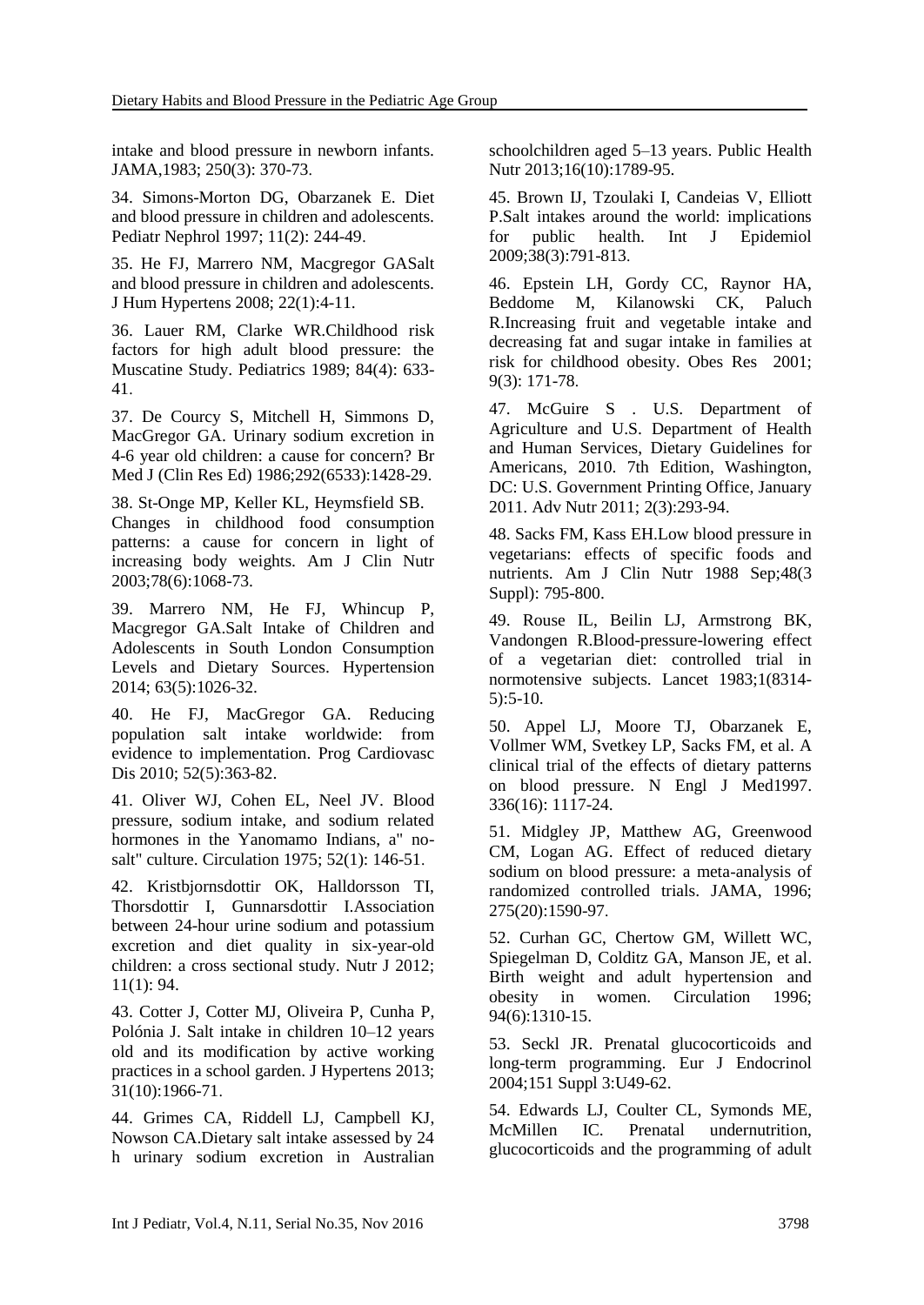hypertension. [Clin Exp Pharmacol Physiol](https://www.ncbi.nlm.nih.gov/pubmed/11703401) 2001; 28(11): 938-41.

55. [Eriksson J,](https://www.ncbi.nlm.nih.gov/pubmed/?term=Eriksson%20J%5BAuthor%5D&cauthor=true&cauthor_uid=11360158) [Forsén T,](https://www.ncbi.nlm.nih.gov/pubmed/?term=Fors%C3%A9n%20T%5BAuthor%5D&cauthor=true&cauthor_uid=11360158) [Tuomilehto J,](https://www.ncbi.nlm.nih.gov/pubmed/?term=Tuomilehto%20J%5BAuthor%5D&cauthor=true&cauthor_uid=11360158) [Osmond C,](https://www.ncbi.nlm.nih.gov/pubmed/?term=Osmond%20C%5BAuthor%5D&cauthor=true&cauthor_uid=11360158) [Barker D](https://www.ncbi.nlm.nih.gov/pubmed/?term=Barker%20D%5BAuthor%5D&cauthor=true&cauthor_uid=11360158) Size at birth, childhood growth and obesity in adult life. Int J Obes Relat Metab Disord 2001; 25(5): 735-40.

56. [Huh SY,](https://www.ncbi.nlm.nih.gov/pubmed/?term=Huh%20SY%5BAuthor%5D&cauthor=true&cauthor_uid=15576466) [Rifas-Shiman SL,](https://www.ncbi.nlm.nih.gov/pubmed/?term=Rifas-Shiman%20SL%5BAuthor%5D&cauthor=true&cauthor_uid=15576466) [Kleinman KP,](https://www.ncbi.nlm.nih.gov/pubmed/?term=Kleinman%20KP%5BAuthor%5D&cauthor=true&cauthor_uid=15576466) [Rich-Edwards JW,](https://www.ncbi.nlm.nih.gov/pubmed/?term=Rich-Edwards%20JW%5BAuthor%5D&cauthor=true&cauthor_uid=15576466) [Lipshultz SE,](https://www.ncbi.nlm.nih.gov/pubmed/?term=Lipshultz%20SE%5BAuthor%5D&cauthor=true&cauthor_uid=15576466) [Gillman](https://www.ncbi.nlm.nih.gov/pubmed/?term=Gillman%20MW%5BAuthor%5D&cauthor=true&cauthor_uid=15576466)  [MW.](https://www.ncbi.nlm.nih.gov/pubmed/?term=Gillman%20MW%5BAuthor%5D&cauthor=true&cauthor_uid=15576466) Maternal protein intake is not associated with infant blood pressure. [Int J Epidemiol](https://www.ncbi.nlm.nih.gov/pubmed/?term=Maternal+protein+intake+is+not+associated+with+infant+blood+pressure.+International+journal+of+epidemiology%2C+2005.+34%282%29%3A+p.+378-384) 2005; 34(2): 378-84.

57. [Gillman MW,](https://www.ncbi.nlm.nih.gov/pubmed/?term=Gillman%20MW%5BAuthor%5D&cauthor=true&cauthor_uid=15451777) [Rifas-Shiman SL,](https://www.ncbi.nlm.nih.gov/pubmed/?term=Rifas-Shiman%20SL%5BAuthor%5D&cauthor=true&cauthor_uid=15451777) [Kleinman](https://www.ncbi.nlm.nih.gov/pubmed/?term=Kleinman%20KP%5BAuthor%5D&cauthor=true&cauthor_uid=15451777)  [KP,](https://www.ncbi.nlm.nih.gov/pubmed/?term=Kleinman%20KP%5BAuthor%5D&cauthor=true&cauthor_uid=15451777) [Rich-Edwards JW,](https://www.ncbi.nlm.nih.gov/pubmed/?term=Rich-Edwards%20JW%5BAuthor%5D&cauthor=true&cauthor_uid=15451777) [Lipshultz SE.](https://www.ncbi.nlm.nih.gov/pubmed/?term=Lipshultz%20SE%5BAuthor%5D&cauthor=true&cauthor_uid=15451777) Maternal calcium intake and offspring blood pressure. Circulation 2004; 110(14): 1990-95.

58. [Szucs KA.](https://www.ncbi.nlm.nih.gov/pubmed/?term=Szucs%20KA%5BAuthor%5D&cauthor=true&cauthor_uid=22048758) American Academy of Pediatrics Section on Breastfeeding. J Hum Lact 2011; 27(4):378-79.

59. [Martin RM,](https://www.ncbi.nlm.nih.gov/pubmed/?term=Martin%20RM%5BAuthor%5D&cauthor=true&cauthor_uid=15120889) [Davey Smith G,](https://www.ncbi.nlm.nih.gov/pubmed/?term=Davey%20Smith%20G%5BAuthor%5D&cauthor=true&cauthor_uid=15120889) [Mangtani P,](https://www.ncbi.nlm.nih.gov/pubmed/?term=Mangtani%20P%5BAuthor%5D&cauthor=true&cauthor_uid=15120889) [Tilling K,](https://www.ncbi.nlm.nih.gov/pubmed/?term=Tilling%20K%5BAuthor%5D&cauthor=true&cauthor_uid=15120889) [Frankel S,](https://www.ncbi.nlm.nih.gov/pubmed/?term=Frankel%20S%5BAuthor%5D&cauthor=true&cauthor_uid=15120889) [Gunnell D.](https://www.ncbi.nlm.nih.gov/pubmed/?term=Gunnell%20D%5BAuthor%5D&cauthor=true&cauthor_uid=15120889) Breastfeeding and cardiovascular mortality: the Boyd Orr cohort and a systematic review with metaanalysis. [Eur Heart J](https://www.ncbi.nlm.nih.gov/pubmed/?term=Breastfeeding+and+cardiovascular+mortality%3A+the+Boyd+Orr+cohort+and+a+systematic+review+with+meta-analysis.) 2004; 25(9): 778-86.

60. [Arenz S,](https://www.ncbi.nlm.nih.gov/pubmed/?term=Arenz%20S%5BAuthor%5D&cauthor=true&cauthor_uid=15314625) [Rückerl R,](https://www.ncbi.nlm.nih.gov/pubmed/?term=R%C3%BCckerl%20R%5BAuthor%5D&cauthor=true&cauthor_uid=15314625) [Koletzko B,](https://www.ncbi.nlm.nih.gov/pubmed/?term=Koletzko%20B%5BAuthor%5D&cauthor=true&cauthor_uid=15314625) [von Kries](https://www.ncbi.nlm.nih.gov/pubmed/?term=von%20Kries%20R%5BAuthor%5D&cauthor=true&cauthor_uid=15314625)  [R.](https://www.ncbi.nlm.nih.gov/pubmed/?term=von%20Kries%20R%5BAuthor%5D&cauthor=true&cauthor_uid=15314625) Breast-feeding and childhood obesity—a systematic review. [Int J Obes Relat Metab](https://www.ncbi.nlm.nih.gov/pubmed/15314625)  [Disord](https://www.ncbi.nlm.nih.gov/pubmed/15314625) 2004; 28(10): 1247-56.

61. [Owen CG,](https://www.ncbi.nlm.nih.gov/pubmed/?term=Owen%20CG%5BAuthor%5D&cauthor=true&cauthor_uid=15867049) [Martin RM,](https://www.ncbi.nlm.nih.gov/pubmed/?term=Martin%20RM%5BAuthor%5D&cauthor=true&cauthor_uid=15867049) [Whincup PH,](https://www.ncbi.nlm.nih.gov/pubmed/?term=Whincup%20PH%5BAuthor%5D&cauthor=true&cauthor_uid=15867049) [Smith GD,](https://www.ncbi.nlm.nih.gov/pubmed/?term=Smith%20GD%5BAuthor%5D&cauthor=true&cauthor_uid=15867049) [Cook DG.](https://www.ncbi.nlm.nih.gov/pubmed/?term=Cook%20DG%5BAuthor%5D&cauthor=true&cauthor_uid=15867049) Effect of infant feeding on the risk of obesity across the life course: a quantitative review of published evidence. Pediatrics 2005; 115(5): 1367-77.

62. [Martin RM,](https://www.ncbi.nlm.nih.gov/pubmed/?term=Martin%20RM%5BAuthor%5D&cauthor=true&cauthor_uid=15615909) [Gunnell D,](https://www.ncbi.nlm.nih.gov/pubmed/?term=Gunnell%20D%5BAuthor%5D&cauthor=true&cauthor_uid=15615909) [Smith GD.](https://www.ncbi.nlm.nih.gov/pubmed/?term=Smith%20GD%5BAuthor%5D&cauthor=true&cauthor_uid=15615909) Breastfeeding in infancy and blood pressure in later life: systematic review and meta-analysis. [Am J Epidemiol](https://www.ncbi.nlm.nih.gov/pubmed/?term=Smith%2C+Breastfeeding+in+infancy+and+blood+pressure+in+later+life%3A+systematic+review+and+meta-analysis.) 2005; 161(1): 15-26.

63. [Owen CG,](https://www.ncbi.nlm.nih.gov/pubmed/?term=Owen%20CG%5BAuthor%5D&cauthor=true&cauthor_uid=14630752) [Whincup PH,](https://www.ncbi.nlm.nih.gov/pubmed/?term=Whincup%20PH%5BAuthor%5D&cauthor=true&cauthor_uid=14630752) [Gilg JA,](https://www.ncbi.nlm.nih.gov/pubmed/?term=Gilg%20JA%5BAuthor%5D&cauthor=true&cauthor_uid=14630752) [Cook](https://www.ncbi.nlm.nih.gov/pubmed/?term=Cook%20DG%5BAuthor%5D&cauthor=true&cauthor_uid=14630752)  [DG.](https://www.ncbi.nlm.nih.gov/pubmed/?term=Cook%20DG%5BAuthor%5D&cauthor=true&cauthor_uid=14630752) Effect of breast feeding in infancy on blood pressure in later life: systematic review and meta-analysis. BMJ, 2003; 327(7425): 1189-95.

64. [Owen CG,](https://www.ncbi.nlm.nih.gov/pubmed/?term=Owen%20CG%5BAuthor%5D&cauthor=true&cauthor_uid=12205266) [Whincup PH,](https://www.ncbi.nlm.nih.gov/pubmed/?term=Whincup%20PH%5BAuthor%5D&cauthor=true&cauthor_uid=12205266) [Odoki K,](https://www.ncbi.nlm.nih.gov/pubmed/?term=Odoki%20K%5BAuthor%5D&cauthor=true&cauthor_uid=12205266) [Gilg](https://www.ncbi.nlm.nih.gov/pubmed/?term=Gilg%20JA%5BAuthor%5D&cauthor=true&cauthor_uid=12205266)  [JA,](https://www.ncbi.nlm.nih.gov/pubmed/?term=Gilg%20JA%5BAuthor%5D&cauthor=true&cauthor_uid=12205266) [Cook DG.](https://www.ncbi.nlm.nih.gov/pubmed/?term=Cook%20DG%5BAuthor%5D&cauthor=true&cauthor_uid=12205266) Infant feeding and blood cholesterol: a study in adolescents and a systematic review. Pediatrics 2002; 110(3): 597-608.

65. [Ribeiro MM](http://www.ncbi.nlm.nih.gov/pubmed/?term=Ribeiro%20MM%5BAuthor%5D&cauthor=true&cauthor_uid=15837944) [Silva AG,](http://www.ncbi.nlm.nih.gov/pubmed/?term=Silva%20AG%5BAuthor%5D&cauthor=true&cauthor_uid=15837944) [Santos NS,](http://www.ncbi.nlm.nih.gov/pubmed/?term=Santos%20NS%5BAuthor%5D&cauthor=true&cauthor_uid=15837944) [Guazzelle I,](http://www.ncbi.nlm.nih.gov/pubmed/?term=Guazzelle%20I%5BAuthor%5D&cauthor=true&cauthor_uid=15837944) [Matos LN,](http://www.ncbi.nlm.nih.gov/pubmed/?term=Matos%20LN%5BAuthor%5D&cauthor=true&cauthor_uid=15837944) [Trombetta IC,](http://www.ncbi.nlm.nih.gov/pubmed/?term=Trombetta%20IC%5BAuthor%5D&cauthor=true&cauthor_uid=15837944) et al. Diet and exercise training restore blood

pressure and vasodilatory responses during physiological maneuvers in obese children. [Circulation](http://www.ncbi.nlm.nih.gov/pubmed/?term=Diet+and+Exercise+Training+Restore+Blood+Pressure+and+Vasodilatory+Responses+During+Physiological+Maneuvers+in+Obese+Children) 2005; 111(15):1915-23.

66. [Nguyen S,](http://www.ncbi.nlm.nih.gov/pubmed/?term=Nguyen%20S%5BAuthor%5D&cauthor=true&cauthor_uid=19375714) [Choi HK,](http://www.ncbi.nlm.nih.gov/pubmed/?term=Choi%20HK%5BAuthor%5D&cauthor=true&cauthor_uid=19375714) [Lustig RH,](http://www.ncbi.nlm.nih.gov/pubmed/?term=Lustig%20RH%5BAuthor%5D&cauthor=true&cauthor_uid=19375714) [Hsu CY.](http://www.ncbi.nlm.nih.gov/pubmed/?term=Hsu%20CY%5BAuthor%5D&cauthor=true&cauthor_uid=19375714) Sugar-sweetened beverages, serum uric acid, and blood pressure in adolescents. [J Pediatr](http://www.ncbi.nlm.nih.gov/pubmed/?term=Sugar-Sweetened+Beverages%2C+Serum+Uric+Acid%2C+and+Blood+Pressure+in+Adolescents) 2009;154 (6):807-13.

67. [Payab M,](http://www.ncbi.nlm.nih.gov/pubmed/?term=Payab%20M%5BAuthor%5D&cauthor=true&cauthor_uid=25449791) [Kelishadi R,](http://www.ncbi.nlm.nih.gov/pubmed/?term=Kelishadi%20R%5BAuthor%5D&cauthor=true&cauthor_uid=25449791) [Qorbani M,](http://www.ncbi.nlm.nih.gov/pubmed/?term=Qorbani%20M%5BAuthor%5D&cauthor=true&cauthor_uid=25449791) [Motlagh ME,](http://www.ncbi.nlm.nih.gov/pubmed/?term=Motlagh%20ME%5BAuthor%5D&cauthor=true&cauthor_uid=25449791) [Ranjbar SH,](http://www.ncbi.nlm.nih.gov/pubmed/?term=Ranjbar%20SH%5BAuthor%5D&cauthor=true&cauthor_uid=25449791) [Ardalan G](http://www.ncbi.nlm.nih.gov/pubmed/?term=Ardalan%20G%5BAuthor%5D&cauthor=true&cauthor_uid=25449791) , et al. Association of junk food consumption with high blood pressure and obesity in Iranian children and adolescents: the CASPIAN-IV Study. [J Pediatr \(Rio J\),](http://www.ncbi.nlm.nih.gov/pubmed/?term=Association+of+junk+food+consumption+with+high+blood+pressure+and+obesity+in+Iranian+children+and+adolescents%3A+the+CASPIAN-IV+Study) 2015;91(2):196-205.

68. [Bobridge KS,](http://www.ncbi.nlm.nih.gov/pubmed/?term=Bobridge%20KS%5BAuthor%5D&cauthor=true&cauthor_uid=22971754) [Haines GL,](http://www.ncbi.nlm.nih.gov/pubmed/?term=Haines%20GL%5BAuthor%5D&cauthor=true&cauthor_uid=22971754) [Mori TA,](http://www.ncbi.nlm.nih.gov/pubmed/?term=Mori%20TA%5BAuthor%5D&cauthor=true&cauthor_uid=22971754) [Beilin](http://www.ncbi.nlm.nih.gov/pubmed/?term=Beilin%20LJ%5BAuthor%5D&cauthor=true&cauthor_uid=22971754)  [LJ,](http://www.ncbi.nlm.nih.gov/pubmed/?term=Beilin%20LJ%5BAuthor%5D&cauthor=true&cauthor_uid=22971754) [Oddy WH,](http://www.ncbi.nlm.nih.gov/pubmed/?term=Oddy%20WH%5BAuthor%5D&cauthor=true&cauthor_uid=22971754) [Sherriff J,](http://www.ncbi.nlm.nih.gov/pubmed/?term=Sherriff%20J%5BAuthor%5D&cauthor=true&cauthor_uid=22971754) et al. Dietary fructose in relation to blood pressure and serum uric acid in adolescent boys and girls. [J](http://www.ncbi.nlm.nih.gov/pubmed/?term=Dietary+fructose+in+relation+to+blood+pressure+and+serum+uric+acid+in+adolescent+boys+and+girls)  [Hum Hypertens](http://www.ncbi.nlm.nih.gov/pubmed/?term=Dietary+fructose+in+relation+to+blood+pressure+and+serum+uric+acid+in+adolescent+boys+and+girls) 2013;27(4):217-24.

69. [Kell KP,](http://www.ncbi.nlm.nih.gov/pubmed/?term=Kell%20KP%5BAuthor%5D&cauthor=true&cauthor_uid=24717340) [Cardel MI,](http://www.ncbi.nlm.nih.gov/pubmed/?term=Cardel%20MI%5BAuthor%5D&cauthor=true&cauthor_uid=24717340) [Bohan Brown MM,](http://www.ncbi.nlm.nih.gov/pubmed/?term=Bohan%20Brown%20MM%5BAuthor%5D&cauthor=true&cauthor_uid=24717340) [Fernández JR.](http://www.ncbi.nlm.nih.gov/pubmed/?term=Fern%C3%A1ndez%20JR%5BAuthor%5D&cauthor=true&cauthor_uid=24717340)Added sugars in the diet are positively associated with diastolic blood pressure and triglycerides in children. [Am J](http://www.ncbi.nlm.nih.gov/pubmed/?term=Added+sugars+in+the+diet+are+positively+associated+with+diastolic+blood+pressure+and+triglycerides+in+children)  [Clin Nutr](http://www.ncbi.nlm.nih.gov/pubmed/?term=Added+sugars+in+the+diet+are+positively+associated+with+diastolic+blood+pressure+and+triglycerides+in+children) 2014;100(1):46-52.

70. [McNaughton SA,](http://www.ncbi.nlm.nih.gov/pubmed/?term=McNaughton%20SA%5BAuthor%5D&cauthor=true&cauthor_uid=18203905) [Ball K,](http://www.ncbi.nlm.nih.gov/pubmed/?term=Ball%20K%5BAuthor%5D&cauthor=true&cauthor_uid=18203905) [Mishra GD,](http://www.ncbi.nlm.nih.gov/pubmed/?term=Mishra%20GD%5BAuthor%5D&cauthor=true&cauthor_uid=18203905) [Crawford DA.](http://www.ncbi.nlm.nih.gov/pubmed/?term=Crawford%20DA%5BAuthor%5D&cauthor=true&cauthor_uid=18203905) Dietary patterns of adolescents and risk of obesity and hypertension. [J Nutr](http://www.ncbi.nlm.nih.gov/pubmed/18203905) 2008;138 (2):364-70.

71. [Julian-Almarcegui C,](http://www.ncbi.nlm.nih.gov/pubmed/?term=Juli%C3%A1n-Alm%C3%A1rcegui%20C%5BAuthor%5D&cauthor=true&cauthor_uid=27174584) [Vandevijvere S,](http://www.ncbi.nlm.nih.gov/pubmed/?term=Vandevijvere%20S%5BAuthor%5D&cauthor=true&cauthor_uid=27174584) [Gottrand F,](http://www.ncbi.nlm.nih.gov/pubmed/?term=Gottrand%20F%5BAuthor%5D&cauthor=true&cauthor_uid=27174584) [Beghin L,](http://www.ncbi.nlm.nih.gov/pubmed/?term=Beghin%20L%5BAuthor%5D&cauthor=true&cauthor_uid=27174584) [Dallongeville J,](http://www.ncbi.nlm.nih.gov/pubmed/?term=Dallongeville%20J%5BAuthor%5D&cauthor=true&cauthor_uid=27174584) [Sjöstrom M,](http://www.ncbi.nlm.nih.gov/pubmed/?term=Sj%C3%B6strom%20M%5BAuthor%5D&cauthor=true&cauthor_uid=27174584) et al. Association of heart rate and blood pressure among European adolescents with usual food consumption: The HELENA study. [Nutr Metab Cardiovasc Dis](http://www.ncbi.nlm.nih.gov/pubmed/?term=Association+of+heart+rate+and+blood+pressure+among+European+adolescents+with+usual+food+consumption%3A+The+HELENA+study) 2016; 26(6):541-8.

72. [Falkner B,](http://www.ncbi.nlm.nih.gov/pubmed/?term=Falkner%20B%5BAuthor%5D&cauthor=true&cauthor_uid=10980796) [Sherif K,](http://www.ncbi.nlm.nih.gov/pubmed/?term=Sherif%20K%5BAuthor%5D&cauthor=true&cauthor_uid=10980796) [Michel S,](http://www.ncbi.nlm.nih.gov/pubmed/?term=Michel%20S%5BAuthor%5D&cauthor=true&cauthor_uid=10980796) [Kushner H.](http://www.ncbi.nlm.nih.gov/pubmed/?term=Kushner%20H%5BAuthor%5D&cauthor=true&cauthor_uid=10980796) Dietary nutrients and blood pressure in urban minority adolescents at risk for hypertension. [Arch Pediatr Adolesc Med](http://www.ncbi.nlm.nih.gov/pubmed/?term=Dietary+Nutrients+and+Blood+Pressure+in+Urban+Minority+Adolescents+at+Risk+for+Hypertension) 2000;154(9):918- 22.

73. [Gopinath B,](http://www.ncbi.nlm.nih.gov/pubmed/?term=Gopinath%20B%5BAuthor%5D&cauthor=true&cauthor_uid=24996501) [Flood VM,](http://www.ncbi.nlm.nih.gov/pubmed/?term=Flood%20VM%5BAuthor%5D&cauthor=true&cauthor_uid=24996501) [Burlutsky G,](http://www.ncbi.nlm.nih.gov/pubmed/?term=Burlutsky%20G%5BAuthor%5D&cauthor=true&cauthor_uid=24996501) [Louie JC,](http://www.ncbi.nlm.nih.gov/pubmed/?term=Louie%20JC%5BAuthor%5D&cauthor=true&cauthor_uid=24996501) [Baur LA,](http://www.ncbi.nlm.nih.gov/pubmed/?term=Baur%20LA%5BAuthor%5D&cauthor=true&cauthor_uid=24996501) [Mitchell P.](http://www.ncbi.nlm.nih.gov/pubmed/?term=Mitchell%20P%5BAuthor%5D&cauthor=true&cauthor_uid=24996501) Dairy food consumption, blood pressure and retinal microcirculation in adolescents. [Nutr Metab](http://www.ncbi.nlm.nih.gov/pubmed/?term=Dairy+food+consumption%2C+blood+pressure+and+retinal+microcirculation+in+adolescents)  [Cardiovasc Dis](http://www.ncbi.nlm.nih.gov/pubmed/?term=Dairy+food+consumption%2C+blood+pressure+and+retinal+microcirculation+in+adolescents) 2014; 24(11):1221-27.

74. [Yuan WL1](http://www.ncbi.nlm.nih.gov/pubmed/?term=Yuan%20WL%5BAuthor%5D&cauthor=true&cauthor_uid=23684662), [Kakinami L,](http://www.ncbi.nlm.nih.gov/pubmed/?term=Kakinami%20L%5BAuthor%5D&cauthor=true&cauthor_uid=23684662) [Gray-Donald K,](http://www.ncbi.nlm.nih.gov/pubmed/?term=Gray-Donald%20K%5BAuthor%5D&cauthor=true&cauthor_uid=23684662) [Czernichow S,](http://www.ncbi.nlm.nih.gov/pubmed/?term=Czernichow%20S%5BAuthor%5D&cauthor=true&cauthor_uid=23684662) [Lambert M,](http://www.ncbi.nlm.nih.gov/pubmed/?term=Lambert%20M%5BAuthor%5D&cauthor=true&cauthor_uid=23684662) [Paradis G.](http://www.ncbi.nlm.nih.gov/pubmed/?term=Paradis%20G%5BAuthor%5D&cauthor=true&cauthor_uid=23684662) Influence of dairy product consumption on children's blood pressure: results from the QUALITY cohort. [J Acad Nutr Diet](http://www.ncbi.nlm.nih.gov/pubmed/?term=Influence+of+Dairy+Product+Consumption+on+Children%27s+Blood+Pressure%3A+Results+from+the+QUALITY+Cohort) 2013;113(7):936-41.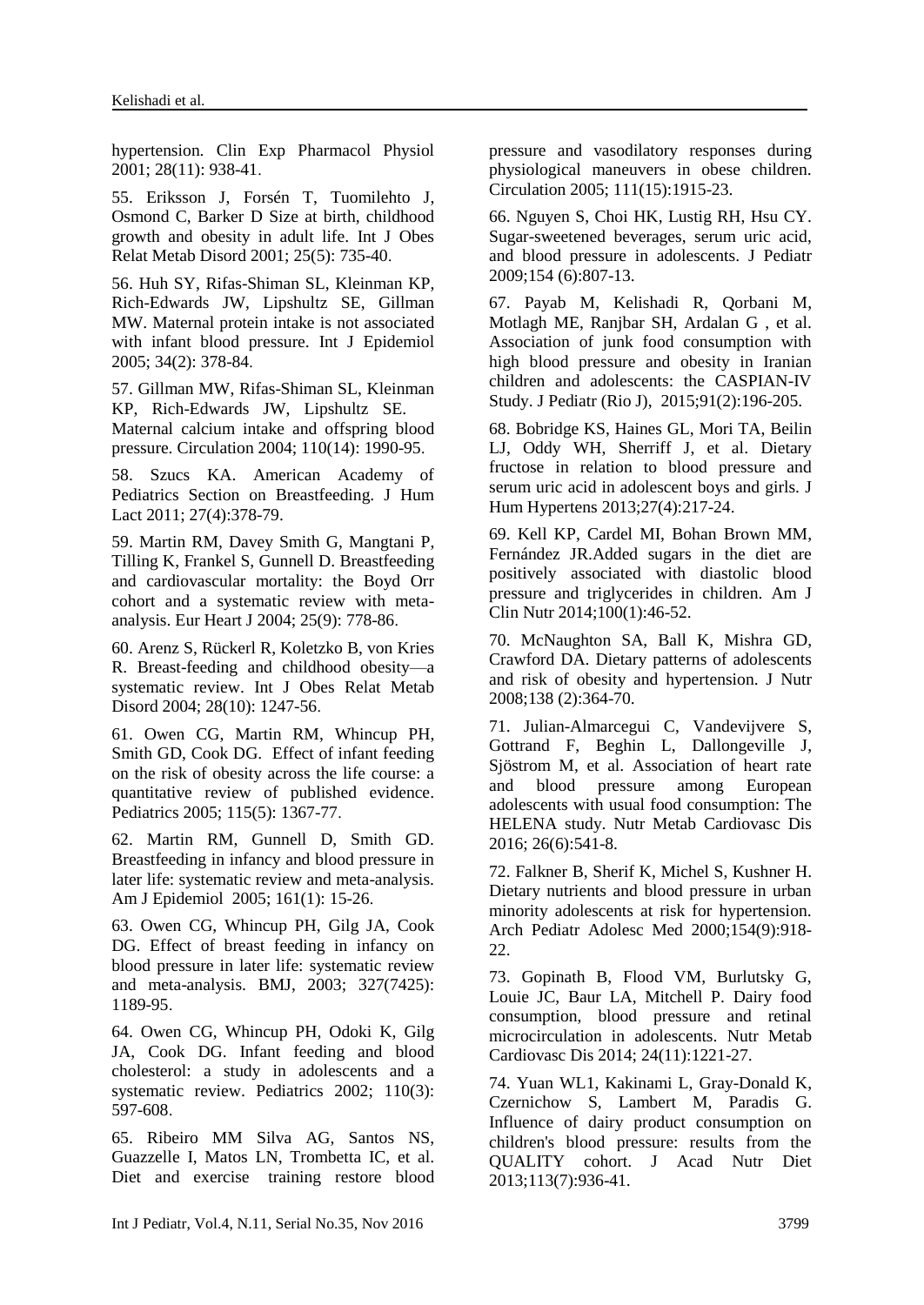75. [Gopinath B,](http://www.ncbi.nlm.nih.gov/pubmed/?term=Gopinath%20B%5BAuthor%5D&cauthor=true&cauthor_uid=27046032) [Flood VM,](http://www.ncbi.nlm.nih.gov/pubmed/?term=Flood%20VM%5BAuthor%5D&cauthor=true&cauthor_uid=27046032) [Burlutsky G,](http://www.ncbi.nlm.nih.gov/pubmed/?term=Burlutsky%20G%5BAuthor%5D&cauthor=true&cauthor_uid=27046032) [Louie JC,](http://www.ncbi.nlm.nih.gov/pubmed/?term=Louie%20JC%5BAuthor%5D&cauthor=true&cauthor_uid=27046032) [Baur LA,](http://www.ncbi.nlm.nih.gov/pubmed/?term=Baur%20LA%5BAuthor%5D&cauthor=true&cauthor_uid=27046032) [Mitchell P.](http://www.ncbi.nlm.nih.gov/pubmed/?term=Mitchell%20P%5BAuthor%5D&cauthor=true&cauthor_uid=27046032) Frequency of takeaway food consumption and its association with major food group consumption anthropometric measures and blood pressure during adolescence. [Br J Nutr](http://www.ncbi.nlm.nih.gov/pubmed/?term=Frequency+of+takeaway+food+consumption+and+its+association+with+major+food+group+consumption%2C+anthropometric+measures+and+blood+pressure+during+adolescence.) 2016;115(11):2025-30.

76. [Menghetti E,](http://www.ncbi.nlm.nih.gov/pubmed/?term=Menghetti%20E%5BAuthor%5D&cauthor=true&cauthor_uid=25858615) [Strisciuglio P,](http://www.ncbi.nlm.nih.gov/pubmed/?term=Strisciuglio%20P%5BAuthor%5D&cauthor=true&cauthor_uid=25858615) [Spagnolo A,](http://www.ncbi.nlm.nih.gov/pubmed/?term=Spagnolo%20A%5BAuthor%5D&cauthor=true&cauthor_uid=25858615) [Carletti M,](http://www.ncbi.nlm.nih.gov/pubmed/?term=Carletti%20M%5BAuthor%5D&cauthor=true&cauthor_uid=25858615) [Paciotti G,](http://www.ncbi.nlm.nih.gov/pubmed/?term=Paciotti%20G%5BAuthor%5D&cauthor=true&cauthor_uid=25858615) [Muzzi G,](http://www.ncbi.nlm.nih.gov/pubmed/?term=Muzzi%20G%5BAuthor%5D&cauthor=true&cauthor_uid=25858615) et al. Hypertension and obesity in Italian school children: The role of diet, lifestyle and family history. [Nutr Metab Cardiovasc Dis](http://www.ncbi.nlm.nih.gov/pubmed/?term=Hypertension+and+obesity+in+Italian+school+children%3A+The+role+of+diet%2C+lifestyle+and+family+history*) 2015; 25(6):602-7.

77. [Shi L,](http://www.ncbi.nlm.nih.gov/pubmed/?term=Shi%20L%5BAuthor%5D&cauthor=true&cauthor_uid=24326147) [Krupp D,](http://www.ncbi.nlm.nih.gov/pubmed/?term=Krupp%20D%5BAuthor%5D&cauthor=true&cauthor_uid=24326147) [Remer T.](http://www.ncbi.nlm.nih.gov/pubmed/?term=Remer%20T%5BAuthor%5D&cauthor=true&cauthor_uid=24326147) Salt, fruit and vegetable consumption and blood pressure development: a longitudinal investigation in healthy children. [Br J Nutr](http://www.ncbi.nlm.nih.gov/pubmed/?term=Salt%2C+fruit+and+vegetable+consumption+and+blood+pressure+development%3A+a+longitudinal+investigation+in+healthy+children) 2014;111(4):662- 71.

78. [Farajian P,](http://www.ncbi.nlm.nih.gov/pubmed/?term=Farajian%20P%5BAuthor%5D&cauthor=true&cauthor_uid=25715091) [Panagiotakos DB,](http://www.ncbi.nlm.nih.gov/pubmed/?term=Panagiotakos%20DB%5BAuthor%5D&cauthor=true&cauthor_uid=25715091) [Risvas G,](http://www.ncbi.nlm.nih.gov/pubmed/?term=Risvas%20G%5BAuthor%5D&cauthor=true&cauthor_uid=25715091) [Micha R,](http://www.ncbi.nlm.nih.gov/pubmed/?term=Micha%20R%5BAuthor%5D&cauthor=true&cauthor_uid=25715091) [Tsioufis C,](http://www.ncbi.nlm.nih.gov/pubmed/?term=Tsioufis%20C%5BAuthor%5D&cauthor=true&cauthor_uid=25715091) [Zampelas A.](http://www.ncbi.nlm.nih.gov/pubmed/?term=Zampelas%20A%5BAuthor%5D&cauthor=true&cauthor_uid=25715091) Dietary and lifestyle patterns in relation to high blood pressure in children: the GRECOstudy. [J](http://www.ncbi.nlm.nih.gov/pubmed/?term=Dietary+and+lifestyle+patterns+in+relation+to+high+blood+pressure+in+children%3A+the+GRECOstudy)  [Hypertens](http://www.ncbi.nlm.nih.gov/pubmed/?term=Dietary+and+lifestyle+patterns+in+relation+to+high+blood+pressure+in+children%3A+the+GRECOstudy) 2015;33(6):1174-81.

79. [Hojhabrimanesh A,](http://www.ncbi.nlm.nih.gov/pubmed/?term=Hojhabrimanesh%20A%5BAuthor%5D&cauthor=true&cauthor_uid=26534856) [Akhlaghi M,](http://www.ncbi.nlm.nih.gov/pubmed/?term=Akhlaghi%20M%5BAuthor%5D&cauthor=true&cauthor_uid=26534856) [Rahmani](http://www.ncbi.nlm.nih.gov/pubmed/?term=Rahmani%20E%5BAuthor%5D&cauthor=true&cauthor_uid=26534856)  [E,](http://www.ncbi.nlm.nih.gov/pubmed/?term=Rahmani%20E%5BAuthor%5D&cauthor=true&cauthor_uid=26534856) [Amanat S,](http://www.ncbi.nlm.nih.gov/pubmed/?term=Amanat%20S%5BAuthor%5D&cauthor=true&cauthor_uid=26534856) [Atefi M,](http://www.ncbi.nlm.nih.gov/pubmed/?term=Atefi%20M%5BAuthor%5D&cauthor=true&cauthor_uid=26534856) [Najafi M,](http://www.ncbi.nlm.nih.gov/pubmed/?term=Najafi%20M%5BAuthor%5D&cauthor=true&cauthor_uid=26534856) et al. A Western dietary pattern is associated with higher blood pressure in Iranian adolescents. [Eur J Nutr](http://www.ncbi.nlm.nih.gov/pubmed/?term=A+Western+dietary+pattern+is+associated+with+higher+blood+pressure+in+Iranian+adolescents) 2015.[Epub ahead of print].

80. [Jenner DA,](http://www.ncbi.nlm.nih.gov/pubmed/?term=Jenner%20DA%5BAuthor%5D&cauthor=true&cauthor_uid=2837079) [English DR,](http://www.ncbi.nlm.nih.gov/pubmed/?term=English%20DR%5BAuthor%5D&cauthor=true&cauthor_uid=2837079) [Vandongen R,](http://www.ncbi.nlm.nih.gov/pubmed/?term=Vandongen%20R%5BAuthor%5D&cauthor=true&cauthor_uid=2837079) [Beilin LJ,](http://www.ncbi.nlm.nih.gov/pubmed/?term=Beilin%20LJ%5BAuthor%5D&cauthor=true&cauthor_uid=2837079) [Armstrong BK,](http://www.ncbi.nlm.nih.gov/pubmed/?term=Armstrong%20BK%5BAuthor%5D&cauthor=true&cauthor_uid=2837079) [Miller MR,](http://www.ncbi.nlm.nih.gov/pubmed/?term=Miller%20MR%5BAuthor%5D&cauthor=true&cauthor_uid=2837079) et al. Diet and blood pressure in 9-year-old Australian children. [Am J Clin Nutr](http://www.ncbi.nlm.nih.gov/pubmed/?term=Diet+and+blood+pressure+in+9-year-old+Australian+children.) 1988; 47(6):1052-59.

81. [Marlatt KL,](http://www.ncbi.nlm.nih.gov/pubmed/?term=Marlatt%20KL%5BAuthor%5D&cauthor=true&cauthor_uid=26844187) [Farbakhsh K,](http://www.ncbi.nlm.nih.gov/pubmed/?term=Farbakhsh%20K%5BAuthor%5D&cauthor=true&cauthor_uid=26844187) [Dengel DR,](http://www.ncbi.nlm.nih.gov/pubmed/?term=Dengel%20DR%5BAuthor%5D&cauthor=true&cauthor_uid=26844187) [Lytle LA.](http://www.ncbi.nlm.nih.gov/pubmed/?term=Lytle%20LA%5BAuthor%5D&cauthor=true&cauthor_uid=26844187) Breakfast and fast food consumption are associated with selected biomarkers in adolescents. [Prev Med Rep](http://www.ncbi.nlm.nih.gov/pubmed/?term=Breakfast+and+fast+food+consumption+are+associated+with+selected+biomarkers+in+adolescents) 2015;3:49-52.

82. [Ahadi Z,](http://www.ncbi.nlm.nih.gov/pubmed/?term=Ahadi%20Z%5BAuthor%5D&cauthor=true&cauthor_uid=26043966) [Qorbani M,](http://www.ncbi.nlm.nih.gov/pubmed/?term=Qorbani%20M%5BAuthor%5D&cauthor=true&cauthor_uid=26043966) [Kelishadi R,](http://www.ncbi.nlm.nih.gov/pubmed/?term=Kelishadi%20R%5BAuthor%5D&cauthor=true&cauthor_uid=26043966) [Ardalan](http://www.ncbi.nlm.nih.gov/pubmed/?term=Ardalan%20G%5BAuthor%5D&cauthor=true&cauthor_uid=26043966)  [G,](http://www.ncbi.nlm.nih.gov/pubmed/?term=Ardalan%20G%5BAuthor%5D&cauthor=true&cauthor_uid=26043966) [Motlagh ME,](http://www.ncbi.nlm.nih.gov/pubmed/?term=Motlagh%20ME%5BAuthor%5D&cauthor=true&cauthor_uid=26043966) [Asayesh H,](http://www.ncbi.nlm.nih.gov/pubmed/?term=Asayesh%20H%5BAuthor%5D&cauthor=true&cauthor_uid=26043966) et al. Association between breakfast intake with anthropometric measurements, blood pressure and food consumption behaviors among Iranian children and adolescents: the CASPIAN-IV study. [Public Health](http://www.ncbi.nlm.nih.gov/pubmed/?term=Association+between+breakfast+intake+with+anthropometric+measurements%2C+blood+pressure+and+food+consumption+behaviors+among+Iranian+children+and+adolescents%3A+the+CASPIAN-IV+study) 2015;129(6):740-7.

83. van Gijssel RM, [Braun KV,](http://www.ncbi.nlm.nih.gov/pubmed/?term=Braun%20KV%5BAuthor%5D&cauthor=true&cauthor_uid=27589791) [Kiefte-de Jong](http://www.ncbi.nlm.nih.gov/pubmed/?term=Kiefte-de%20Jong%20JC%5BAuthor%5D&cauthor=true&cauthor_uid=27589791)  [JC,](http://www.ncbi.nlm.nih.gov/pubmed/?term=Kiefte-de%20Jong%20JC%5BAuthor%5D&cauthor=true&cauthor_uid=27589791) [Jaddoe VW,](http://www.ncbi.nlm.nih.gov/pubmed/?term=Jaddoe%20VW%5BAuthor%5D&cauthor=true&cauthor_uid=27589791) [Franco OH,](http://www.ncbi.nlm.nih.gov/pubmed/?term=Franco%20OH%5BAuthor%5D&cauthor=true&cauthor_uid=27589791) [Voortman T.](http://www.ncbi.nlm.nih.gov/pubmed/?term=Voortman%20T%5BAuthor%5D&cauthor=true&cauthor_uid=27589791) Associations between Dietary Fiber Intake in Infancy and Cardiometabolic Health at School Age: The Generation R Study. [Nutrients](http://www.ncbi.nlm.nih.gov/pubmed/?term=Associations+between+Dietary+Fiber+Intake+in+Infancy+and+Cardiometabolic+Health+at+School+Age%3A+The+Generation+R+Study) 2016; 8(9). pii: E531.

84. [Gilardini L,](http://www.ncbi.nlm.nih.gov/pubmed/?term=Gilardini%20L%5BAuthor%5D&cauthor=true&cauthor_uid=26087840) [Croci M,](http://www.ncbi.nlm.nih.gov/pubmed/?term=Croci%20M%5BAuthor%5D&cauthor=true&cauthor_uid=26087840) [Pasqualinotto L,](http://www.ncbi.nlm.nih.gov/pubmed/?term=Pasqualinotto%20L%5BAuthor%5D&cauthor=true&cauthor_uid=26087840) [Caffetto K,](http://www.ncbi.nlm.nih.gov/pubmed/?term=Caffetto%20K%5BAuthor%5D&cauthor=true&cauthor_uid=26087840) [Invitti C.](http://www.ncbi.nlm.nih.gov/pubmed/?term=Invitti%20C%5BAuthor%5D&cauthor=true&cauthor_uid=26087840) Dietary Habits and Cardiometabolic Health in Obese Children. [Obes Facts](http://www.ncbi.nlm.nih.gov/pubmed/26087840) 2015;8(2):101-9.

85. [Gopinath B,](http://www.ncbi.nlm.nih.gov/pubmed/?term=Gopinath%20B%5BAuthor%5D&cauthor=true&cauthor_uid=22493075) [Flood VM,](http://www.ncbi.nlm.nih.gov/pubmed/?term=Flood%20VM%5BAuthor%5D&cauthor=true&cauthor_uid=22493075) [Rochtchina E,](http://www.ncbi.nlm.nih.gov/pubmed/?term=Rochtchina%20E%5BAuthor%5D&cauthor=true&cauthor_uid=22493075) [Baur LA,](http://www.ncbi.nlm.nih.gov/pubmed/?term=Baur%20LA%5BAuthor%5D&cauthor=true&cauthor_uid=22493075) [Smith W,](http://www.ncbi.nlm.nih.gov/pubmed/?term=Smith%20W%5BAuthor%5D&cauthor=true&cauthor_uid=22493075) [Mitchell P.](http://www.ncbi.nlm.nih.gov/pubmed/?term=Mitchell%20P%5BAuthor%5D&cauthor=true&cauthor_uid=22493075) Influence of High Glycemic Index and Glycemic Load Diets on Blood Pressure During Adolescence. [Hypertension](http://www.ncbi.nlm.nih.gov/pubmed/?term=Influence+of+High+Glycemic+Index+and+Glycemic+Load+Diets+on+Blood+Pressure+During+Adolescence) 2012;59(6):1272-77.

86. [Rangan AM,](http://www.ncbi.nlm.nih.gov/pubmed/?term=Rangan%20AM%5BAuthor%5D&cauthor=true&cauthor_uid=22234043) [Flood VL,](http://www.ncbi.nlm.nih.gov/pubmed/?term=Flood%20VL%5BAuthor%5D&cauthor=true&cauthor_uid=22234043) [Denyer G,](http://www.ncbi.nlm.nih.gov/pubmed/?term=Denyer%20G%5BAuthor%5D&cauthor=true&cauthor_uid=22234043) [Ayer](http://www.ncbi.nlm.nih.gov/pubmed/?term=Ayer%20JG%5BAuthor%5D&cauthor=true&cauthor_uid=22234043)  [JG,](http://www.ncbi.nlm.nih.gov/pubmed/?term=Ayer%20JG%5BAuthor%5D&cauthor=true&cauthor_uid=22234043) [Webb KL,](http://www.ncbi.nlm.nih.gov/pubmed/?term=Webb%20KL%5BAuthor%5D&cauthor=true&cauthor_uid=22234043) [Marks GB,](http://www.ncbi.nlm.nih.gov/pubmed/?term=Marks%20GB%5BAuthor%5D&cauthor=true&cauthor_uid=22234043) et al. The effect of dairy consumption on blood pressure in midchildhood: CAPS cohort study. [Eur J Clin Nutr](http://www.ncbi.nlm.nih.gov/pubmed/?term=The+effect+of+dairy+consumption+on+blood+pressure+in+mid-childhood%3A+CAPS+cohort+study) 2012; 66(6):652-57.

87. [Agarwal S,](https://www.ncbi.nlm.nih.gov/pubmed/?term=Agarwal%20S%5BAuthor%5D&cauthor=true&cauthor_uid=26715332) [Fulgoni VL ,](https://www.ncbi.nlm.nih.gov/pubmed/?term=Fulgoni%20VL%203rd%5BAuthor%5D&cauthor=true&cauthor_uid=26715332) [Berg EP.](https://www.ncbi.nlm.nih.gov/pubmed/?term=Berg%20EP%5BAuthor%5D&cauthor=true&cauthor_uid=26715332) Association of lunch meat consumption with nutrient intake, diet quality and health risk factors in U.S[. Nutr J](https://www.ncbi.nlm.nih.gov/pubmed/?term=Association+of+lunch+meat+consumption+with+nutrient+intake%2C+diet+quality+and+health+risk+factors+in+U.S.+children+and+adults%3A+NHANES+2007%E2%80%932010) 2015;14:128.

88[.Brazionis L,](https://www.ncbi.nlm.nih.gov/pubmed/?term=Brazionis%20L%5BAuthor%5D&cauthor=true&cauthor_uid=23636239) [Golley RK,](https://www.ncbi.nlm.nih.gov/pubmed/?term=Golley%20RK%5BAuthor%5D&cauthor=true&cauthor_uid=23636239) [Mittinty MN,](https://www.ncbi.nlm.nih.gov/pubmed/?term=Mittinty%20MN%5BAuthor%5D&cauthor=true&cauthor_uid=23636239) [Smithers LG,](https://www.ncbi.nlm.nih.gov/pubmed/?term=Smithers%20LG%5BAuthor%5D&cauthor=true&cauthor_uid=23636239) [Emmett P,](https://www.ncbi.nlm.nih.gov/pubmed/?term=Emmett%20P%5BAuthor%5D&cauthor=true&cauthor_uid=23636239) [Northstone K,](https://www.ncbi.nlm.nih.gov/pubmed/?term=Northstone%20K%5BAuthor%5D&cauthor=true&cauthor_uid=23636239) [Lynch](https://www.ncbi.nlm.nih.gov/pubmed/?term=Lynch%20JW%5BAuthor%5D&cauthor=true&cauthor_uid=23636239)  [JW.](https://www.ncbi.nlm.nih.gov/pubmed/?term=Lynch%20JW%5BAuthor%5D&cauthor=true&cauthor_uid=23636239) Diet spanning infancy and toddlerhood is associated with child blood pressure at age 7.5 y. [Am J Clin Nutr](https://www.ncbi.nlm.nih.gov/pubmed/?term=Diet+spanning+infancy+and+toddlerhood+is+associated+with+child+blood+pressure+at+age+7.5) 2013; 97(6):1375-86.

89. Chellappah J, Tonkin A, Gregg MED, Reid C. A Randomized Controlled Trial of Effects of Fruit Intake on Cardiovascular Disease Risk Factors in Children (FIST Study). ICAN: Infant, Child, & Adolescent Nutrition 2014; 7(1):15-21.

90. Crispim PAA, Peixoto MdRG, Jardim PCBV. Risk Factors Associated with High Blood Pressure in Two-to Five-Year-Old Children. [Arq Bras Cardiol](https://www.ncbi.nlm.nih.gov/pubmed/?term=Risk+Factors+Associated+with+High+Blood+Pressure+in+Two-to+Five-Year-Old+Children.) 2014;102(1):39- 46.

91. Mager DR, Iniguez IR, Gilmour S, Yap J. The effect of a low fructose and low glycemic index/load (FRAGILE) dietary intervention on indices of liver function, cardiometabolic risk factors, and body composition in children and adolescents with nonalcoholic fatty liver disease (NAFLD). [JPEN J Parenter Enteral](https://www.ncbi.nlm.nih.gov/pubmed/?term=The+effect+of+a+low+fructose+and+low+glycemic+index%2Fload+%28FRAGILE%29+dietary+intervention+on+indices+of+liver+function%2C+cardiometabolic+risk+factors%2C+and+body+composition+in+children+and+adolescents+with+nonalcoholic+fatty+liver+disease+%28NAFLD%29.)  [Nutr](https://www.ncbi.nlm.nih.gov/pubmed/?term=The+effect+of+a+low+fructose+and+low+glycemic+index%2Fload+%28FRAGILE%29+dietary+intervention+on+indices+of+liver+function%2C+cardiometabolic+risk+factors%2C+and+body+composition+in+children+and+adolescents+with+nonalcoholic+fatty+liver+disease+%28NAFLD%29.) 2015; 39(1):73-84.

92. Liao W, Xiao DM, Huang Y, Yu HJ, Yuan S, Chen T, et al. Combined Association of Diet and Cardiorespiratory Fitness with Metabolic Syndrome in Chinese Schoolchildren. [Matern Child Health J](https://www.ncbi.nlm.nih.gov/pubmed/?term=Combined+Association+of+Diet+and+Cardiorespiratory+Fitness+with+Metabolic+Syndrome+in+Chinese+Schoolchildren) 2016; 20(9):1904-10.

93. Rinaldi AEM, Gabriel GFCP, Moreto F, Corrente JE, McLellan KCP, Burini RC.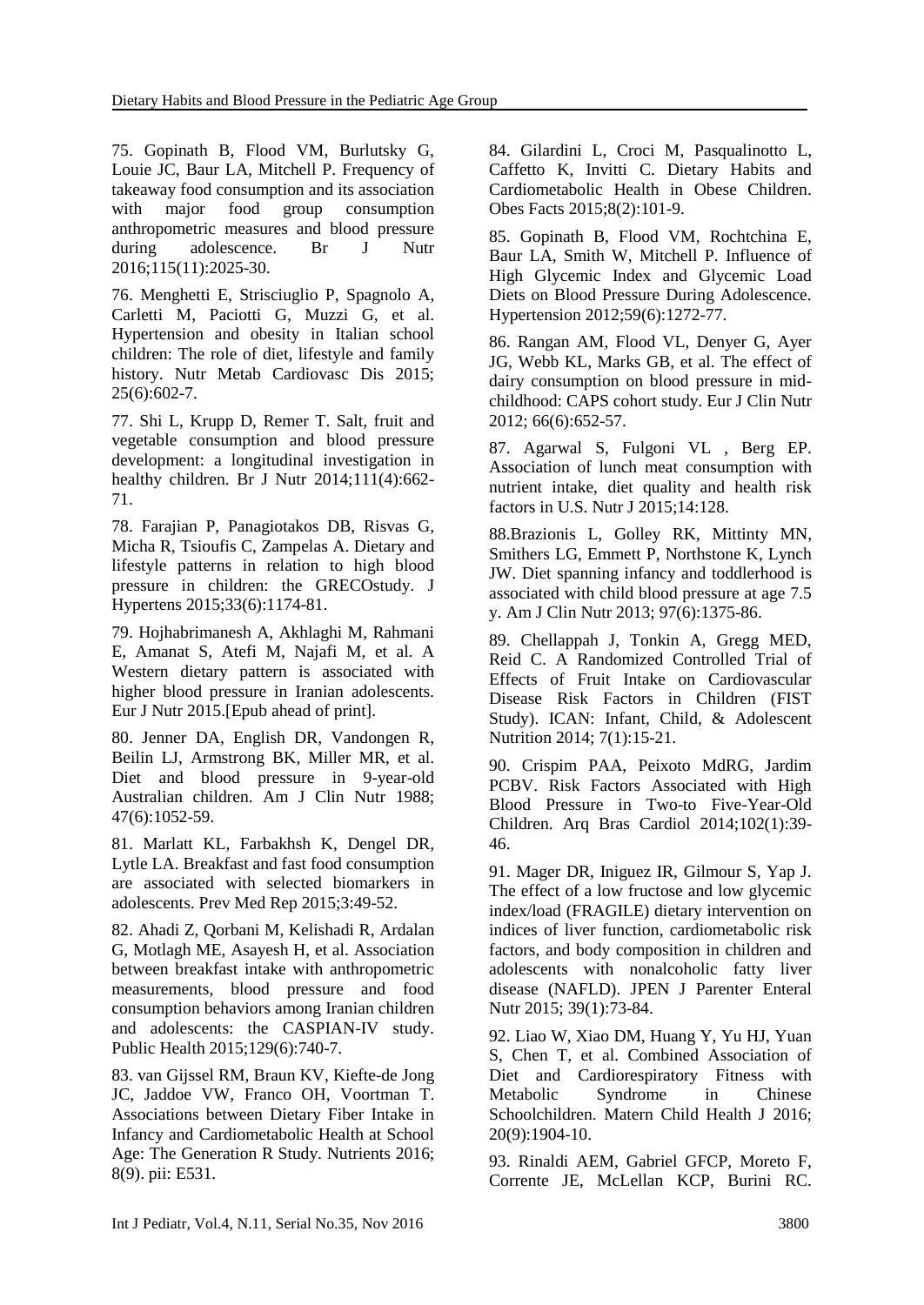Dietary factors associated with metabolic syndrome and its components in overweight and obese Brazilian schoolchildren: a crosssectional study. [Diabetol Metab Syndr](https://www.ncbi.nlm.nih.gov/pubmed/?term=Dietary+factors+associated+with+metabolic+syndrome+and+its+components+in+overweight+and+obese+Brazilian+schoolchildren%3A+a+cross-sectional+study) 2016;8(1):58-68.

94. Novotny R, Nigg CR, Li F, Wilkens LR. Pacific kids DASH for health (PacDASH) randomized, controlled trial with DASH eating plan plus physical activity improves fruit and vegetable intake and diastolic blood pressure in children. [Child Obes](https://www.ncbi.nlm.nih.gov/pubmed/?term=Pacific+kids+DASH+for+health+%28PacDASH%29+randomized%2C+controlled+trial+with+DASH+eating+plan+plus+physical+activity+improves+fruit+and+vegetable+intake+and+diastolic+blood+pressure+in+children) 2015;11(2):177-86.

95. [Eloranta AM,](https://www.ncbi.nlm.nih.gov/pubmed/?term=Eloranta%20AM%5BAuthor%5D&cauthor=true&cauthor_uid=27397511) Schwab U, [Venäläinen T,](https://www.ncbi.nlm.nih.gov/pubmed/?term=Ven%C3%A4l%C3%A4inen%20T%5BAuthor%5D&cauthor=true&cauthor_uid=27397511) [Kiiskinen S,](https://www.ncbi.nlm.nih.gov/pubmed/?term=Kiiskinen%20S%5BAuthor%5D&cauthor=true&cauthor_uid=27397511) [Lakka](https://www.ncbi.nlm.nih.gov/pubmed/?term=Lakka%20HM%5BAuthor%5D&cauthor=true&cauthor_uid=27397511) HM, [Laaksonen DE.](https://www.ncbi.nlm.nih.gov/pubmed/?term=Laaksonen%20DE%5BAuthor%5D&cauthor=true&cauthor_uid=27397511) Dietary quality indices in relation to cardiometabolic risk among Finnish children aged 6-8 years - The PANIC study. [Nutr](https://www.ncbi.nlm.nih.gov/pubmed/?term=Dietary+quality+indices+in+relation+to+cardiometabolic+risk+among+Finnish+children+aged)  [Metab Cardiovasc Dis](https://www.ncbi.nlm.nih.gov/pubmed/?term=Dietary+quality+indices+in+relation+to+cardiometabolic+risk+among+Finnish+children+aged) 2016; 26(9):833-41.

96. Eloranta AM, Lindi V, Schwab U, Kiiskinen S, Venalainen T, Lakka HM, et al. Dietary factors associated with metabolic risk score in Finnish children aged 6-8 years: the PANIC study. Eur J Nutr 2014;53(6):1431-39.

97. Damsgaard CT, Ritz C, Dalskov SM, Landberg R, Stark KD, Biltoft-Jensen A, et al. Associations between school meal-induced dietary changes and metabolic syndrome markers in 8-11-year-old Danish children. [Eur](https://www.ncbi.nlm.nih.gov/pubmed/?term=Associations+between+school+meal-induced+dietary+changes+and+metabolic+syndrome+markers+in+8-11-year-old+Danish+children)  [J Nutr](https://www.ncbi.nlm.nih.gov/pubmed/?term=Associations+between+school+meal-induced+dietary+changes+and+metabolic+syndrome+markers+in+8-11-year-old+Danish+children) 2016;55(5):1973-84.

98. Asghari G, Yuzbashian E, Mirmiran P, Hooshmand F, Najafi R, Azizi F. Dietary Approaches to Stop Hypertension (DASH) Dietary Pattern Is Associated with Reduced Incidence of Metabolic Syndrome in Children and Adolescents. [J Pediatr](https://www.ncbi.nlm.nih.gov/pubmed/?term=Dietary+Approaches+to+Stop+Hypertension+%28DASH%29+Dietary+Pattern+Is+Associated+with+Reduced+Incidence+of+Metabolic+Syndrome+in+Children+and+Adolescents) 2016;174:178-84.

99. [Saneei P,](https://www.ncbi.nlm.nih.gov/pubmed/?term=Saneei%20P%5BAuthor%5D&cauthor=true&cauthor_uid=23773316) [Hashemipour M,](https://www.ncbi.nlm.nih.gov/pubmed/?term=Hashemipour%20M%5BAuthor%5D&cauthor=true&cauthor_uid=23773316) [Kelishadi R,](https://www.ncbi.nlm.nih.gov/pubmed/?term=Kelishadi%20R%5BAuthor%5D&cauthor=true&cauthor_uid=23773316) [Rajaei S,](https://www.ncbi.nlm.nih.gov/pubmed/?term=Rajaei%20S%5BAuthor%5D&cauthor=true&cauthor_uid=23773316) [Esmaillzadeh A.](https://www.ncbi.nlm.nih.gov/pubmed/?term=Esmaillzadeh%20A%5BAuthor%5D&cauthor=true&cauthor_uid=23773316) Effects of recommendations to follow the Dietary Approaches to Stop Hypertension (DASH) diet v. usual dietary advice on childhood metabolic syndrome: a randomised cross-over clinical trial. [Br J Nutr](https://www.ncbi.nlm.nih.gov/pubmed/?term=Effects+of+recommendations+to+follow+the+Dietary+Approaches+to+Stop+Hypertension+%28DASH%29+diet+v.+usual+dietary+advice+on+childhood+metabolic+syndrome%3A+a+randomised+cross-over+clinical+trial) 2013;110(12):2250-59.

100. [Kelishadi R,](https://www.ncbi.nlm.nih.gov/pubmed/?term=Kelishadi%20R%5BAuthor%5D&cauthor=true&cauthor_uid=17998270) [Hashemi M,](https://www.ncbi.nlm.nih.gov/pubmed/?term=Hashemi%20M%5BAuthor%5D&cauthor=true&cauthor_uid=17998270) [Mohammadifard N,](https://www.ncbi.nlm.nih.gov/pubmed/?term=Mohammadifard%20N%5BAuthor%5D&cauthor=true&cauthor_uid=17998270) [Asgary S,](https://www.ncbi.nlm.nih.gov/pubmed/?term=Asgary%20S%5BAuthor%5D&cauthor=true&cauthor_uid=17998270) [Khavarian N.](https://www.ncbi.nlm.nih.gov/pubmed/?term=Khavarian%20N%5BAuthor%5D&cauthor=true&cauthor_uid=17998270) Association of changes in oxidative and proinflammatory states with changes in vascular function after a lifestyle modification trial among obese children. [Clin Chem](https://www.ncbi.nlm.nih.gov/pubmed/?term=Association+of+Changes+in+Oxidative+and+Proinflammatory+States+with+Changes+in+Vascular+Function+after+a+Lifestyle+Modification+Trial+Among+Obese+Children) 2008;54(1):147-53.

101. [Niinikoski H,](https://www.ncbi.nlm.nih.gov/pubmed/?term=Niinikoski%20H%5BAuthor%5D&cauthor=true&cauthor_uid=19364991) [Jula A,](https://www.ncbi.nlm.nih.gov/pubmed/?term=Jula%20A%5BAuthor%5D&cauthor=true&cauthor_uid=19364991) [Viikari J,](https://www.ncbi.nlm.nih.gov/pubmed/?term=Viikari%20J%5BAuthor%5D&cauthor=true&cauthor_uid=19364991) [Rönnemaa T,](https://www.ncbi.nlm.nih.gov/pubmed/?term=R%C3%B6nnemaa%20T%5BAuthor%5D&cauthor=true&cauthor_uid=19364991) [Heino P,](https://www.ncbi.nlm.nih.gov/pubmed/?term=Heino%20P%5BAuthor%5D&cauthor=true&cauthor_uid=19364991) [Lagström H,](https://www.ncbi.nlm.nih.gov/pubmed/?term=Lagstr%C3%B6m%20H%5BAuthor%5D&cauthor=true&cauthor_uid=19364991) et al. Blood pressure is lower in children and adolescents with a low-saturated-fat diet since infancy: the special turku coronary risk factor intervention project. [Hypertension](https://www.ncbi.nlm.nih.gov/pubmed/19364991) 2009; 53(6):918-24.

102. [Skilton MR1](https://www.ncbi.nlm.nih.gov/pubmed/?term=Skilton%20MR%5BAuthor%5D&cauthor=true&cauthor_uid=23460284), [Raitakari OT,](https://www.ncbi.nlm.nih.gov/pubmed/?term=Raitakari%20OT%5BAuthor%5D&cauthor=true&cauthor_uid=23460284) [Celermajer](https://www.ncbi.nlm.nih.gov/pubmed/?term=Celermajer%20DS%5BAuthor%5D&cauthor=true&cauthor_uid=23460284)  [DS.](https://www.ncbi.nlm.nih.gov/pubmed/?term=Celermajer%20DS%5BAuthor%5D&cauthor=true&cauthor_uid=23460284) High intake of dietary long-chain ω-3 fatty acids is associated with lower blood pressure in children born with low birth weight: NHANES 2003-2008. [Hypertension](https://www.ncbi.nlm.nih.gov/pubmed/?term=High+Intake+of+Dietary+Long-Chain+%CF%89-3+Fatty+Acids+Is+Associated+With+Lower+Blood+Pressure+in+Children+Born+With+Low+Birth+Weight) 2013; 61(5):972-76.

103. [Sinaiko AR,](https://www.ncbi.nlm.nih.gov/pubmed/?term=Sinaiko%20AR%5BAuthor%5D&cauthor=true&cauthor_uid=8505112) [Gomez-Marin O,](https://www.ncbi.nlm.nih.gov/pubmed/?term=Gomez-Marin%20O%5BAuthor%5D&cauthor=true&cauthor_uid=8505112) [Prineas RJ.](https://www.ncbi.nlm.nih.gov/pubmed/?term=Prineas%20RJ%5BAuthor%5D&cauthor=true&cauthor_uid=8505112) Effect of low sodium diet or potassium supplementation on adolescent blood pressure. [Hypertension](https://www.ncbi.nlm.nih.gov/pubmed/?term=%22Effect+of+Low+Sodium+Diet+or+Potassium+Supplementation+on+Adolescent+Blood+Pressure%22) 1993; 21(6 Pt 2):989-94.

104. [Ayer JG,](https://www.ncbi.nlm.nih.gov/pubmed/?term=Ayer%20JG%5BAuthor%5D&cauthor=true&cauthor_uid=19515739) [Harmer JA,](https://www.ncbi.nlm.nih.gov/pubmed/?term=Harmer%20JA%5BAuthor%5D&cauthor=true&cauthor_uid=19515739) [Xuan W,](https://www.ncbi.nlm.nih.gov/pubmed/?term=Xuan%20W%5BAuthor%5D&cauthor=true&cauthor_uid=19515739) [Toelle B,](https://www.ncbi.nlm.nih.gov/pubmed/?term=Toelle%20B%5BAuthor%5D&cauthor=true&cauthor_uid=19515739) [Webb K,](https://www.ncbi.nlm.nih.gov/pubmed/?term=Webb%20K%5BAuthor%5D&cauthor=true&cauthor_uid=19515739) [Almqvist C,](https://www.ncbi.nlm.nih.gov/pubmed/?term=Almqvist%20C%5BAuthor%5D&cauthor=true&cauthor_uid=19515739) et al. Dietary supplementation with n-3 polyunsaturated fatty acids in early childhood: effects on blood pressure and arterial structure and function at age 8 y. [Am J Clin Nutr](https://www.ncbi.nlm.nih.gov/pubmed/?term=Dietary+supplementation+with+n-3+polyunsaturated+fatty+acids+in+early+childhood%3A+effects+on+blood+pressure+and+arterial+structure+and+function) 2009; 90(2):438-46.

105. [Woodruff SJ,](https://www.ncbi.nlm.nih.gov/pubmed/?term=Woodruff%20SJ%5BAuthor%5D&cauthor=true&cauthor_uid=23453007) [Fryer K,](https://www.ncbi.nlm.nih.gov/pubmed/?term=Fryer%20K%5BAuthor%5D&cauthor=true&cauthor_uid=23453007) [Campbell T,](https://www.ncbi.nlm.nih.gov/pubmed/?term=Campbell%20T%5BAuthor%5D&cauthor=true&cauthor_uid=23453007) [Cole](https://www.ncbi.nlm.nih.gov/pubmed/?term=Cole%20M%5BAuthor%5D&cauthor=true&cauthor_uid=23453007)  [M.](https://www.ncbi.nlm.nih.gov/pubmed/?term=Cole%20M%5BAuthor%5D&cauthor=true&cauthor_uid=23453007) Associations among blood pressure, salt consumption and body weight status of students from south- western Ontario. [Public](https://www.ncbi.nlm.nih.gov/pubmed/?term=Associations+among+blood+pressure%2C+salt+consumption+and+body+weight+status+of+students+from+south-western+Ontario)  [Health Nutr](https://www.ncbi.nlm.nih.gov/pubmed/?term=Associations+among+blood+pressure%2C+salt+consumption+and+body+weight+status+of+students+from+south-western+Ontario) 2014;17(5):1114-19.

106. [Gómez-Marín O,](https://www.ncbi.nlm.nih.gov/pubmed/?term=G%C3%B3mez-Mar%C3%ADn%20O%5BAuthor%5D&cauthor=true&cauthor_uid=1651211) [Prineas RJ,](https://www.ncbi.nlm.nih.gov/pubmed/?term=Prineas%20RJ%5BAuthor%5D&cauthor=true&cauthor_uid=1651211) [Sinaiko AR.](https://www.ncbi.nlm.nih.gov/pubmed/?term=Sinaiko%20AR%5BAuthor%5D&cauthor=true&cauthor_uid=1651211) The Sodium-Potassium Blood Pressure Trial in Children. Design, recruitment, and randomization: the children and adolescent blood pressure program. [Control Clin Trials](https://www.ncbi.nlm.nih.gov/pubmed/?term=The+Sodium-Potassium+Blood+Pressure+Trial+in+Children.+Design%2C+recruitment%2C+and+randomization%3A+the+children+and+adolescent+blood+pressure+program.) 1991;12(3):408-23.

107. [Howe PR,](https://www.ncbi.nlm.nih.gov/pubmed/?term=Howe%20PR%5BAuthor%5D&cauthor=true&cauthor_uid=1849536) [Cobiac L,](https://www.ncbi.nlm.nih.gov/pubmed/?term=Cobiac%20L%5BAuthor%5D&cauthor=true&cauthor_uid=1849536) [Smith RM.](https://www.ncbi.nlm.nih.gov/pubmed/?term=Smith%20RM%5BAuthor%5D&cauthor=true&cauthor_uid=1849536) Lack of effect of short-term changes in sodium intake on blood pressure in adolescent schoolchildren[. J Hypertens](https://www.ncbi.nlm.nih.gov/pubmed/?term=Lack+of+effect+of+short-term+changes+in+sodium+intake+on+blood+pressure+in+adolescent+schoolchildren.) 1991;9(2):181-86.

108. [Couch SC,](https://www.ncbi.nlm.nih.gov/pubmed/?term=Couch%20SC%5BAuthor%5D&cauthor=true&cauthor_uid=18346503) [Saelens BE,](https://www.ncbi.nlm.nih.gov/pubmed/?term=Saelens%20BE%5BAuthor%5D&cauthor=true&cauthor_uid=18346503) [Levin L,](https://www.ncbi.nlm.nih.gov/pubmed/?term=Levin%20L%5BAuthor%5D&cauthor=true&cauthor_uid=18346503) [Dart K,](https://www.ncbi.nlm.nih.gov/pubmed/?term=Dart%20K%5BAuthor%5D&cauthor=true&cauthor_uid=18346503) [Falciglia G,](https://www.ncbi.nlm.nih.gov/pubmed/?term=Falciglia%20G%5BAuthor%5D&cauthor=true&cauthor_uid=18346503) [Daniels SR.](https://www.ncbi.nlm.nih.gov/pubmed/?term=Daniels%20SR%5BAuthor%5D&cauthor=true&cauthor_uid=18346503) The efficacy of a clinic-based behavioral nutrition intervention emphasizing a DASH-type diet for adolescents with elevated blood pressure. [J Pediatr](https://www.ncbi.nlm.nih.gov/pubmed/?term=The+efficacy+of+a+clinic-based+behavioral+nutrition+intervention+emphasizing+a+DASH-type+diet+for+adolescents+with+elevated+blood+pressure.) 2008;152(4):494-501.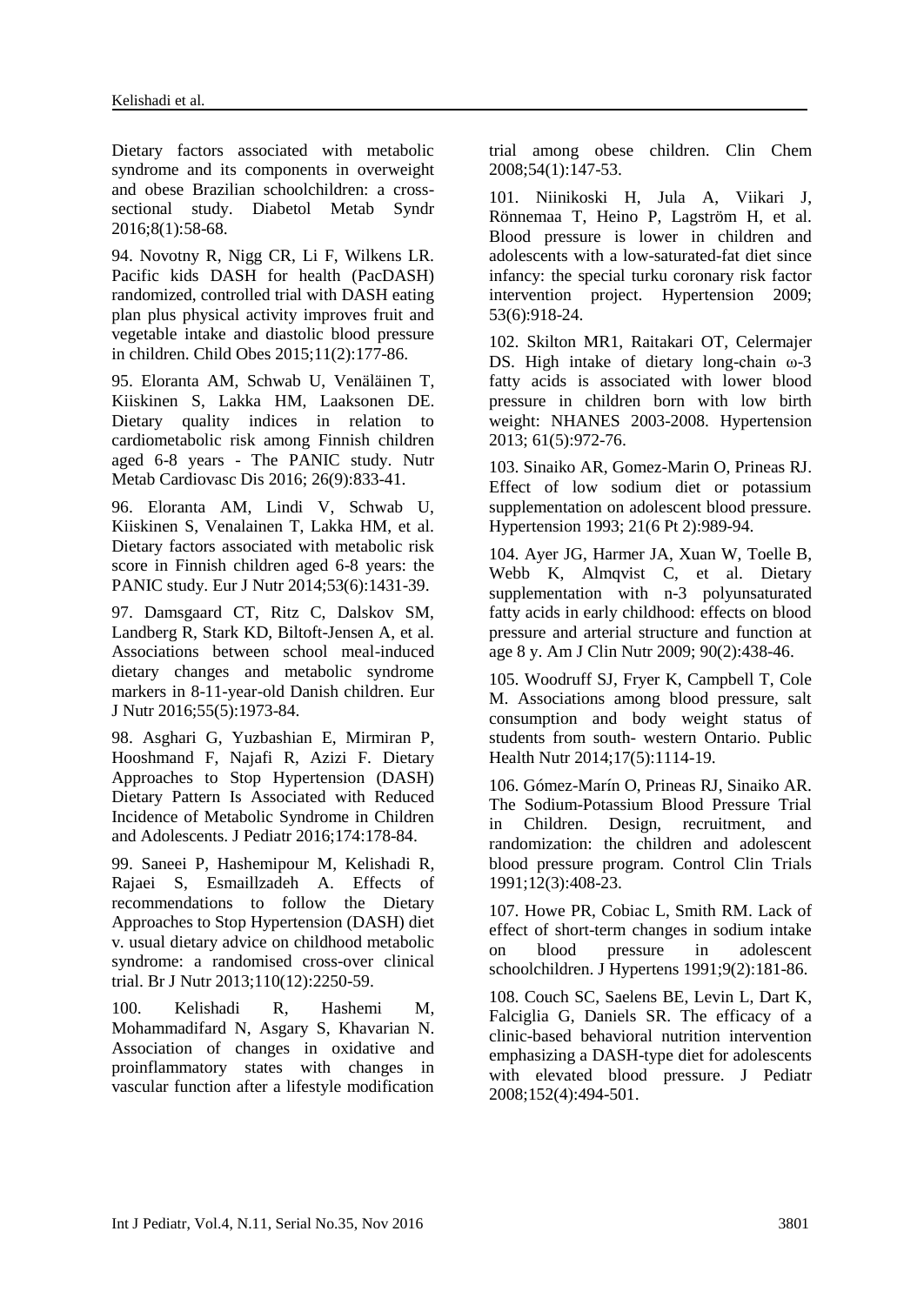| Reference                      | Population<br>size | Age           | Study design                                                                                         | Dietary assesment                                    | Food item                                                                                                                                                                                                                                                                               | Results                                                                                                                                                                                                                         | Quality  |
|--------------------------------|--------------------|---------------|------------------------------------------------------------------------------------------------------|------------------------------------------------------|-----------------------------------------------------------------------------------------------------------------------------------------------------------------------------------------------------------------------------------------------------------------------------------------|---------------------------------------------------------------------------------------------------------------------------------------------------------------------------------------------------------------------------------|----------|
| Moore Lynn et al.<br>(20)      | 95                 | 3-6 year      | Cohort (8 years<br>of follow-up)                                                                     | 3-day food diaries<br>during each year               | <b>Intakes</b><br>fruits<br>of<br>and<br>vegetables and low-fat dairy<br>products (the DASH diet)                                                                                                                                                                                       | Results suggest that a diet rich in<br>fruits, vegetables, and dairy<br>products may have beneficial<br>effects on blood pressure during<br>childhood.                                                                          | 8 stars  |
| Simons-Morton<br>et al. $(21)$ | 662                | 8-11 years    | Cross-sectional                                                                                      | Three 24-hour dietary<br>recalls                     | Micronutrients<br>such<br>as<br>calcium,<br>magnesium,<br>and<br>potassium; the macronutrients<br>such as protein, carbohydrates,<br>total<br>fat,<br>saturated<br>fat,<br>and<br>fat,<br>polyunsaturated<br>fat; dietary<br>monounsaturated<br>cholesterol; and total dietary<br>fiber | Results from this sample of<br>children with elevated low-density<br>lipoprotein cholesterol indicate<br>that dietary calcium, fiber, and fat<br>may be important determinants of<br>blood pressure level in children.          | 9 stars  |
| He et al. $(35)$               | 1658               | 4-18 years    | Cross-sectional                                                                                      | 7-day dietary record                                 | Salt intake                                                                                                                                                                                                                                                                             | significant<br>There<br>was<br>a<br>association of salt intake with<br>systolic blood pressure as well as<br>with pulse pressure after adjusting<br>for age, sex, body mass index and<br>dietary potassium intake.              | 10 stars |
| Ribeiro et al. (65)            | 39                 | 8-12 years    | Clinical trial<br>2 groups:<br>hypocaloric diet<br>plus exercise<br>training and<br>hypocaloric diet | During 16 weeks,<br>energy intake was<br>1400 kcal/d | Hypocaloric diet consisted of<br>50% to 70% carbohydrates,<br>10% to 15% protein, and 15%<br>to 30% fat                                                                                                                                                                                 | Diet plus exercise training, in<br>contrast to diet alone, significantly<br>increased<br>forearm<br>vascular<br>conductance<br>during<br>responses<br>exercise.                                                                 | 3 scores |
| Nguyen et al.<br>(66)          | 4876               | $12-18$ years | Cross-sectional                                                                                      | 24-hour dietary recall                               | Sugar-sweetened<br>beverages<br>included<br>fruit<br>drinks, sports drinks, soda, and<br>sweetened coffee or tea                                                                                                                                                                        | Results indicate that higher sugar-<br>sweetened beverage consumption<br>is associated with higher serum<br>uric acid levels and systolic blood<br>pressure, which may lead to<br>adverse<br>health.<br>downstream<br>outcomes. | 10 stars |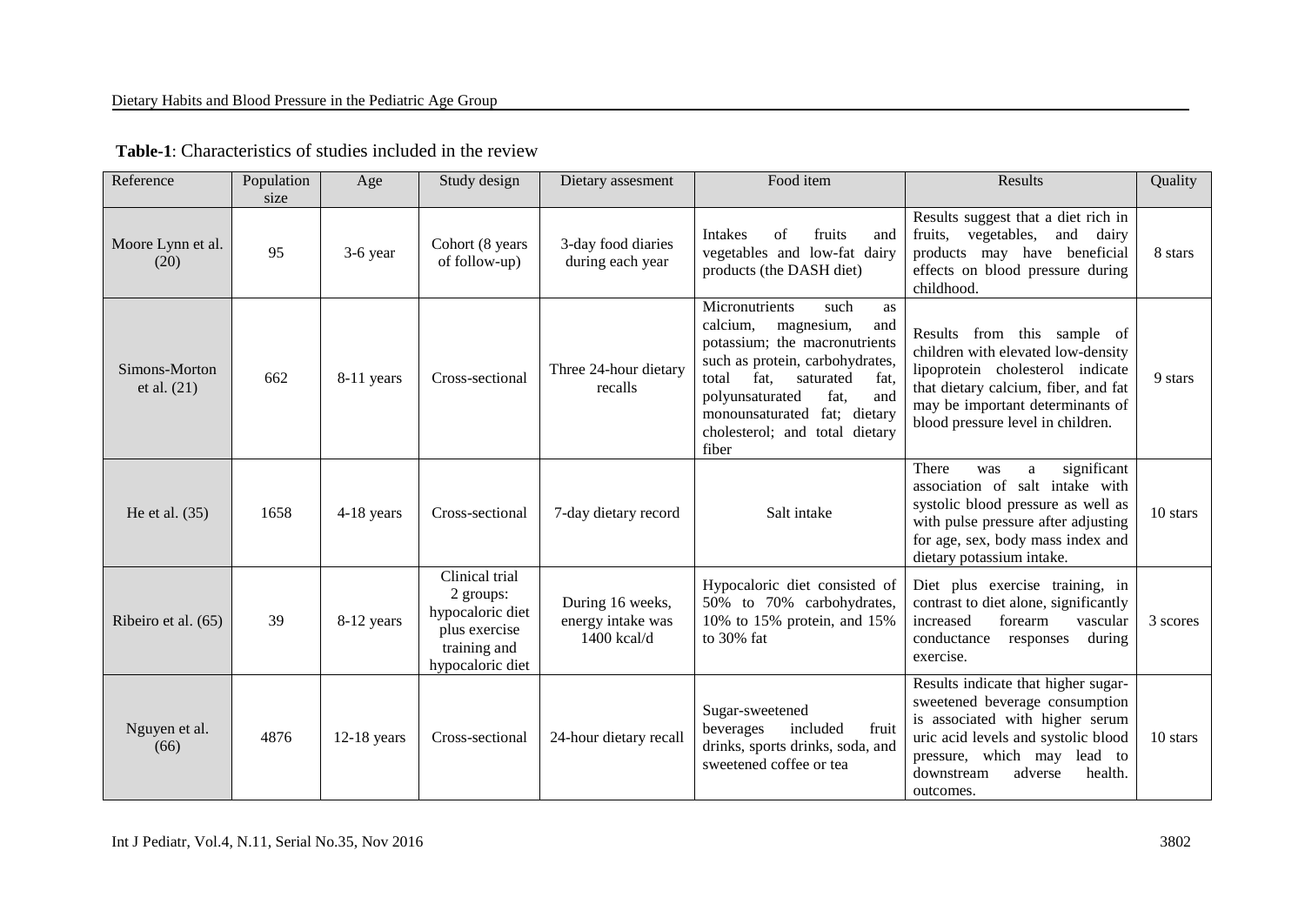| Payab et al. (67)                    | 14880 | $6 - 18$  | Cross-sectional | Subjects<br>reported<br>how many times they<br>had consumed each<br>Junk<br>food<br>items<br>(daily, weekly, and<br>seldom). | Junk food was divided into<br>four categories, including salty<br>snacks, sweets, sweetened<br>beverages, and fast food.                                                                                                                                                                         | The<br>intake<br>of<br>sweets<br>was<br>significantly associated with BP<br>levels.                                                                                                                                                                                                                                                                                     | 10 stars |
|--------------------------------------|-------|-----------|-----------------|------------------------------------------------------------------------------------------------------------------------------|--------------------------------------------------------------------------------------------------------------------------------------------------------------------------------------------------------------------------------------------------------------------------------------------------|-------------------------------------------------------------------------------------------------------------------------------------------------------------------------------------------------------------------------------------------------------------------------------------------------------------------------------------------------------------------------|----------|
| Bobridge et al.<br>(68)              | 814   | $13 - 15$ | Cross-sectional | 3-day food records                                                                                                           | Fructose intake                                                                                                                                                                                                                                                                                  | In multivariate linear regression<br>models, we did not see a<br>significant association between<br>fructose and blood pressure in<br>boys or girls.                                                                                                                                                                                                                    | 9 stars  |
| Kell et al. (69)                     | 320   | $7 - 12$  | Cross-sectional | Two 24-h dietary<br>recalls                                                                                                  | Added sugar (sugars not<br>naturally occurring in foods)                                                                                                                                                                                                                                         | Added sugars were positively<br>associated with diastolic blood<br>pressure.                                                                                                                                                                                                                                                                                            | 8 stars  |
| McNaughton<br>et al. (70)            | 1086  | $12 - 18$ | Cross-sectional | 108-item food<br>frequency<br>questionnaire                                                                                  | 3 dietary patterns including<br>fruit, salad, cereals, and fish<br>pattern; high fat and sugar<br>pattern; and vegetables pattern                                                                                                                                                                | The fruit, salad, cereals, and fish<br>pattern was inversely associated<br>with diastolic blood pressure after<br>adjustment for age, gender, and<br>physical activity. This study<br>suggests that a dietary pattern rich<br>in fruit, salad, cereals, and fish<br>pattern may be associated with<br>diastolic<br>blood<br>pressure<br>in<br>adolescents.              | 10 stars |
| Julian-<br>Almarcegui et al.<br>(71) | 2283  | 12.5-17.5 | Cross-sectional | 24-hour dietary recall                                                                                                       | Dairy products included milk,<br>yoghurt, cottage cheese and<br>milk and yoghurt beverages.<br>High-sugar foods included<br>sugar, honey, jam, cakes, pies,<br>biscuits, confectionery and<br>carbonated drinks. Savoury<br>snacks included chips, salty<br>biscuits, crackers and pop<br>corns. | Significant but small inverse<br>associations between fish and<br>dairy products consumption with<br>blood pressure have been found in<br>European adolescents. Dietary<br>intervention studies are needed to<br>explore these associations in the<br>context of the modification of<br>several risk factors for the<br>cardiovascular<br>prevention<br>of<br>diseases. | 10 stars |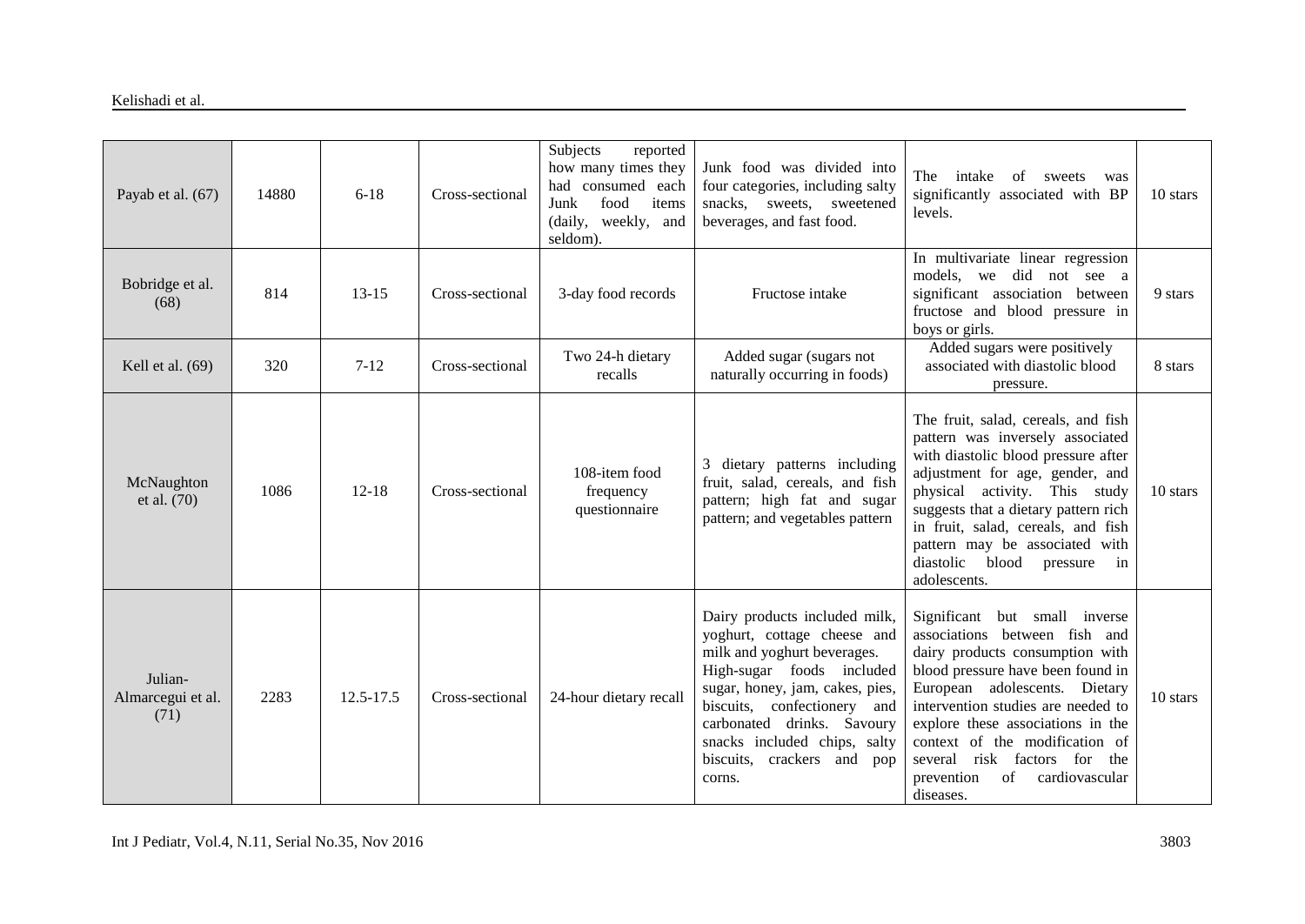| Falkner et al. (72)     | 180  | $14 - 16$ | Cross-sectional | 24-hour intake recall                                    | Dietary micronutrients                                                          | Among adolescents at risk for<br>hypertension, BP was lower in<br>those with higher intakes of a<br>combination<br>of<br>nutrients,<br>including potassium, calcium,<br>magnesium, and vitamins. Dietary<br>benefits on blood pressure<br>observed on diets rich in a<br>combination of nutrients derived<br>from fruits, vegetables, and low-<br>fat dairy products could contribute<br>primary<br>prevention<br>of<br>to<br>hypertension when instituted at an<br>early age.                                                                                                                                                                                                               | 8 stars  |
|-------------------------|------|-----------|-----------------|----------------------------------------------------------|---------------------------------------------------------------------------------|----------------------------------------------------------------------------------------------------------------------------------------------------------------------------------------------------------------------------------------------------------------------------------------------------------------------------------------------------------------------------------------------------------------------------------------------------------------------------------------------------------------------------------------------------------------------------------------------------------------------------------------------------------------------------------------------|----------|
| Gopinath et al.<br>(73) | 4720 | $12 - 17$ | Cross-sectional | Semi-quantitative<br>food<br>frequency<br>questionnaires | Dairy food consumption (milk,<br>cheese, yoghurt) and dietary<br>calcium intake | multivariable<br>In<br>girls,<br>after<br>adjustment<br>each<br>serve/day<br>increase in total dairy intake was<br>concurrently<br>associated<br>with<br>decreases in mean diastolic and<br>arterial blood pressure. Also in<br>girls, each serve/day increase in<br>cheese intake was concurrently<br>related to decrease in mean<br>systolic, diastolic and arterial<br>blood pressure. Among girls<br>increase in dietary calcium intake<br>was associated with a concurrent<br>decrease in mean systolic and<br>arterial<br>blood<br>pressure.<br>Consumption of dairy products,<br>particularly cheese, could have a<br>beneficial effect on blood pressure<br>particularly among girl. | 10 stars |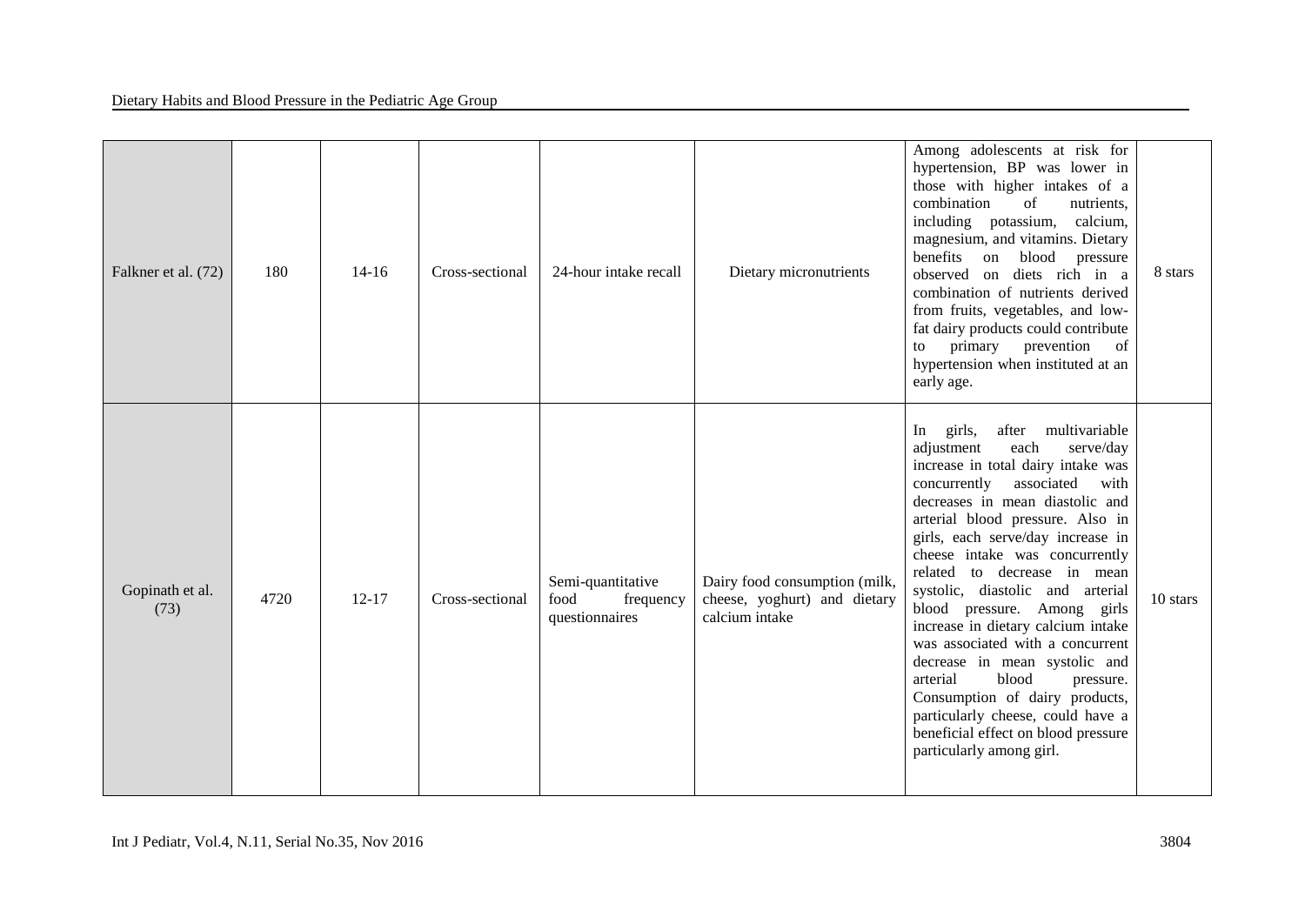| Yuan et al. (74)         | 610  | $8 - 10$  | Cross-sectional | Three nonconsecutive<br>24-hour<br>dietary<br>recalls | Dairy product consumption                                                                                                                                                                                                | High dairy intake $(\geq 2$ servings of<br>dairy per day) was associated with<br>1.74 mm Hg lower systolic blood<br>pressure $(P<0.05)$ and with 0.87<br>mm Hg lower diastolic blood<br>pressure $(P=0.10)$ compared with<br>low intake. We found no<br>significant association of calcium,<br>magnesium, or potassium intake<br>on children's blood pressure,<br>suggesting the role of other<br>antihypertensive components in<br>dairy products. Our results<br>indicate that high intake of dairy<br>$(\geq 2$ servings per day) has<br>antihypertensive effects on blood<br>pressure among youth. | 9 stars  |
|--------------------------|------|-----------|-----------------|-------------------------------------------------------|--------------------------------------------------------------------------------------------------------------------------------------------------------------------------------------------------------------------------|--------------------------------------------------------------------------------------------------------------------------------------------------------------------------------------------------------------------------------------------------------------------------------------------------------------------------------------------------------------------------------------------------------------------------------------------------------------------------------------------------------------------------------------------------------------------------------------------------------|----------|
| Gopinath et al.<br>(75)  | 699  | 12 and 17 | Prospective     | Self-reported and<br>based on a single<br>question    | food<br>Frequent<br>takeaway<br>consumption                                                                                                                                                                              | Frequent<br>food<br>takeaway<br>consumption at the age of 12<br>years was not associated with<br>anthropometric indices and blood<br>pressure at the age of 17 years.<br>Consumption of takeaway foods<br>became more frequent during<br>adolescence, particularly among<br>boys, and it was associated with<br>reduced intake of fruits and<br>vegetables.                                                                                                                                                                                                                                            | 10 stars |
| Menghetti et al.<br>(76) | 2007 | $6 - 17$  | Cross-sectional | Food frequency<br>questionnaire                       | Breakfast consumption and the<br>intake of the following food:<br>cooked<br>fruit,<br>and<br>fresh<br>vegetables, bread and pasta,<br>meat, fish, milk, cold cuts,<br>potatoes, cheese, eggs, salty<br>and sweet sneaks. | An excess use of salt could<br>explain the<br>greater rate of<br>hypertension<br>found<br>among<br>children/adolescents living in the<br>north Italy.                                                                                                                                                                                                                                                                                                                                                                                                                                                  | 10 stars |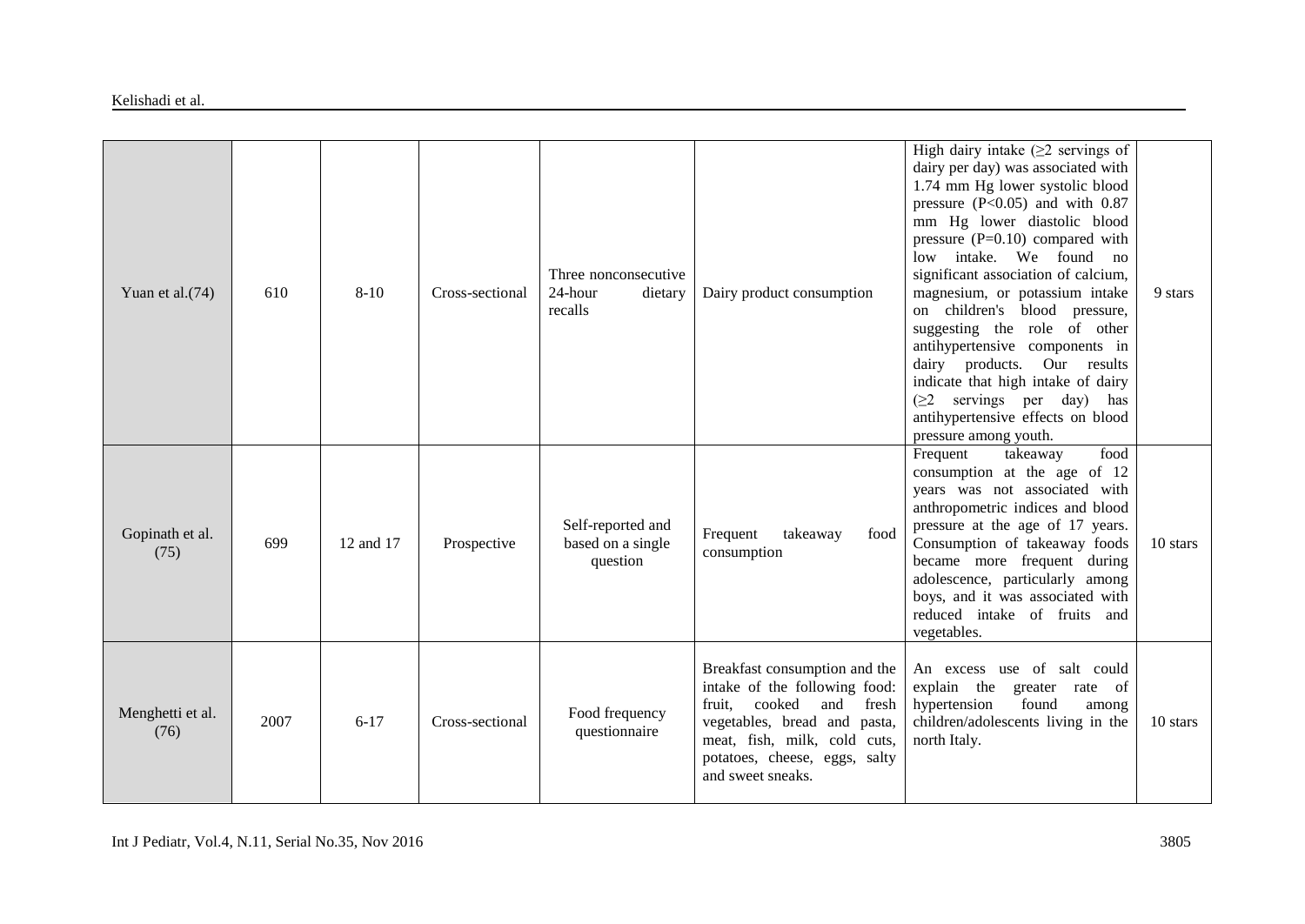| Shi et al. (77)               | 435  | $4 - 18$  | Cross-sectional | 3 days weighed<br>dietary records                                 | Salt, fruit and vegetable<br>consumption               | 1 g/d increase in salt intake was<br>associated with a 0.2 mmHg<br>in systolic<br>increase<br>blood<br>pressure. A 100 g/d lower fruit<br>and vegetable intake was related<br>to a 0.4 mmHg higher blood<br>pressure value. In healthy children<br>adolescents with blood<br>and<br>pressure in the low-normal range,<br>both salt intake and fruit and<br>vegetable intake may already start<br>to influence blood pressure,<br>although at a small magnitude. | 9 stars  |
|-------------------------------|------|-----------|-----------------|-------------------------------------------------------------------|--------------------------------------------------------|-----------------------------------------------------------------------------------------------------------------------------------------------------------------------------------------------------------------------------------------------------------------------------------------------------------------------------------------------------------------------------------------------------------------------------------------------------------------|----------|
| Farajian et al.<br>(78)       | 2024 | $10 - 12$ | Cross-sectional | Semi-quantitative<br>food frequency<br>questionnaire              | Seven dietary components<br>(patterns) were extracted. | that is<br>dietary pattern<br>A<br>characterized by high cheese and<br>red processed meat consumption<br>increases the likelihood of having<br>high BP in children, probably<br>through increasing dietary sodium<br>intake. These findings could guide<br>future interventions or public<br>health initiatives to prevent the<br>increasing rates of childhood<br>elevated BP levels.                                                                          | 10 stars |
| Hojhabrimanesh<br>et al. (79) | 557  | $12 - 19$ | Cross-sectional | 168-item semi-<br>quantitative<br>food frequency<br>questionnaire | Three major dietary patterns<br>were identified        | Western dietary Pattern (abundant<br>in soft drinks, sweets and desserts,<br>salt, mayonnaise, tea and coffee,<br>salty snacks, high-fat dairy<br>products, French fries, and red or<br>processed meats) is associated<br>with higher blood pressure in<br>Iranian adolescents.                                                                                                                                                                                 | 8 stars  |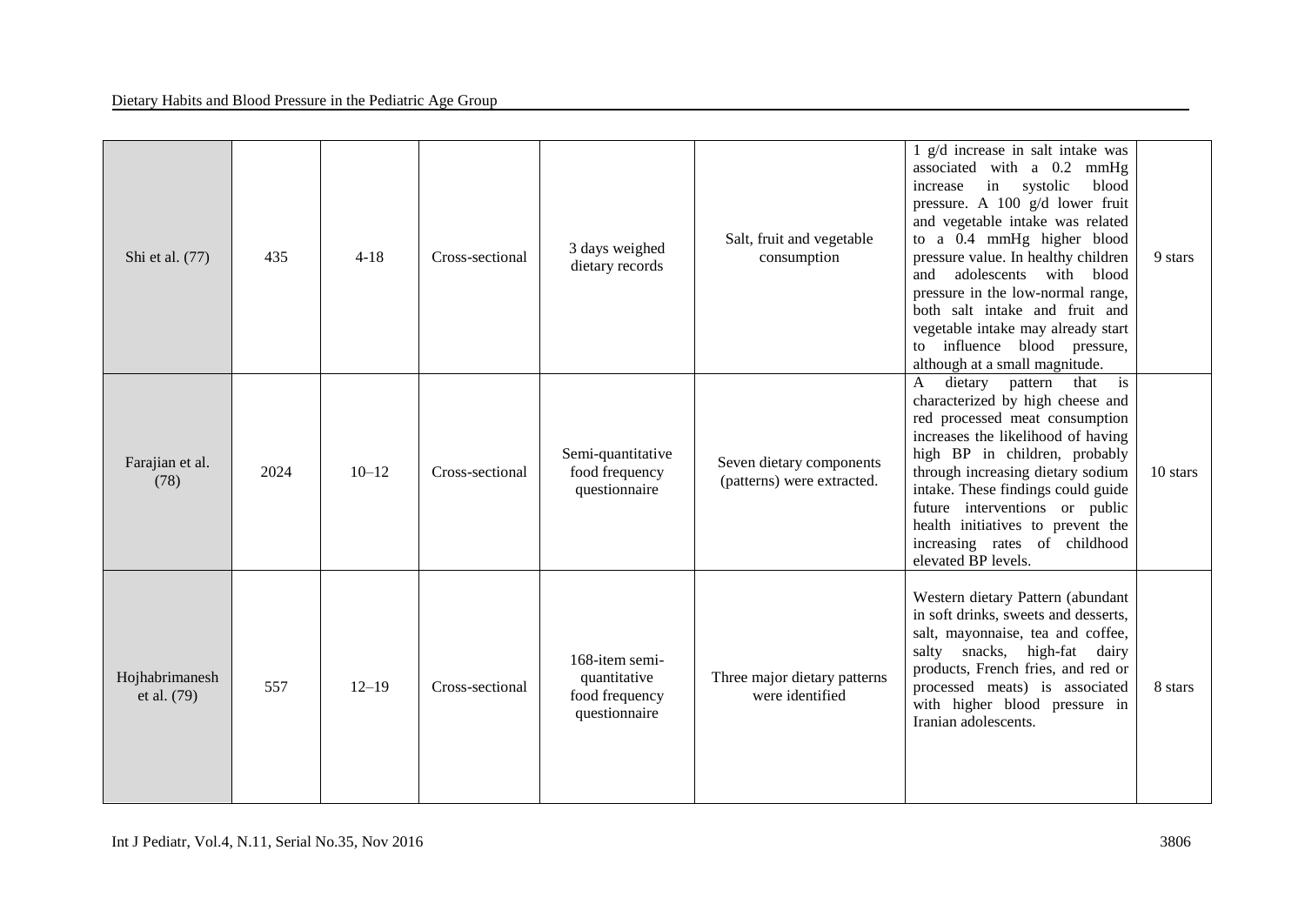| Jenner et al. (80)         | 884   | 9 years                 | Cross-sectional                                     | Food frequency<br>questionnaire<br>(completed by<br>parents)                                                                 | Daily energy intake and<br>intakes of 14 nutrients | Diastolic pressure in boys was<br>negatively related to energy intake<br>and to calorie-adjusted fiber<br>intake. Mean adjusted diastolic<br>pressure in boys in the top fiber-<br>intake quartile was 2.5 mm Hg<br>lower than that in the bottom<br>fiber-intake<br>quartile.<br>Systolic<br>pressure in girls was negatively<br>related to calorie-adjusted intakes<br>of protein and cholesterol. There<br>were no detectable relationships<br>between blood pressure and<br>calorie-adjusted intakes of fats,<br>carbohydrates, sodium, potassium,<br>calcium, or magnesium. | 10 stars |
|----------------------------|-------|-------------------------|-----------------------------------------------------|------------------------------------------------------------------------------------------------------------------------------|----------------------------------------------------|----------------------------------------------------------------------------------------------------------------------------------------------------------------------------------------------------------------------------------------------------------------------------------------------------------------------------------------------------------------------------------------------------------------------------------------------------------------------------------------------------------------------------------------------------------------------------------|----------|
| Marlatt et al. (81)        | 368   | $11 - 18$               | Cross-sectional                                     | <b>Breakfast and fast</b><br>food consumption<br>were assessed using a<br>self-report<br>survey using<br>validated questions | Breakfast and fast food<br>consumption             | Blood pressure was not associated<br>with either fast food or breakfast                                                                                                                                                                                                                                                                                                                                                                                                                                                                                                          | 8 stars  |
| Ahadi et al. (82)          | 13486 | $6 - 18$                | Cross-sectional                                     | Self-reported<br>questionnaire                                                                                               | Food habits                                        | Blood pressure was categorized<br>three<br>(normal,<br>into<br>groups<br>prehypertension,<br>and<br>hypertension), which they did not<br>differ significantly between non-<br>skipping (eating breakfast 5-7<br>days/week) students and breakfast<br>skippers (eating breakfast 0-2<br>days/week)                                                                                                                                                                                                                                                                                | 10 stars |
| van Gijssel et al.<br>(83) | 2032  | 12 months- $6$<br>years | Population-<br>based<br>prospective<br>cohort study | $211$ -item<br>semiquantitative<br>food-frequency<br>questionnaire                                                           | Dietary fiber                                      | There<br>significant<br>was<br>no<br>association between dietary fiber<br>intake and blood pressure.                                                                                                                                                                                                                                                                                                                                                                                                                                                                             | 10 stars |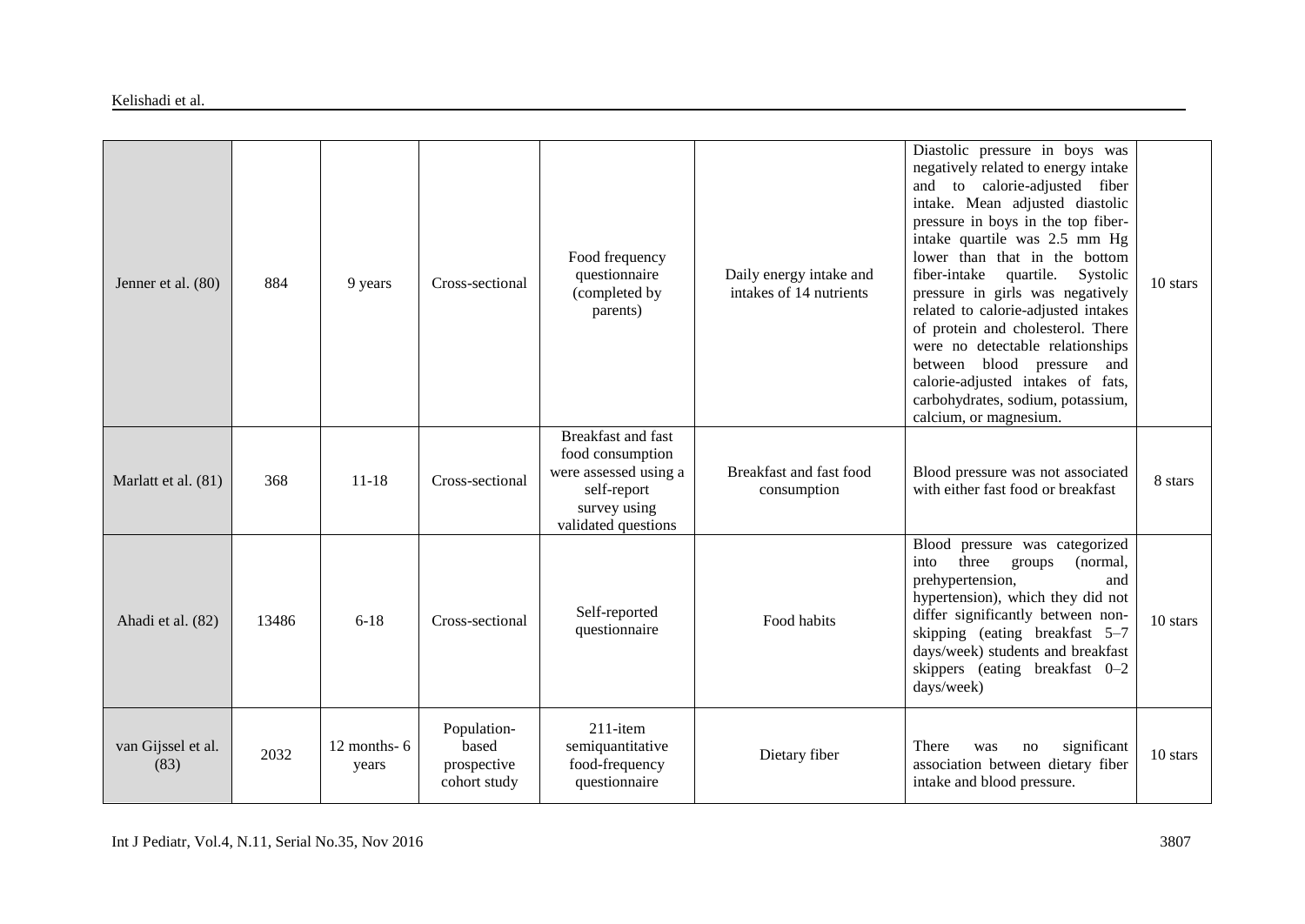| Gilardini et al.<br>(84) | 448  | $6 - 18$                   | Cross-sectional | 7-day diet history<br>method                                      | Food preparation and portion<br>size at home; food intake and<br>portion size at school,<br>frequency and portion sizes of<br>snacks consumed were<br>assessed. | After<br>adjustment<br>with<br>confounders blood pressure was<br>negatively related to vegetable<br>protein                                                                                                                                                                                                                                                                                                                                                                                                                                                                              | 9 stars  |
|--------------------------|------|----------------------------|-----------------|-------------------------------------------------------------------|-----------------------------------------------------------------------------------------------------------------------------------------------------------------|------------------------------------------------------------------------------------------------------------------------------------------------------------------------------------------------------------------------------------------------------------------------------------------------------------------------------------------------------------------------------------------------------------------------------------------------------------------------------------------------------------------------------------------------------------------------------------------|----------|
| Gopinath et al.<br>(85)  | 858  | Mean age of<br>12.7 years  | Cohort          | 120-items<br>semiquantitative food<br>frequency<br>questionnaires | High Glycemic Index and<br><b>Glycemic Load Diets</b>                                                                                                           | intake<br>Excessive<br>dietary<br>of<br>carbohydrates, specifically from<br>high glycemic index/glycemic<br>load foods, could<br>adversely<br>influence<br>blood<br>pressure,<br>particularly in girls, whereas<br>fiber-rich diets may be protective<br>against elevated blood pressure<br>during adolescence.                                                                                                                                                                                                                                                                          | 10 stars |
| Rangan et al. (86)       | 335  | $18$ months - $8$<br>years | Birth cohort    | Food records                                                      | Dairy consumption                                                                                                                                               | Children in the highest quintile of<br>dairy consumption at 18 months<br>had lower systolic blood pressure<br>(SBP) and diastolic blood pressure<br>(DBP) at 8 years. SBP was lowest<br>among children in the highest<br>quintiles of calcium, magnesium<br>and potassium intakes. Significant<br>trends<br>negative<br>linear<br>were<br>between SBP<br>observed<br>and<br>intakes of dairy serves, calcium,<br>magnesium and potassium. These<br>results are consistent with a<br>of<br>effect<br>protective<br>dairy<br>consumption in childhood on<br>blood pressure at age 8 years. | 10 stars |
| Agarwal et al.<br>(87)   | 5099 | $2 - 18$                   | Cross-sectional | 24-h recall dietary<br>interviews                                 | Lunch meat intake                                                                                                                                               | Lunch meat intake was<br>not<br>associated with any physiological<br>measurements including blood<br>pressure in children age<br>$2-18$ years.                                                                                                                                                                                                                                                                                                                                                                                                                                           | 9 stars  |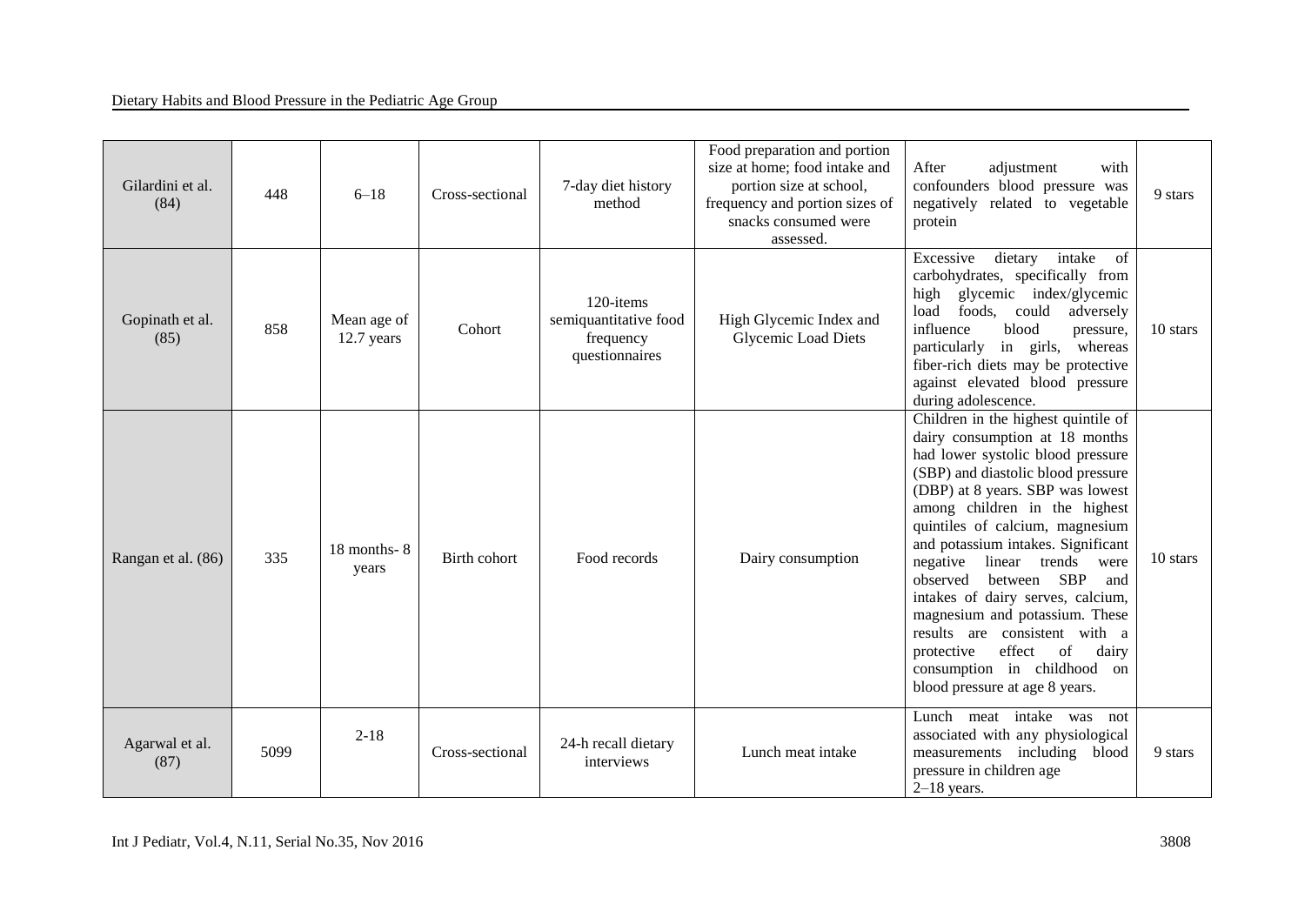| Brazionis et al.<br>(88)  | 1229 | 6 month-7<br>years     | Birth cohort<br>study                         | Carer-completed<br>questionnaires                                                                          | Transition diets (spanning the<br>18-mo period from 6 to 24<br>month of age)                                                                             | diet<br>less-healthy<br>The<br>was<br>associated with an increase in<br>systolic blood pressure<br>and<br>diastolic blood pressure. A less-<br>healthy transition diet by age 2 y<br>was associated with higher blood<br>pressure at 7.5 y. The BMI-related<br>reduction in effect size reinforces<br>the importance of BMI on the<br>diet-BP relation. | 10 stars |
|---------------------------|------|------------------------|-----------------------------------------------|------------------------------------------------------------------------------------------------------------|----------------------------------------------------------------------------------------------------------------------------------------------------------|---------------------------------------------------------------------------------------------------------------------------------------------------------------------------------------------------------------------------------------------------------------------------------------------------------------------------------------------------------|----------|
| Chellappah et al.<br>(89) | 271  | $8 - 16$               | Randomized<br>controlled trial<br>(8 weeks)   | 50-item questionnaire                                                                                      | Impact of a school based<br>intervention of providing fruit<br>daily in the classroom                                                                    | The change in systolic and<br>diastolic blood pressure, heart<br>rate, and 12-minute run distance<br>covered, in intervention and<br>control groups were significantly<br>different between baseline values.                                                                                                                                            | 3 scores |
| Crispim et al.<br>(90)    | 276  | $2 - 5$                | Cross-sectional                               | A questionnaire about<br>dietary<br>ingestion,<br>validated for children<br>aged from two to five<br>years | Healthy<br>(vegetables,<br>diet<br>fruits, milk and derivatives)<br>and markers of an unhealthy<br>diet (charcuterie,<br>cookies.<br>sodas and candies). | Regular intake of milk and<br>derivatives showed<br>an inverse<br>high<br>association<br>with<br>BP.<br>regular<br>intake<br>However,<br>- of<br>vegetables, fruits, sodas, candies<br>and charcuterie was not associated<br>with BP elevation.                                                                                                         | 8 stars  |
| Mager et al. (91)         | 26   | $7 - 18$               | Randomized<br>controlled trial<br>$(6$ month) | $3$ -day<br>prospective<br>food<br>records<br>(2)<br>weekdays<br>and<br>1<br>weekend day)                  | Diets high in added fructose<br>(high fructose corn syrup;<br>HFCS) and glycemic index<br>(GI)/glycemic load (GL)                                        | Dietary reductions in total/free<br>fructose/HFCS and glycemic load<br>were related to reductions in SBP.<br>No changes in DBP were<br>observed in either group over 6<br>months.                                                                                                                                                                       | 3 scores |
| Liao et al. $(92)$        | 615  | $9.6 \pm 0.6$<br>years | Cross-sectional                               | Semi-quantitative<br>food<br>frequency<br>questionnaire (FFQ)                                              | Healthy dietary habits                                                                                                                                   | Healthy dietary habits and high<br>fitness levels is synergistically<br>associated with a remarkably<br>lower prevalence of metabolic<br>syndrome<br>Chinese<br>among<br>children. However, systolic blood<br>pressure did not associated with<br>healthy diet separately.                                                                              | 8 stars  |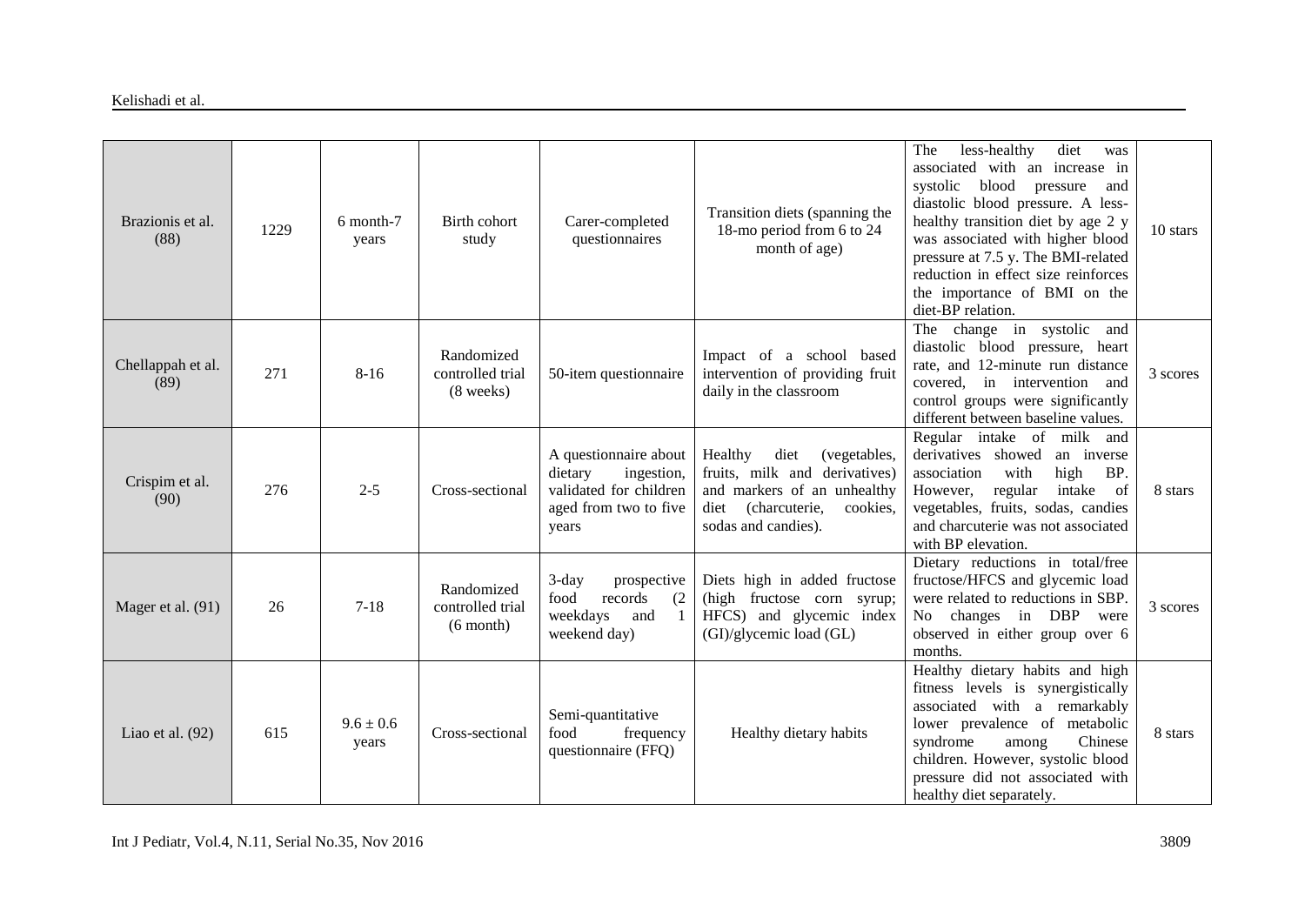| Rinaldiet al. (93)      | 147 | $6 - 10$ | Cross-sectional                                             | Three 24-h dietary<br>recalls | Basic food groups: cereals,<br>legumes, vegetables, fruits,<br>meats and egg (red meat,<br>chicken, fish, and egg), and<br>dairy food (milk, yogurt and<br>cheese), oil and fat group and<br>sugar group.               | There was not any significant<br>association between food groups<br>and blood pressure as one of the<br>component<br>of<br>metabolic<br>syndrome.                                                                                                                                                                                                  | 7 stars  |
|-------------------------|-----|----------|-------------------------------------------------------------|-------------------------------|-------------------------------------------------------------------------------------------------------------------------------------------------------------------------------------------------------------------------|----------------------------------------------------------------------------------------------------------------------------------------------------------------------------------------------------------------------------------------------------------------------------------------------------------------------------------------------------|----------|
| Novotny et al.<br>(94)  | 85  | $5 - 8$  | Two-arm,<br>randomized,<br>controlled trial<br>$(9$ -month) | 2-day food records            | Pacific Kids DASH for Health<br>(PacDASH)                                                                                                                                                                               | vegetable<br>Fruit<br>and<br>intake<br>decreased less in the treatment<br>than control group. Diastolic<br>blood pressure was 12 percentile<br>units lower in the treatment than<br>control group after 9 months of<br>intervention. There were no group<br>differences in systolic<br>blood<br>pressure<br>body<br><b>or</b><br>size/composition. | 4 scores |
| Eloranta et al.<br>(95) | 402 | $6 - 8$  | Cross-sectional                                             | 4-day food records            | Dietary quality indices:<br>Dietary Approaches to Stop<br>Hypertension<br>(DASH) Score, Baltic Sea Diet<br>Score (BSDS), Mediterranean<br>Diet Score (MDS), and<br>Finnish<br>Children Healthy Eating Index<br>(FCHEI). | There was not any association<br>between each dietary quality<br>indices and blood pressure.                                                                                                                                                                                                                                                       | 8 stars  |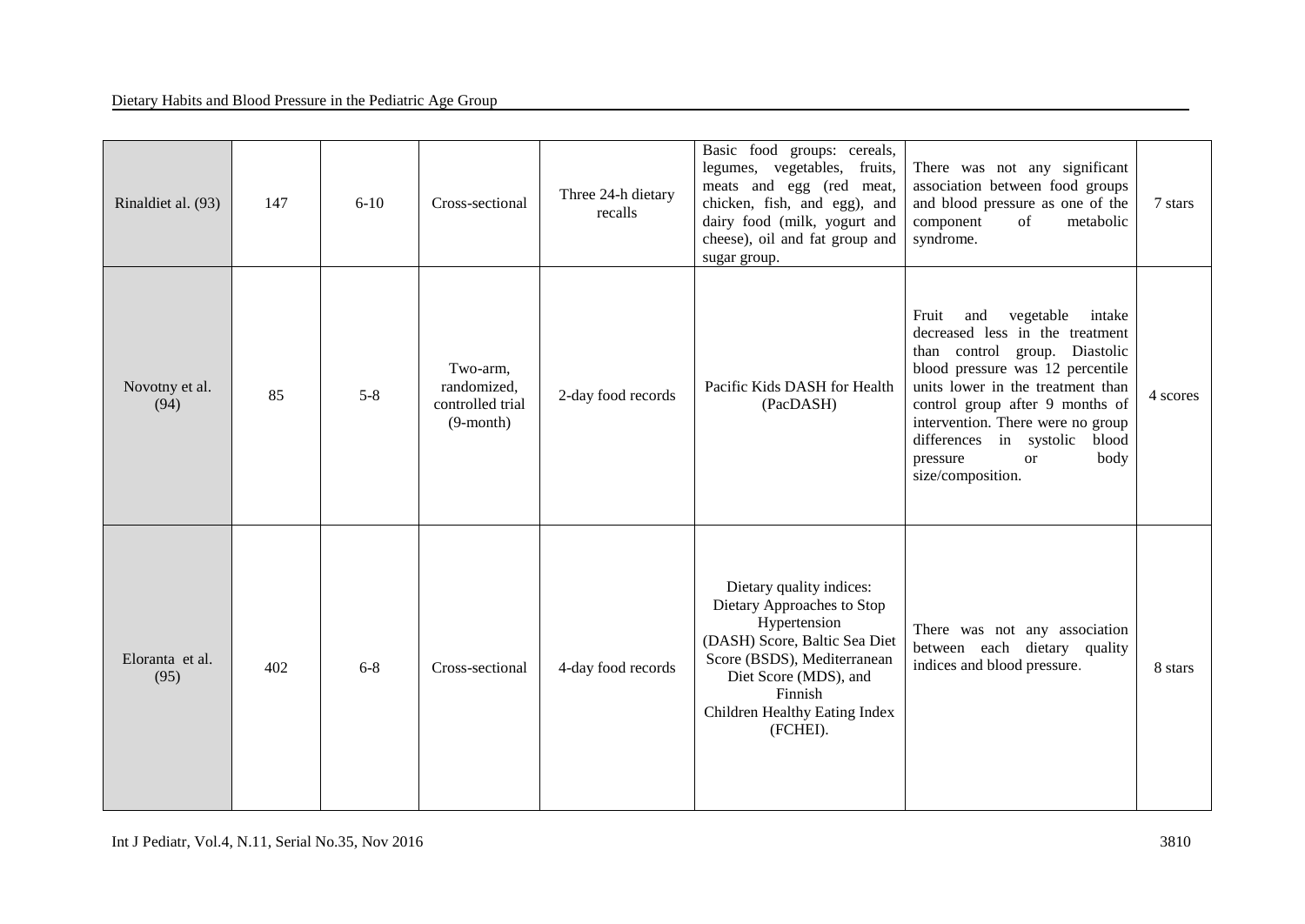#### Kelishadi et al.

| Eloranta<br>et al. $(96)$ | 512 | $6 - 8$  | Cross-sectional                      | Food records of four<br>consecutive days    | Daily number of main meals<br>and<br>snacks<br>food<br>and<br>consumption                                                                                                                                                                                                     | Higher consumptions of non-root<br>vegetables and red meat were<br>associated with higher levels of<br>systolic blood pressure. A higher<br>consumption of red meat and a<br>lower consumption of vegetable<br>independently<br>oils<br>were<br>associated with higher levels of<br>diastolic blood pressure. After<br>adjustment<br>further<br>the<br>consumption of red meat was no<br>longer associated with the levels<br>of systolic and diastolic blood<br>pressure and the consumption of<br>vegetable oils was no longer<br>associated with the levels of<br>diastolic blood pressure. | 8 stars |
|---------------------------|-----|----------|--------------------------------------|---------------------------------------------|-------------------------------------------------------------------------------------------------------------------------------------------------------------------------------------------------------------------------------------------------------------------------------|------------------------------------------------------------------------------------------------------------------------------------------------------------------------------------------------------------------------------------------------------------------------------------------------------------------------------------------------------------------------------------------------------------------------------------------------------------------------------------------------------------------------------------------------------------------------------------------------|---------|
| Damsgaard et al.<br>(97)  | 523 | $8 - 11$ | Cross-sectional                      | 7-day dietary records                       | Dietary components<br>in the schools meals (school<br>based on the New<br>meals<br>Nordic Diet (NND) increased<br>the intake of fish, vegetables,<br>and<br>thereby<br>potatoes,<br>increasing the intake<br>of dietary fiber and protein and<br>reducing the intake of fat). | The New Nordic Diet did not any<br>significant<br>effect<br>blood<br>on<br>pressure.                                                                                                                                                                                                                                                                                                                                                                                                                                                                                                           | 8 stars |
| Asghari et al.<br>(98)    | 425 | $6 - 18$ | Prospective<br>follow-up<br>surveys. | 168-item food<br>frequency<br>questionnaire | Dietary Approaches to Stop<br>Hypertension (DASH)-style<br>diet.                                                                                                                                                                                                              | A significant association between<br>higher adherence to the DASH-<br>style diet and a 70% decreased<br>risk of developing elevated blood<br>pressure after 3.6 years of follow-<br>up was observed.                                                                                                                                                                                                                                                                                                                                                                                           | 9 stars |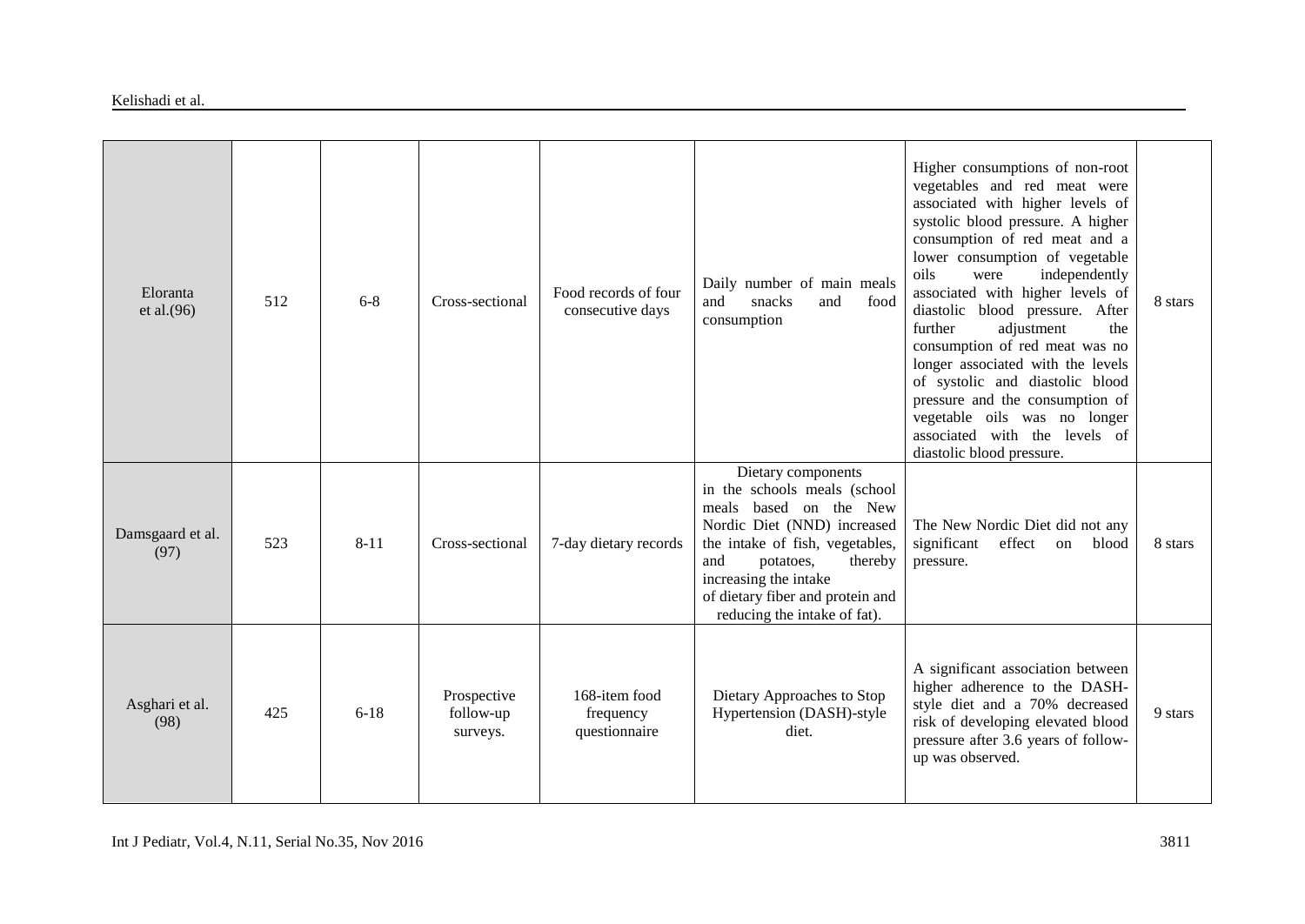| Saneei et al. (99)         | 60   | $11 - 18$                   | Cross-over<br>randomised<br>clinical trial                                                                    | 3 day dietary record<br>(two week days and<br>one weekend day)                                                                                                                                    | Dietary Approaches to Stop<br>Hypertension (DASH diet<br>versus usual dietary advice<br>(UDA) | Although changes in systolic<br>blood<br>pressure<br>were<br>not<br>statistically significant between<br>the two groups recommendations<br>follow the DASH diet<br>to.<br>prevented the increase in diastolic<br>blood pressure compared with<br>UDA.                                                                                                                                                                                                                                                                                                                                                                                                 | 10 stars |
|----------------------------|------|-----------------------------|---------------------------------------------------------------------------------------------------------------|---------------------------------------------------------------------------------------------------------------------------------------------------------------------------------------------------|-----------------------------------------------------------------------------------------------|-------------------------------------------------------------------------------------------------------------------------------------------------------------------------------------------------------------------------------------------------------------------------------------------------------------------------------------------------------------------------------------------------------------------------------------------------------------------------------------------------------------------------------------------------------------------------------------------------------------------------------------------------------|----------|
| Kelishadi et al.<br>(100)  | 35   | $12 - 18$                   | Randomized<br>clinical trial                                                                                  | Diet, containing 30%<br>energy derived from<br>15%<br>from<br>fat,<br>55%<br>protein, and<br>carbohydrate,<br>from<br>with energy content<br>based on the calorie<br>requirement<br>for<br>height | Optimized mixed diet                                                                          | No significant changes were<br>observed in participant heart rate<br>and systolic blood pressure and<br>diastolic blood pressure.                                                                                                                                                                                                                                                                                                                                                                                                                                                                                                                     | 10 stars |
| Niinikoski et al.<br>(101) | 1062 | 7 months-15<br>years of age | Prospective<br>randomized<br>Special Turku<br><b>Coronary Risk</b><br>Factor<br>Intervention<br>Project Study | 4-day food records                                                                                                                                                                                | Low-saturated fat low-<br>cholesterol diet                                                    | diastolic<br>Systolic and<br>blood<br>pressures were 1.0 mm Hg lower<br>children receiving<br>$low-$<br>in<br>saturated-fat counseling through<br>childhood than in control children.<br>Restriction of saturated fat from<br>infancy until 15 years of age<br>childhood<br>and<br>decreases<br>adolescent blood pressure with a<br>meaningful<br>population-<br>attributable<br>amount.<br>The<br>importance of childhood lifestyle<br>counseling and<br>primary<br>prevention<br>of<br>should<br>be<br>hypertension<br>emphasized, especially in those<br>children with a family history of<br>hypertension or atherosclerotic<br>vascular disease. | 10 stars |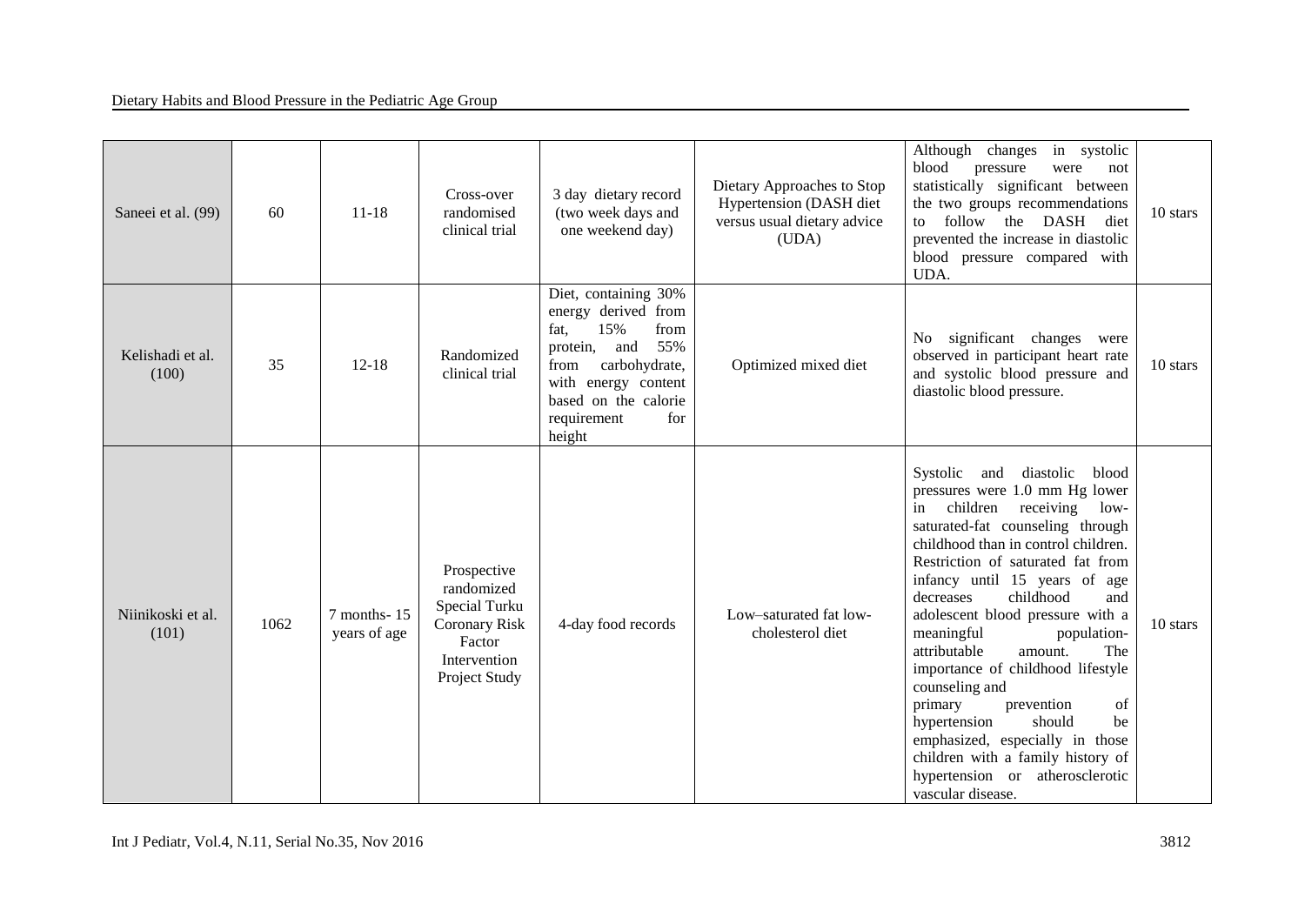#### Kelishadi et al.

| Skilton et al.<br>(102) | 3457 | 8-15 years | <b>National Health</b><br>and Nutrition<br>Examination | Two 24-hour dietary<br>recalls | Long-chain $\omega$ -3 fatty acids<br>eicosapentaenoic acid and<br>docosahexaenoic acid | High-dietary<br>of<br>intakes<br>eicosapentaenoic<br>acid<br>and<br>docosahexaenoic<br>acid<br>are<br>associated with lower systolic<br>blood pressure and pulse pressure<br>in children born with reduced                                                                                                        | 10 stars |
|-------------------------|------|------------|--------------------------------------------------------|--------------------------------|-----------------------------------------------------------------------------------------|-------------------------------------------------------------------------------------------------------------------------------------------------------------------------------------------------------------------------------------------------------------------------------------------------------------------|----------|
|                         |      |            | Survey                                                 |                                |                                                                                         | birth weight. These data are<br>consistent with the hypothesis that<br>long-chain $\omega$ -3 fatty acids reduce<br>blood pressure in those with<br>impaired fetal growth.                                                                                                                                        |          |
| Sinaiko et al.<br>(103) | 210  | $10-14$    | Randomized<br>clinical trial                           | Food records                   | 3-year sodium reduction or<br>potassium supplementation                                 | These results showed that dietary<br>sodium and potassium changes<br>within the first two decades of life<br>can reduce blood pressure in girls.<br>Differences in blood pressure<br>response between boys and girls<br>suggest different sensitivities to<br>supplemental potassium or dietary<br>sodium change. | 10 stars |
| Ayer et al. (104)       | 616  | 8 years    | Randomized<br>controlled trial                         | Food records                   | Dietary supplementation with<br>n-3 and n-6 polyunsaturated<br>fatty acids              | There was no significant vascular<br>benefits of a dietary supplement<br>intervention of n-3 and n-6 on BP<br>and comprehensive measures of<br>arterial structure and function at<br>age 8 years old.                                                                                                             | 10 stars |